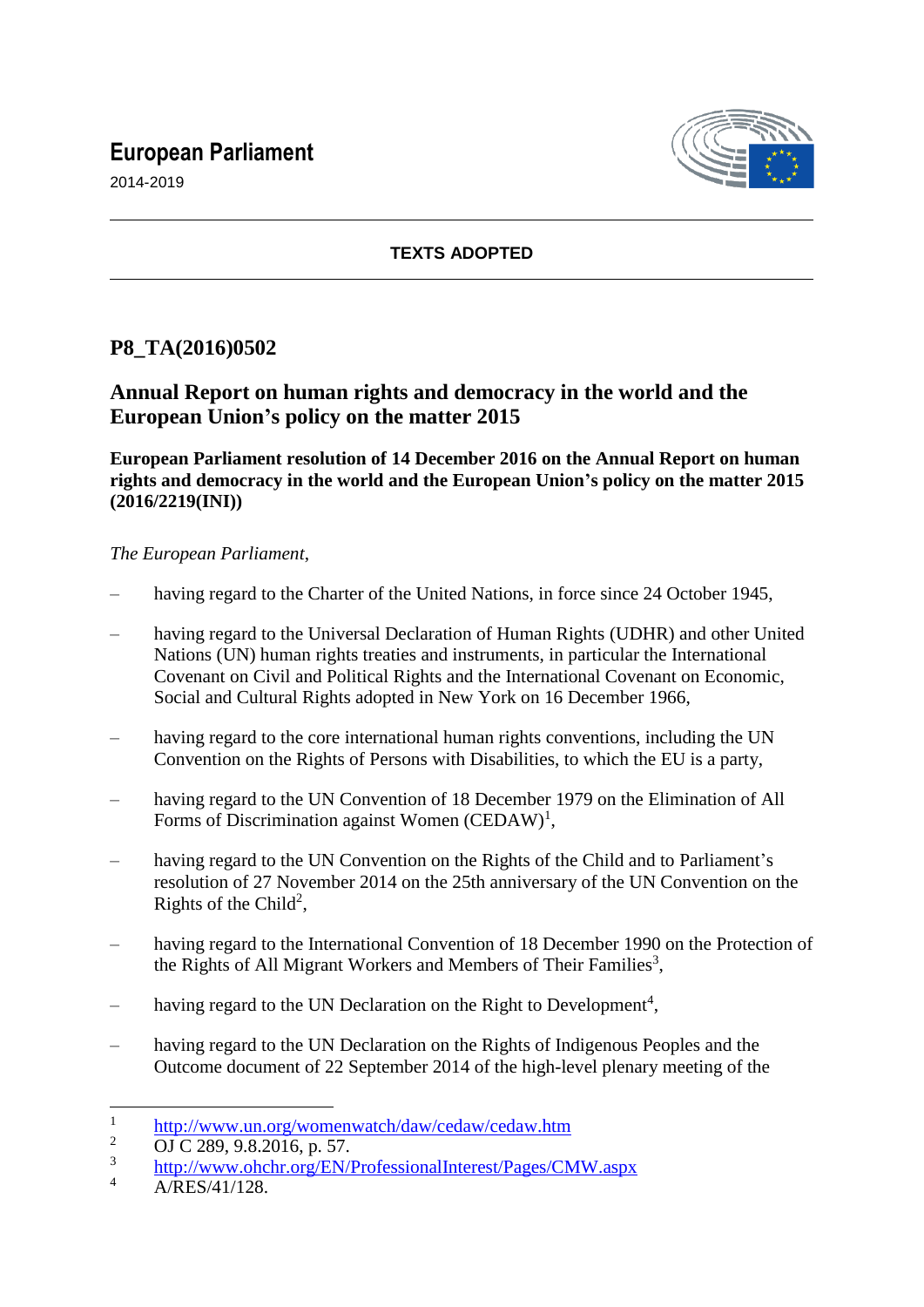General Assembly known as the World Conference on Indigenous Peoples<sup>1</sup>,

- having regard to the Vienna Declaration and Programme of Action, adopted on 25 June 1993<sup>2</sup>,
- having regard to the Beijing Declaration and Platform for Action of 1995<sup>3</sup> and the Programme of Action of the International Conference on Population and Development (ICPD) of 1994<sup>4</sup> , and to the outcomes of their review conferences,
- having regard to the United Nations' Paris Principles on national human rights institutions  $(NHRI)^5$ ,
- having regard to the Charter of Fundamental Rights of the European Union,
- having regard to Article 25 of the EU Charter of Fundamental Rights on the rights of the elderly,
- having regard to the European Convention on Human Rights,
- having regard to Articles 2, 3, 8, 21 and 23 of the Treaty on European Union (TEU),
- having regard to Article 207 of the Treaty on the Functioning of the European Union (TFEU),
- having regard to the document published by the Vice-President of the European Commission / High Representative of the Union for Foreign Affairs and Security Policy (VP/HR) on 28 June 2016 entitled 'Shared Vision, Common Action: A Stronger Europe - A Global Strategy for the European Union's Foreign and Security Policy<sup>16</sup>,
- having regard to the EU Strategic Framework and Action Plan on Human Rights and Democracy, as adopted by the Foreign Affairs Council on 25 June 2012<sup>7</sup>,
- having regard to the Foreign Affairs Council conclusions of 8 December 2009 on promoting compliance with international humanitarian law  $(HIL)^8$  and the updated EU Guidelines on promoting compliance with  $IHL<sup>9</sup>$ ,
- having regard to the Action Plan on Human Rights and Democracy 2015-2019, adopted by the Council on 20 July  $2015^{10}$ ,
- having regard to the European Union's Human Rights Guidelines,

- 3 <http://www.un.org/womenwatch/daw/beijing/pdf/BDPfA%20E.pdf>
- 4 [http://www.unfpa.org/sites/default/files/pub-](http://www.unfpa.org/sites/default/files/pub-pdf/programme_of_action_Web%20ENGLISH.pdf)
- [pdf/programme\\_of\\_action\\_Web%20ENGLISH.pdf](http://www.unfpa.org/sites/default/files/pub-pdf/programme_of_action_Web%20ENGLISH.pdf)
- 5 [http://www.ohchr.org/Documents/Publications/PTS-4Rev1-NHRI\\_en.pdf](http://www.ohchr.org/Documents/Publications/PTS-4Rev1-NHRI_en.pdf)
- 6 [https://europa.eu/globalstrategy/en/global-strategy-foreign-and-security-policy](https://europa.eu/globalstrategy/en/global-strategy-foreign-and-security-policy-european-union)[european-union](https://europa.eu/globalstrategy/en/global-strategy-foreign-and-security-policy-european-union)
- 7 <http://data.consilium.europa.eu/doc/document/ST-11855-2012-INIT/en/pdf>
- 8 <https://www.consilium.europa.eu/uedocs/cmsUpload/111817.pdf>
- 9 [http://eur-lex.europa.eu/legal-content/EN/TXT/?uri=celex%3A52009XG1215\(01\)](http://eur-lex.europa.eu/legal-content/EN/TXT/?uri=celex%3A52009XG1215(01))
- <sup>10</sup> <http://data.consilium.europa.eu/doc/document/ST-10897-2015-INIT/en/pdf>

 $\overline{a}$ 1 [http://www.un.org/en/ga/search/view\\_doc.asp?symbol=A/RES/69/2](http://www.un.org/en/ga/search/view_doc.asp?symbol=A/RES/69/2)

<sup>2</sup> <http://www.ohchr.org/EN/ProfessionalInterest/Pages/Vienna.aspx>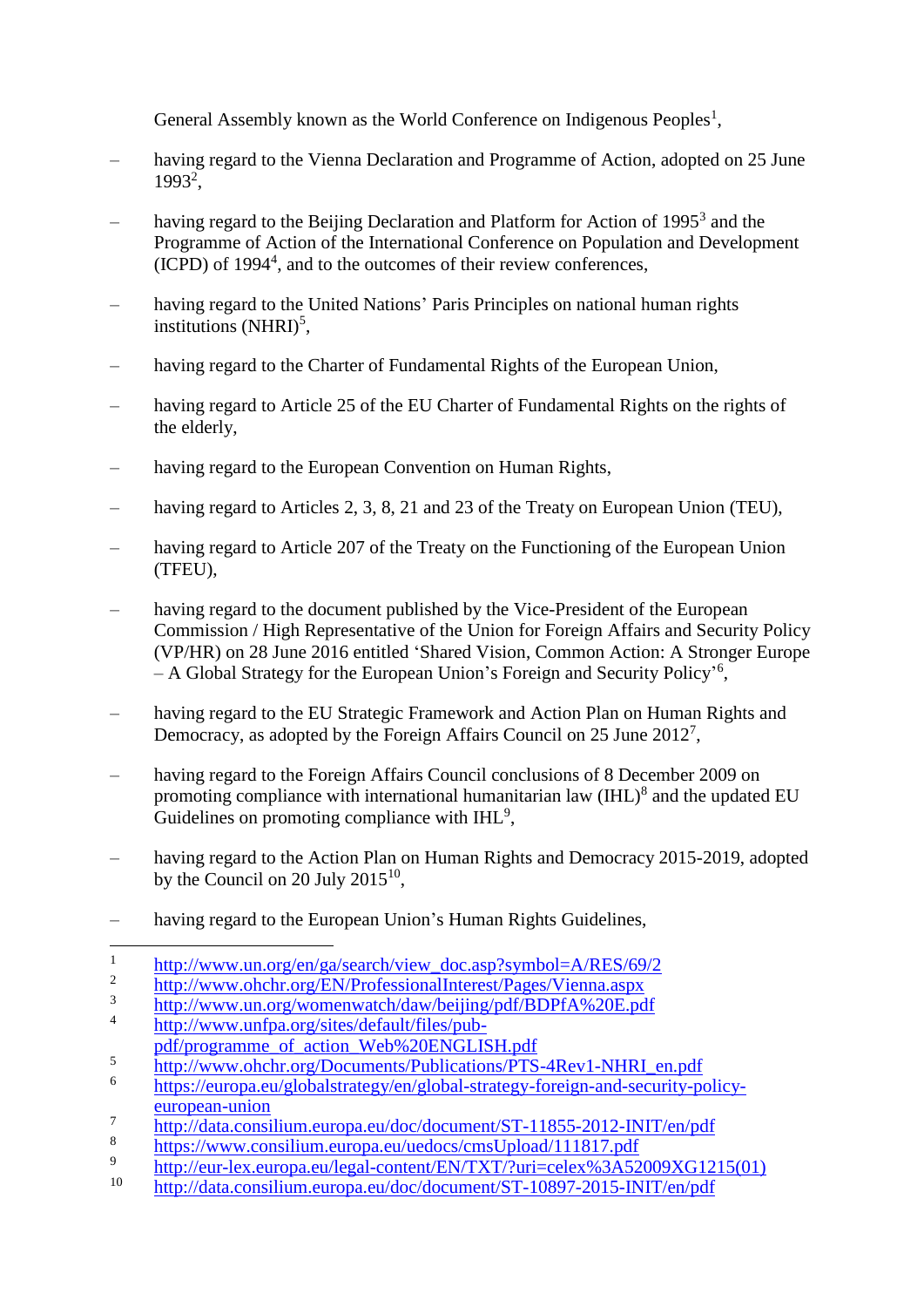- having regard to the EU Guidelines on the Promotion and Protection of Freedom of Religion or Belief<sup>1</sup>,
- having regard to the Guidelines to Promote and Protect the Enjoyment of All Human Rights by Lesbian, Gay, Bisexual, Transgender and Intersex (LGBTI) Persons<sup>2</sup>, adopted by the Council on 24 June 2013,
- having regard to the Guidelines for EP Interparliamentary Delegations on promoting human rights and democracy in their visits outside the European Union,
- having regard to the EU Annual Report on Human Rights and Democracy in the World in 2015, adopted by the Council on 20 June  $2016<sup>3</sup>$ ,
- having regard to the Action Plan on Gender Equality and Women's Empowerment: Transforming the Lives of Girls and Women through EU External Relations 2016-2020 (GAPII), adopted by the Council on 26 October 2015<sup>4</sup>,
- having regard to the Council conclusions of 16 June 2016 on LGBTI equality<sup>5</sup> and the List of actions by the Commission to advance LGBTI equality  $(2016-2019)^6$ ,
- having regard to the Council conclusions of 26 May 2015 on Gender in Development<sup>7</sup>,
- having regard to the European Agenda on Migration of 13 May 2015 (COM(2015)0240) and the Council conclusions on migration of 20 July 2015<sup>8</sup> , 14 September  $2015^9$  and 22 September  $2015^{10}$ ,
- having regard to Council Decision (CFSP) 2015/260 of 17 February 2015 extending the mandate of the European Union Special Representative for Human Rights $^{11}$ ,
- having regard to the Council conclusions of 5 December 2014 on the promotion and protection of children's rights $^{12}$ ,
- having regard to the Council conclusions of 14 May 2012 on 'Increasing the Impact of EU Development Policy: an Agenda for Change'<sup>13</sup>,
- having regard to the revised EU indicators for the Comprehensive approach to the EU implementation of UN Security Council Resolutions 1325 and 1820 on women, peace

 $\overline{1}$ OJ C 65, 19.2.2016, p. 174.

<sup>2</sup> [http://www.consilium.europa.eu/uedocs/cms\\_data/docs/pressdata/en/foraff/137584.pdf](http://www.consilium.europa.eu/uedocs/cms_data/docs/pressdata/en/foraff/137584.pdf)

<sup>3</sup> <http://data.consilium.europa.eu/doc/document/ST-10255-2016-INIT/en/pdf>

<sup>4</sup> [http://www.consilium.europa.eu/en/meetings/fac/2015/10/st13201-en15\\_pdf/](http://www.consilium.europa.eu/en/meetings/fac/2015/10/st13201-en15_pdf/)

<sup>5</sup> [http://www.consilium.europa.eu/en/press/press-releases/2016/06/16-epsco-conclusions](http://www.consilium.europa.eu/en/press/press-releases/2016/06/16-epsco-conclusions-lgbti-equality/)[lgbti-equality/](http://www.consilium.europa.eu/en/press/press-releases/2016/06/16-epsco-conclusions-lgbti-equality/)

<sup>6</sup> [http://ec.europa.eu/justice/discrimination/files/lgbti\\_actionlist\\_en.pdf](http://ec.europa.eu/justice/discrimination/files/lgbti_actionlist_en.pdf)

<sup>7</sup> <http://data.consilium.europa.eu/doc/document/ST-9242-2015-INIT/en/pdf>

<sup>8</sup> [http://www.consilium.europa.eu/en/press/press-releases/2015/07/20-fac-migration](http://www.consilium.europa.eu/en/press/press-releases/2015/07/20-fac-migration-conclusions/)[conclusions/](http://www.consilium.europa.eu/en/press/press-releases/2015/07/20-fac-migration-conclusions/)

<sup>9</sup> <http://data.consilium.europa.eu/doc/document/ST-12002-2015-REV-1/en/pdf>

 $\frac{\text{http://data.consilium.europa.eu/doc/document/ST-12098-2015-NIT/en/pdf}}{\text{OLI. }42,18,2,2015, n, 20}$ 

 $11$  OJ L 43, 18.2.2015, p. 29.

 $\frac{12}{h_{\text{t}}}\frac{h_{\text{t}}(t)}{h_{\text{t}}(t)}$  <http://register.consilium.europa.eu/doc/srv?l=EN&f=ST%2015559%202014%20INIT>

[http://www.consilium.europa.eu/uedocs/cms\\_data/docs/pressdata/EN/foraff/130243.pdf](http://www.consilium.europa.eu/uedocs/cms_data/docs/pressdata/EN/foraff/130243.pdf)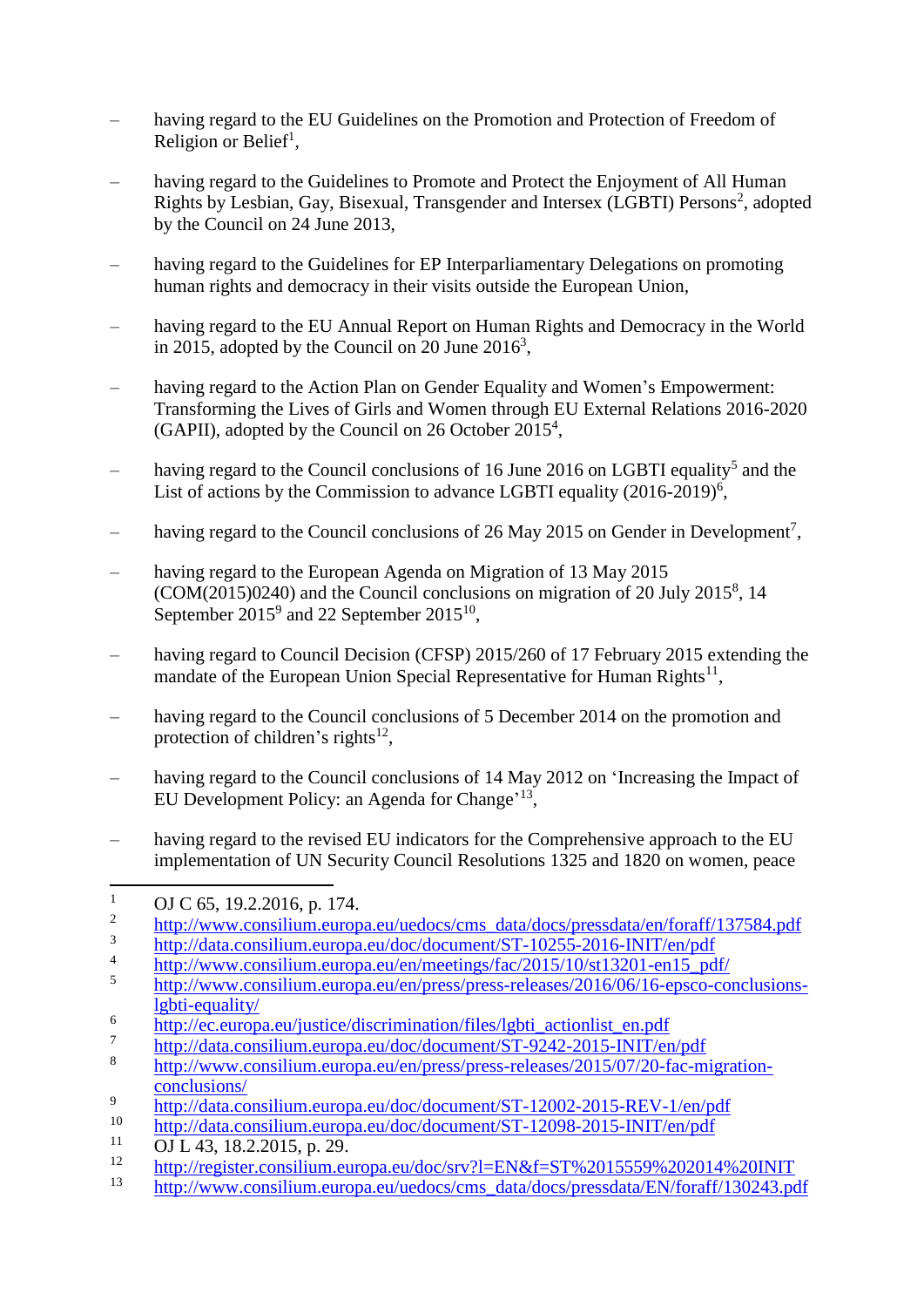and security, adopted by the Council on 20 September  $2016<sup>1</sup>$ ,

- having regard to the Council of Europe's Istanbul Convention of 11 May 2011 on preventing and combating violence against women and domestic violence<sup>2</sup>,
- having regard to the Council Decision 2011/168/CFSP of 21 March 2011 on the International Criminal Court and repealing Common Position 2003/444/CFSP<sup>3</sup>,
- having regard to the Joint Communication from the Commission and the VP/HR on the review of the European Neighbourhood Policy (ENP) (JOIN(2015)0050),
- having regard to the Valletta Action Plan of 11-12 November  $2015^4$ ,
- having regard to the UN Security Council Resolution of 13 October 2015 on women, peace and security implementation<sup>5</sup>,
- having regard to the UN Security Council Resolution of 19 June 2008 on sexual violence as war crimes<sup>6</sup>,
- having regard to UN Security Council Resolution of 31 October 2000 on women, peace and security<sup>7</sup>,
- having regard to the UN General Assembly Resolution of 18 December 2014 on the protection of migrants<sup>8</sup>,
- having regard to its urgency resolutions on cases of breaches of human rights, democracy and the rule of law,
- having regard to its resolution of 13 September 2016 on the EU Trust Fund for Africa: the implications for development and humanitarian aid<sup>9</sup>,
- having regard to its resolution of 5 July 2016 on the fight against trafficking in human beings in the EU's external relations<sup>10</sup>,
- having regard to its resolution of 28 April 2016 on attacks on hospitals and schools as violations of international humanitarian  $law^{11}$ ,

 $\overline{a}$ 1 <http://data.consilium.europa.eu/doc/document/ST-12525-2016-INIT/en/pdf>

<sup>2</sup> [https://rm.coe.int/CoERMPublicCommonSearchServices/DisplayDCTMContent?docu](https://rm.coe.int/CoERMPublicCommonSearchServices/DisplayDCTMContent?documentId=090000168008482e) [mentId=090000168008482e](https://rm.coe.int/CoERMPublicCommonSearchServices/DisplayDCTMContent?documentId=090000168008482e)

 $\overline{3}$  OJ L 76, 22.3.2011, p. 56.

<sup>4</sup> [http://www.consilium.europa.eu/en/meetings/international](http://www.consilium.europa.eu/en/meetings/international-summit/2015/11/action_plan_en_pdf/)summit/2015/11/action plan en pdf/

<sup>5</sup> [http://www.securitycouncilreport.org/atf/cf/%7B65BFCF9B-6D27-4E9C-8CD3-](http://www.securitycouncilreport.org/atf/cf/%7B65BFCF9B-6D27-4E9C-8CD3-CF6E4FF96FF9%7D/s_res_2242.pdf) [CF6E4FF96FF9%7D/s\\_res\\_2242.pdf](http://www.securitycouncilreport.org/atf/cf/%7B65BFCF9B-6D27-4E9C-8CD3-CF6E4FF96FF9%7D/s_res_2242.pdf)

<sup>6</sup> [http://www.securitycouncilreport.org/atf/cf/%7B65BFCF9B-6D27-4E9C-8CD3-](http://www.securitycouncilreport.org/atf/cf/%7B65BFCF9B-6D27-4E9C-8CD3-CF6E4FF96FF9%7D/CAC%20S%20RES%201820.pdf) [CF6E4FF96FF9%7D/CAC%20S%20RES%201820.pdf](http://www.securitycouncilreport.org/atf/cf/%7B65BFCF9B-6D27-4E9C-8CD3-CF6E4FF96FF9%7D/CAC%20S%20RES%201820.pdf)

<sup>7</sup> [http://www.un.org/en/ga/search/view\\_doc.asp?symbol=S/RES/1325\(2000\)](http://www.un.org/en/ga/search/view_doc.asp?symbol=S/RES/1325(2000))

<sup>8</sup> [http://www.un.org/en/ga/search/view\\_doc.asp?symbol=A/RES/69/167](http://www.un.org/en/ga/search/view_doc.asp?symbol=A/RES/69/167)

 $\frac{9}{10}$  Texts adopted, P8\_TA(2016)0337.

<sup>&</sup>lt;sup>10</sup> Texts adopted, P8\_TA(2016)0300.<br><sup>11</sup> Texts adopted, P8\_TA(2016)0201

Texts adopted, P8\_TA(2016)0201.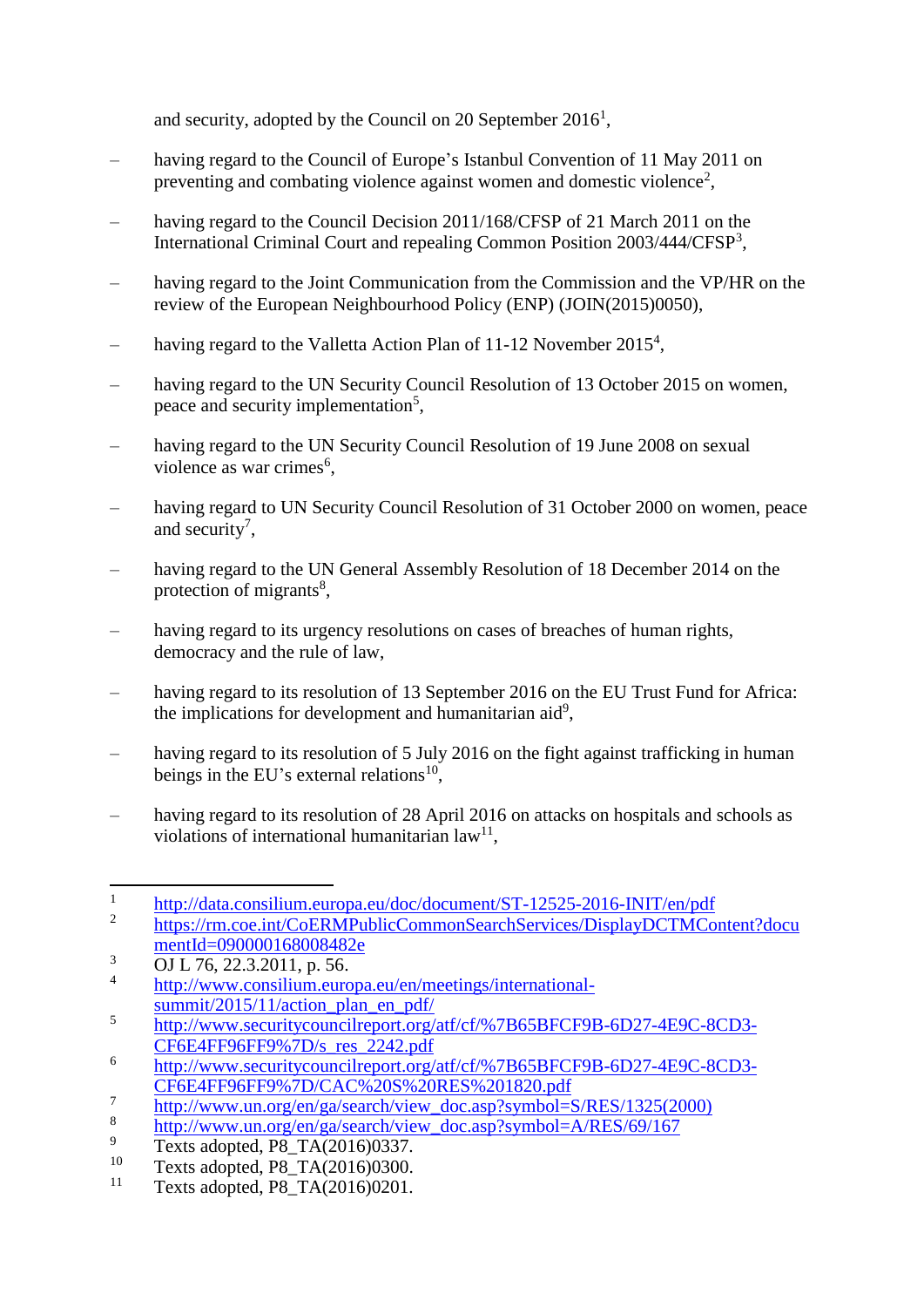- having regard to its resolution of 12 April 2016 on the situation in the Mediterranean and the need for a holistic EU approach to migration<sup>1</sup>,
- having regard to its resolution of 4 February 2016 on the systematic mass murder of religious minorities by the so-called 'ISIS/Daesh'<sup>2</sup>,
- having regard to its resolution of 17 December 2015 on the Annual Report on Human Rights and Democracy in the World 2014 and the European Union's policy on the matter<sup>3</sup>,
- having regard to its resolution of 10 September 2015 on migration and refugees in  $Europe<sup>4</sup>$ ,
- having regard to its resolution of 8 October 2015 on the renewal of the EU Plan of Action on Gender Equality and Women's Empowerment in Development<sup>5</sup>,
- having regard to its resolution of 8 October 2015 on the death penalty<sup>6</sup>,
- having regard to its resolution of 8 September 2015 on 'human rights and technology: the impact of intrusion and surveillance systems on human rights in third countries'<sup>7</sup>,
- having regard to its resolution of 12 March 2015 on the Annual Report from the High Representative of the European Union for Foreign Affairs and Security Policy to the European Parliament<sup>8</sup>,
- having regard to its resolution of 12 March 2015 on the EU's priorities for the UN Human Rights Council in  $2015^9$ ,
- having regard to its resolution of 18 September 2014 on the situation in Iraq and Syria and the ISIS offensive, including the persecution of minorities $^{10}$ ,
- having regard to its resolution of 27 February 2014 on the use of armed drones<sup>11</sup>,
- having regard to its resolution of 10 October 2013 on caste-based discrimination<sup>12</sup> and to the report of 28 January 2016 on minorities and caste-based discrimination by the UN Special Rapporteur on Minority Issues $^{13}$ ,
- having regard to its resolution of 13 June 2013 on the freedom of press and media in the

 $\overline{a}$ 

- $\frac{7}{8}$  Texts adopted, P8\_TA(2015)0288.
- <sup>8</sup> OJ C 316, 30.8.2016, p. 130.
- <sup>9</sup> OJ C 316, 30.8.2016, p. 178.<br><sup>10</sup> OJ C 234, 28.6.2016, p. 25.
- $^{10}$  OJ C 234, 28.6.2016, p. 25.
- <sup>11</sup> Texts adopted, P7\_TA(2014)0172.
- <sup>12</sup> OJ C 181, 19.5.2016, p. 69.<br><sup>13</sup> http://www.obshr.org/EM/H
- <sup>13</sup> [http://www.ohchr.org/EN/HRBodies/HRC/RegularSessions/Session31/Documents/A\\_](http://www.ohchr.org/EN/HRBodies/HRC/RegularSessions/Session31/Documents/A_HRC_31_56_en.doc) [HRC\\_31\\_56\\_en.doc](http://www.ohchr.org/EN/HRBodies/HRC/RegularSessions/Session31/Documents/A_HRC_31_56_en.doc)

<sup>&</sup>lt;sup>1</sup> Texts adopted, P8\_TA(2016)0102.<br><sup>2</sup> Texts adopted, P8\_TA(2016)0051.

<sup>&</sup>lt;sup>2</sup> Texts adopted, P8\_TA(2016)0051.<br><sup>3</sup> Texts adopted, P8\_TA(2015)0470.

 $3 \t\t\t Texts adopted, PB\_TA(2015)0470.$ 

<sup>&</sup>lt;sup>4</sup> Texts adopted, P8\_TA(2015)0317.

 $^{5}$  Texts adopted, P8\_TA(2015)0350.

 $\frac{6}{7}$  Texts adopted, P8\_TA(2015)0348.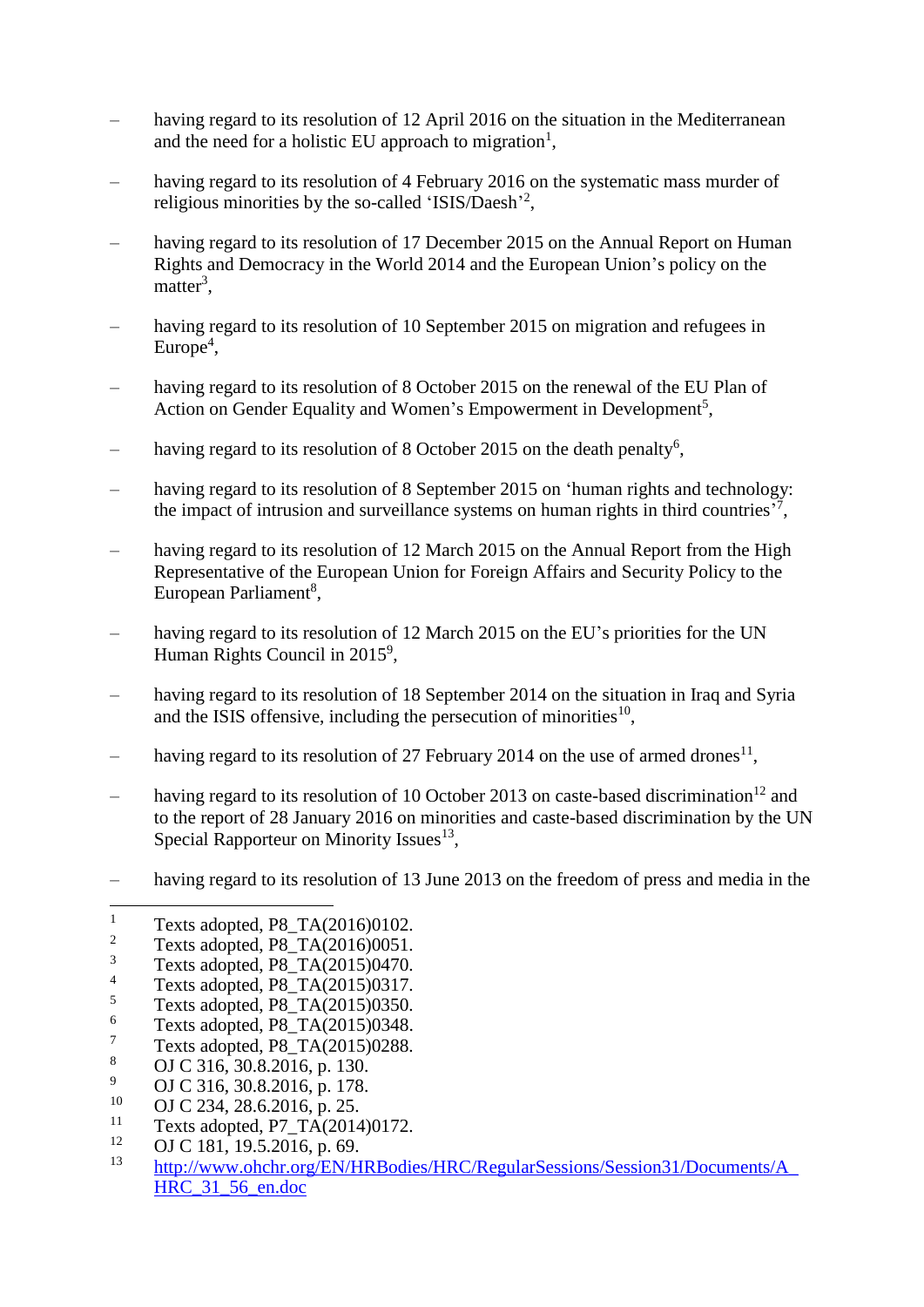$world<sup>1</sup>$ ,

- having regard to its resolution of 11 December 2012 on a Digital Freedom Strategy in EU Foreign Policy<sup>2</sup>,
- having regard to its resolution of 17 November 2011 on EU support for the ICC: facing challenges and overcoming difficulties<sup>3</sup>,
- having regard to its resolution of 7 July 2011 on EU external policies in favour of democratisation<sup>4</sup>,
- having regard to its resolution of 17 June 2010 on EU policies in favour of human rights defenders<sup>5</sup>,
- having regard to the United Nations Guiding Principles on Business and Human Rights (UNGPs): Implementing the United Nations 'Protect, Respect and Remedy' Framework, endorsed by the UN Human Rights Council in its resolution 17/4 of 6 July 2011<sup>6</sup> ,
- having regard to the Annual Report 2015 of the European Endowment for Democracy<sup>7</sup>,
- having regard to Rule 52 of its Rules of Procedure,
- having regard to the report of the Committee on Foreign Affairs and the opinions of the Committee on Development and the Committee on Women's Rights and Gender Equality (A8-0355/2016),
- A. whereas Article 21 TEU commits the EU to a Common Foreign and Security Policy (CFSP) guided by the principles which have inspired its own creation, and which it shall seek to advance in the world: democracy, the rule of law, the universality and indivisibility of human rights and fundamental freedoms, respect for human dignity, the principles of equality and solidarity, and respect for the principles of the United Nations Charter and international law;
- B. whereas Article 207 TFEU requires the EU's commercial policy to be based on the principles and objectives of the EU's external action;
- C. whereas Article 3 TEU affirms that 'in its relations with the wider world, the Union shall uphold and promote its values and interests and contribute to the protection of its citizens. It shall contribute to peace, security, the sustainable development of the Earth, solidarity and mutual respect among peoples, free and fair trade, eradication of poverty and the protection of human rights, in particular the rights of the child, as well as to the strict observance and the development of international law, including respect for the principles of the United Nations Charter';

 $\mathbf{1}$  $\frac{1}{2}$  OJ C 65, 19.2.2016, p. 105.

<sup>&</sup>lt;sup>2</sup> OJ C 434, 23.12.2015, p. 24.<br><sup>3</sup> OJ C 153 E 31.5.2013, p. 11.

 $\frac{3}{4}$  OJ C 153 E, 31.5.2013, p. 115.

<sup>&</sup>lt;sup>4</sup> OJ C 33 E, 5.2.2013, p. 165.

 $^{5}$  OJ C 236 E, 12.8.2011, p. 69.

<sup>6</sup> A/HRC/RES/17/4.

<sup>7</sup> <https://www.democracyendowment.eu/annual-report/>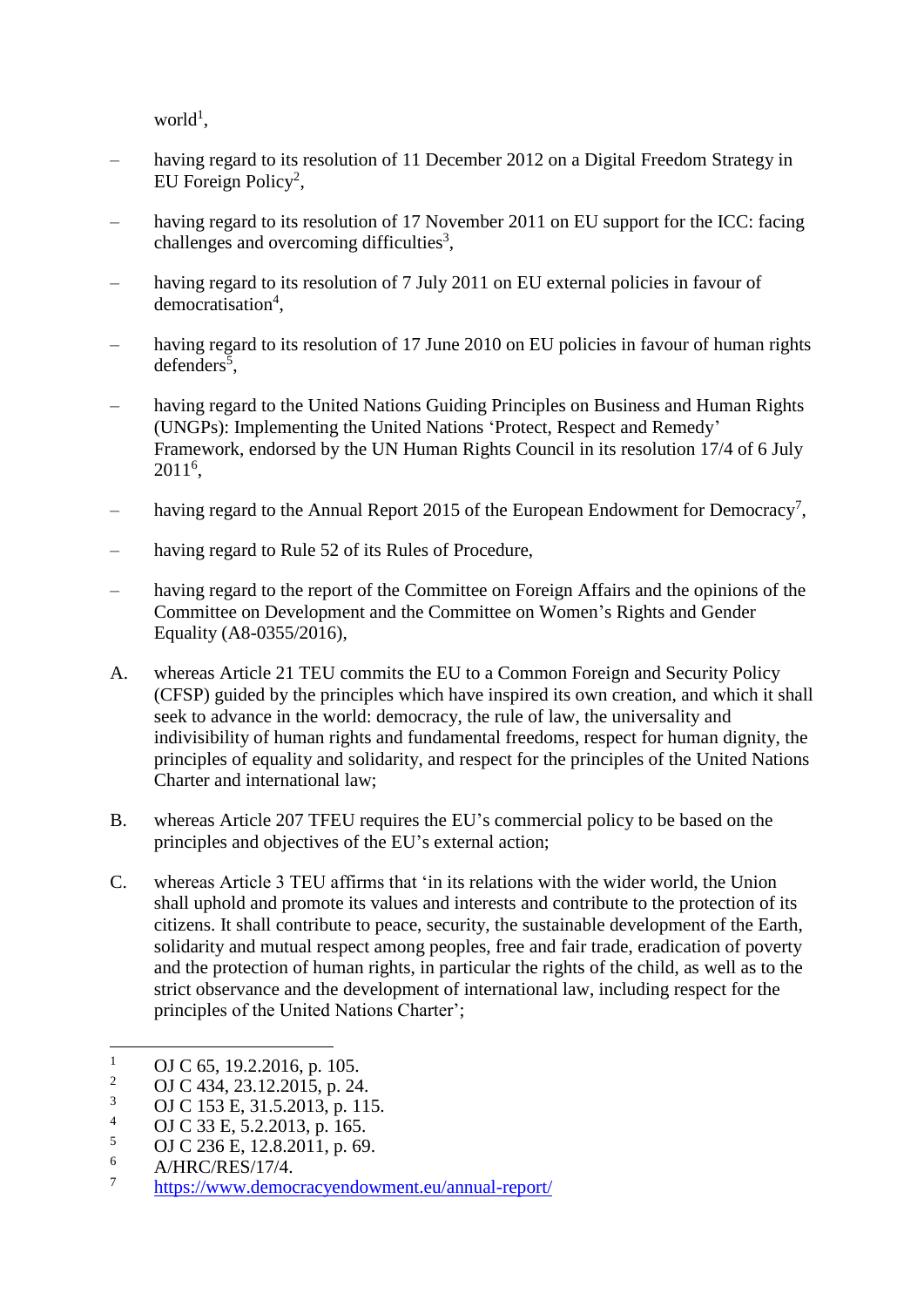- D. whereas respect for and the promotion and safeguarding of the indivisibility and universality of human rights are among the key aims of the EU's foreign and security policies, as established by the human rights clause in all EU agreements with third countries;
- E. whereas respect for human rights, peace, security and development are closely linked and mutually reinforcing;
- F. whereas human rights and democracy support policies should be mainstreamed across all other EU policies with an external dimension, such as development, migration, security, counter-terrorism, neighbourhood policy, enlargement and trade, in particular through the implementation of human rights conditionalities;
- G. whereas internal and external coherence in the area of human rights is essential for the credibility of the EU's human rights policy abroad, and whereas increased coherence between EU internal and external policies, as well as among the EU's external policies is also an indispensable requirement for a successful and effective EU human rights and democratisation policy; whereas improved consistency should enable the EU to respond faster and more efficiently, already in the early stages of human rights violations; and whereas the challenge of coherence is particularly striking in relation to the current migration policy;
- H. whereas the values of freedom, respect for human rights and the principle of holding periodic and genuine elections are essential elements of democracy; whereas, in addition to the holding of free and fair elections, features of democratic regimes include transparent and accountable governance, respect for the rule of law, freedom of expression, respect for human rights, the existence of an independent judicial system, and respect for international law and international agreements on human rights;
- I. whereas respect for human rights is under threat worldwide, and whereas the universality of human rights is seriously being challenged by a number of authoritarian regimes; whereas there are numerous attempts worldwide to shrink the space of civil society, including in multilateral fora; and whereas the non-respect for human rights has negative consequences for the individual, for his or her relatives and for society;
- J. whereas the EU was a key player in the adoption of the 2030 Agenda for Sustainable Development, which seeks to realize human rights of all;
- K. whereas a new Action Plan on Human Rights and Democracy 2015-2019 was adopted by the Council on 20 July 2015, with a view to enabling the EU to meet these challenges through a more focused, systematic and coordinated use of its human rights instruments; whereas this Action Plan should be implemented in coherence with the Gender Action Plan 2016-2020;
- L. whereas the VP/HR has stated that human rights will be one of her overarching priorities and that she intends to use them as a compass with regard to all her relations with third countries; whereas she has also reiterated the EU's commitment to promote human rights in all areas of foreign relations 'without exception';
- M. whereas the EU's commitment to effective multilateralism, with the UN at its core, is an integral part of the Union's external policy, based on the belief that a multilateral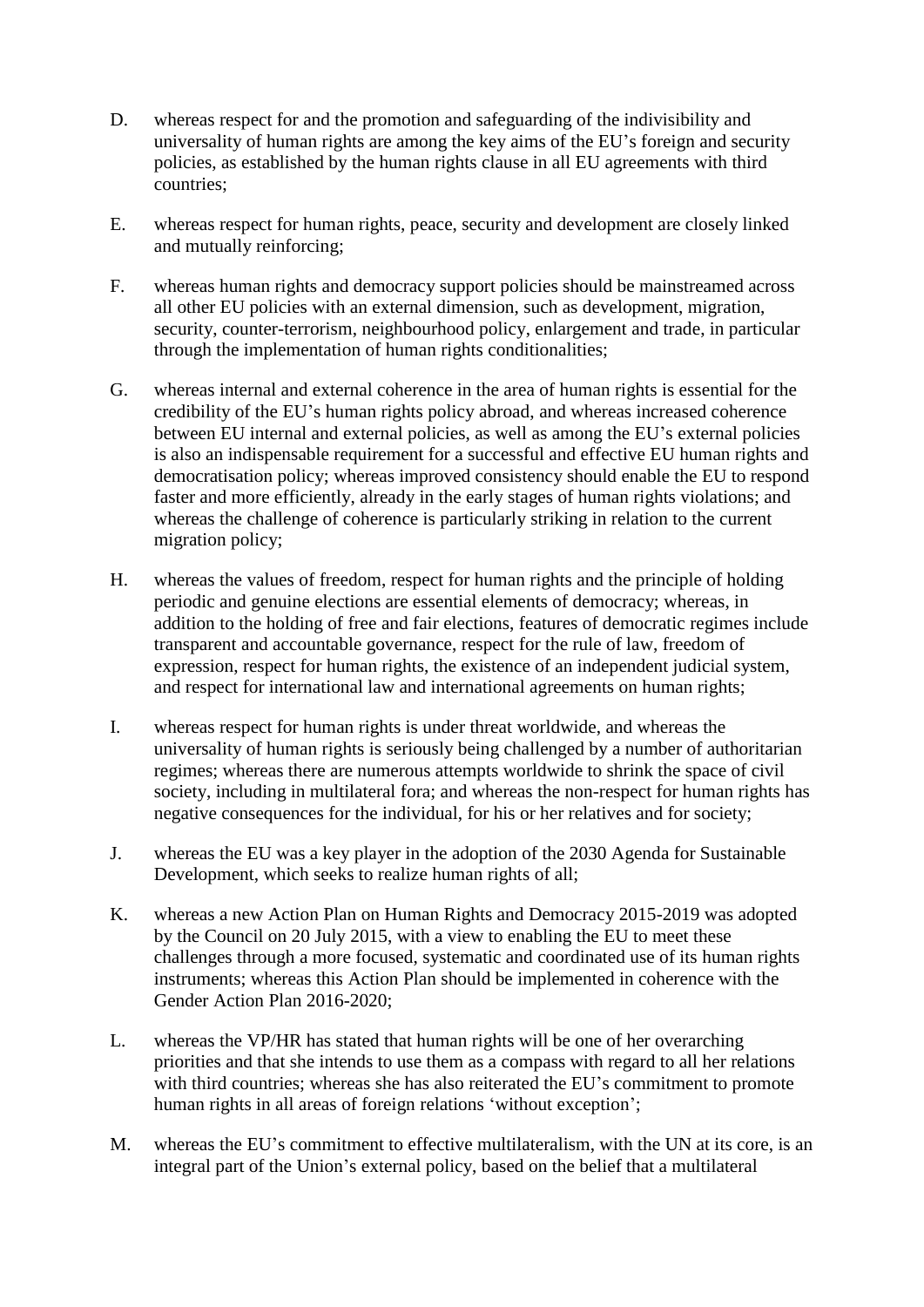system founded on universal rules and values is best suited to addressing global crises, challenges and threats; whereas engaging with third countries, in all bilateral and multilateral fora, is one of the most effective tools for addressing human rights issues in third countries;

- N. whereas the regular sessions of the UN Human Rights Council (UNHRC), the appointment of Special Rapporteurs, the Universal Periodic Review (UPR) mechanism and the Special Procedures addressing either specific country situations or thematic issues all contribute to the international efforts to promote and respect human rights, democracy and the rule of law;
- O. whereas the EU considers close cooperation with civil society and human rights defenders (HRDs) in third countries to be one of its main priorities in advancing human rights and tackling human rights violations;
- P. whereas in its resolution of 22 October 2013 on local authorities and civil society: Europe's engagement in support of sustainable development<sup>1</sup>, Parliament expresses great concern at the crackdown on civil society organisations (CSOs), stresses the importance of defining a monitoring system for the evaluation of progress in terms of policy and regulatory provisions, and calls for the promotion of an enabling environment for CSOs; whereas many countries have recently passed strict NGO legislation that declares foreign organisations undesirable when deemed a threat to their constitutional order, defence or security, and whereas only in 2015, 185 environmental human rights activists have been killed in the world, 66 % of which in Latin America;
- Q. whereas travel bans to prevent HRDs from attending international events are being used by a growing number of countries, particularly in Asia, the Middle East and Africa;
- R. whereas Articles 18 and 19 of the UDHR acknowledge that everyone has the right to freedom of thought, conscience and religion, and freedom of opinion and expression, which includes the freedom to hold opinions without interference and to seek, receive and impart information and ideas through any media and regardless of frontiers; whereas the number of cases of persecution relating solely to people peacefully exercising their right to freedom of opinion, worship and expression has risen sharply;
- S. whereas Article 20 of the UDHR acknowledges that everyone has the right to freedom of peaceful assembly and association; whereas UN Human Rights Council Resolution 21/16 reminds States of their obligation to respect and fully protect the rights of individuals to assemble peacefully and associate freely, online as well as offline, and whereas freedom of thought, conscience, religion and belief must be supported through interreligious and intercultural dialogues;
- T. whereas the basic rules of IHL and human rights are provided by the Geneva Conventions and the additional protocols, and are at the core of all humanitarian actions; whereas the protection of civilians and of displaced persons in conflict areas must be guaranteed in total neutrality and impartiality, and whereas aid independence must prevail;
- U. whereas illegal occupation of a territory is an on-going violation of international law,

 $\mathbf{1}$ OJ C 208, 10.6.2016, p. 25.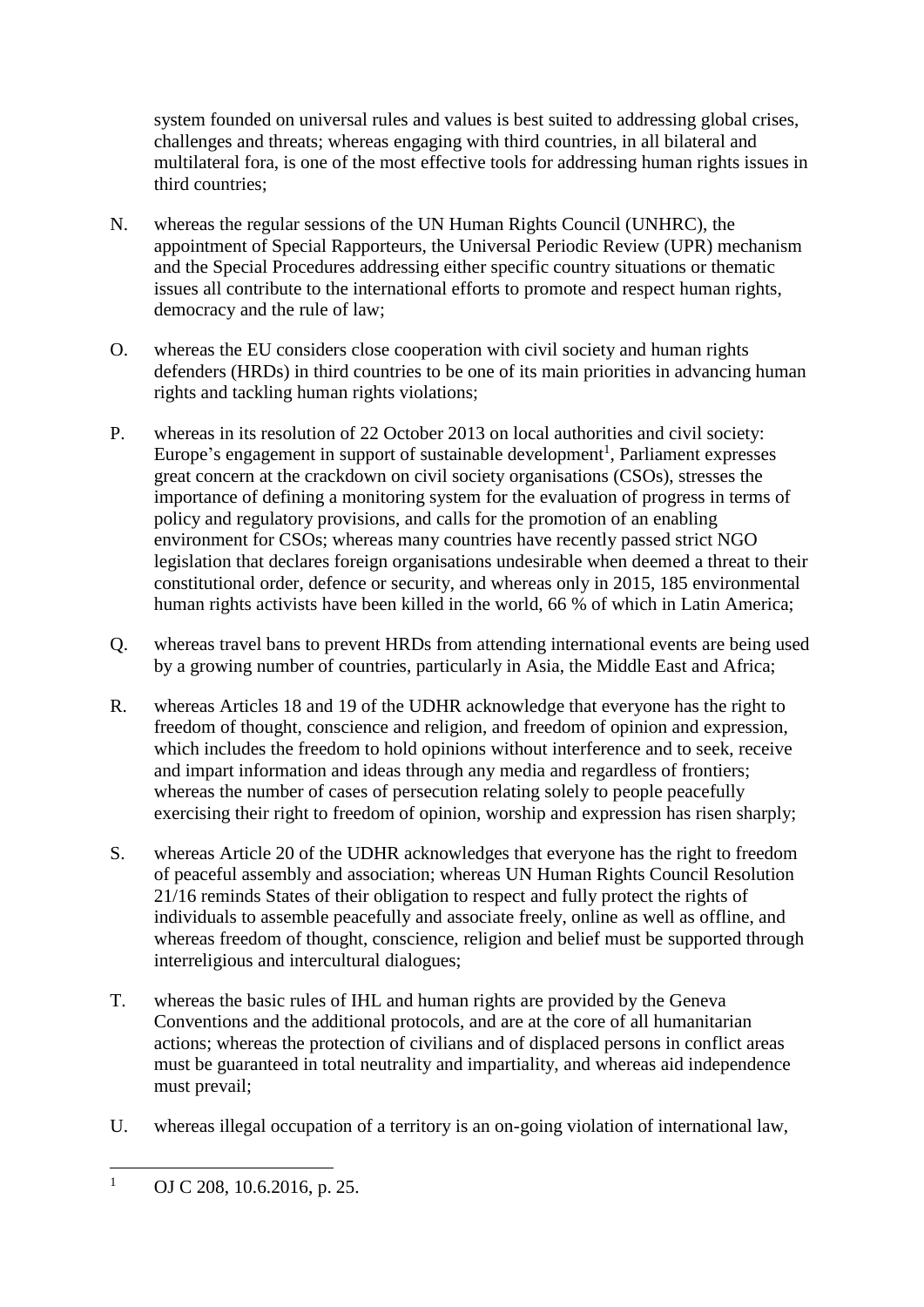triggering under IHL the responsibility of the occupying power for the civilian population of that territory;

- V. whereas evidence of war crimes and crimes against humanity is difficult to preserve especially at a time of unprecedented flows of refugees fleeing violence; whereas the preservation of evidence is essential to bringing perpetrators to justice;
- W. whereas attempts to shut down the US Guantánamo Bay prison failed and only 20 detainees were released or relocated in 2015;
- X. whereas, worldwide, more and more people are fleeing from war, armed conflicts or other degrading conditions, and whereas these refugee flows and various forms of migration represent a significant challenge, both for the EU and in global terms, requiring immediate, effective and sustainable solutions in line with our common European values; whereas the humanitarian aid provided by the Commission, being the leading global donor, helps refugees and displaced people in over 30 countries;
- Y. whereas the fight against migrant smuggling, trafficking and labour exploitation necessitates both short-, medium- and long-term responses, including measures to disrupt criminal networks and to bring criminals to justice, the gathering and analysis of data, measures to protect victims and to return irregularly staying migrants, as well as cooperation with third countries, along with longer-term strategies, to address the demand for trafficked and smuggled persons and the root causes of migration that force people into the hands of criminal smugglers;
- Z. whereas justice is essential to advancing respect for human rights, and the EU and its Member States have been unconditional supporters of the International Criminal Court (ICC) since its inception, while promoting the universality of the Rome Statute and defending its integrity with the purpose of strengthening the Court's independence;
- AA. whereas substantial progress has been made so far towards abolishing the death penalty, and whereas many countries have suspended capital punishment, while others have taken legislative measures towards this end; whereas 2015 saw a dramatic rise in the overall number of executions, of which nearly 90 % happened in just three countries, namely Iran, Pakistan and Saudi Arabia; whereas Belarus remains the only country in Europe which has not abolished capital punishment;
- AB. whereas gender equality is at the core of European values and is enshrined within the EU's legal and political framework, as well as being central to the UN Agenda 2030; whereas violence and discrimination against women and girls has dramatically increased in recent years, especially in war zones and under authoritarian regimes;
- AC. whereas, according to UNICEF, 250 million of children around the world are living in countries affected by conflict, and nearly 50 million children have either been forcibly displaced by violence, war and its atrocities, terrorism and insurgency, or have migrated across borders, and many continue to suffer from all forms of discrimination, violence, exploitation, abuse, forced labour, poverty and malnutrition;
- AD. whereas, according to UNICEF, 1 in 200 children in the world is a child refugee, nearly one third of the children living outside their country of birth is a refugee and the number of child refugees doubled between 2005 and 2015;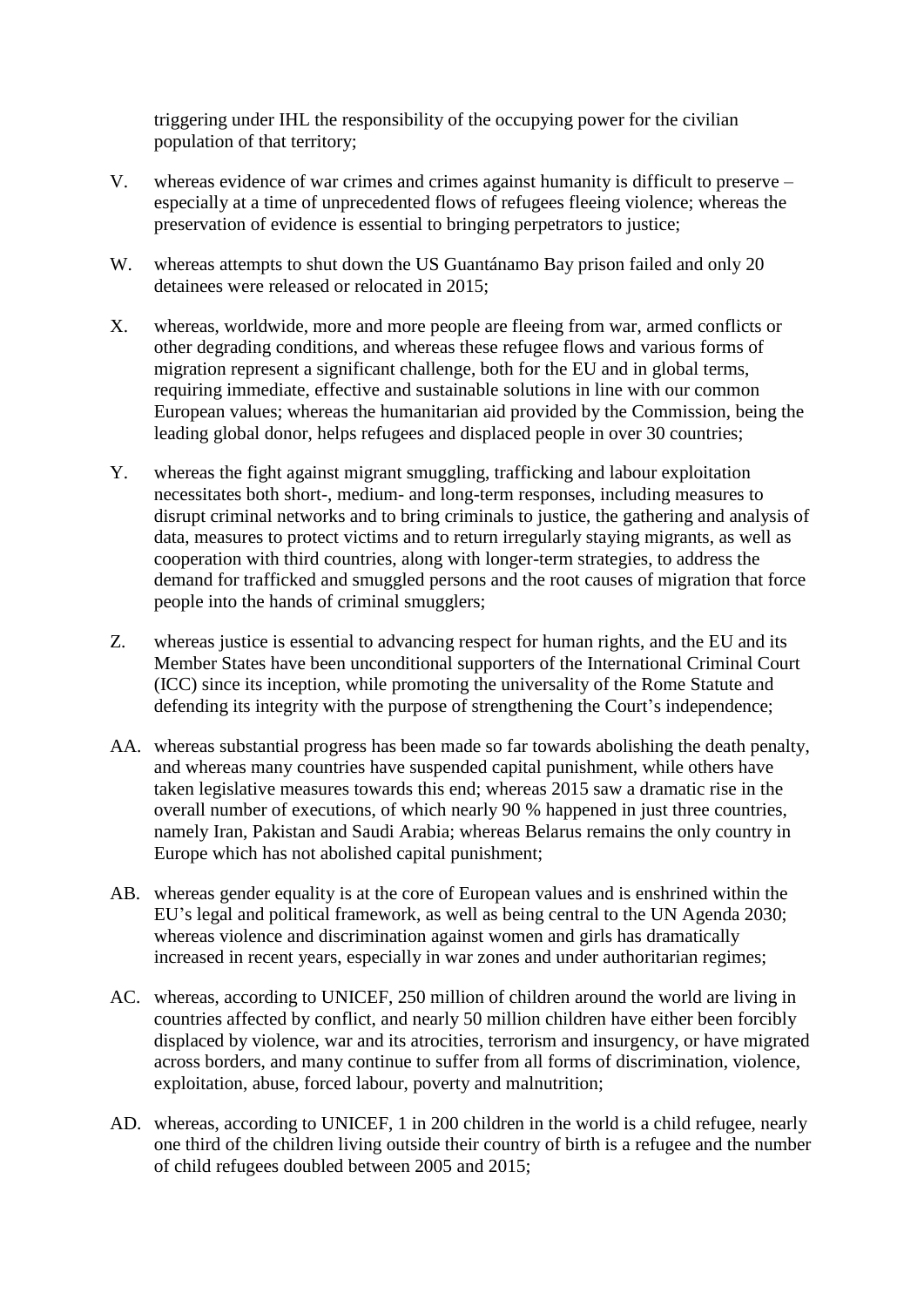- AE. whereas Article 25 of the UDHR recognises the right of every person to a 'standard of living adequate for the health and well-being of himself and of his family', in which motherhood and childhood are entitled to special care and assistance, which includes medical care; whereas access to education, nutrition and healthcare should be guaranteed for all children; whereas UNHRC Resolution 26/28(36) calls for the next UNHRC Social Forum meeting to focus on access to medicines in the context of the right of everyone to enjoy the highest attainable standard of physical and mental health; whereas the Constitution of the WHO states that the enjoyment of the highest attainable standard of health is one of the fundamental rights of every human being without distinction of race, religion, political belief, economic or social condition;
- AF. whereas according to the UN Convention on the Rights of the Child, authorities must respect the rights of the child who is separated from one or both parents;
- AG. whereas violence against and unlawful prosecution of minorities, including LGBTI people, continues in many places around the world, and discrimination in health care, education, employment and other sectors is widespread;
- AH. whereas reports of violations of civil and political, economic, labour, social and cultural rights, as well as environmental damage resulting from malpractices by some private sector actors, continue to be heard from around the world; whereas there is a strong link between corruption, tax evasion, illicit capital flows and human rights violations;
- AI. whereas the UNGPs on Business and Human Rights apply to all states and to all business enterprises, whether transnational or other, regardless of their size, sector, location, ownership and structure, but whereas effective control and sanction mechanisms remain a challenge to the worldwide implementation of the UNGPs; whereas the special features of small and medium-sized enterprises (SMEs) must be taken proper account of and integrated in a flexible corporate social responsibility (CSR) approach adapted to their potential;
- AJ. whereas in October 2015, the Commission released its new trade strategy 'Trade for All', in which it sets out its aim to use trade as a means to strengthen human rights in third countries;
- AK. whereas in 2015, the EU started working on legislation to tackle the trade in minerals that fuels conflict;
- AL. whereas national and international sporting events such as the Olympic Games and the football World Cups should not be used for political purposes, but organised in full respect of all human rights, as enshrined in the Olympic Charter, and should aim at a harmonious development of humankind, with a view to promoting a peaceful society concerned with the preservation of human rights and human dignity, and with no discrimination based on any grounds such as nationality, race, religion, politics, gender, gender identity, sexual orientation or sex characteristics;
- AM. whereas environmental changes are undermining access to water, natural resources and food;

## *Centrality of human rights in EU external policies*

1. Expresses its serious concern that the promotion and protection of human rights and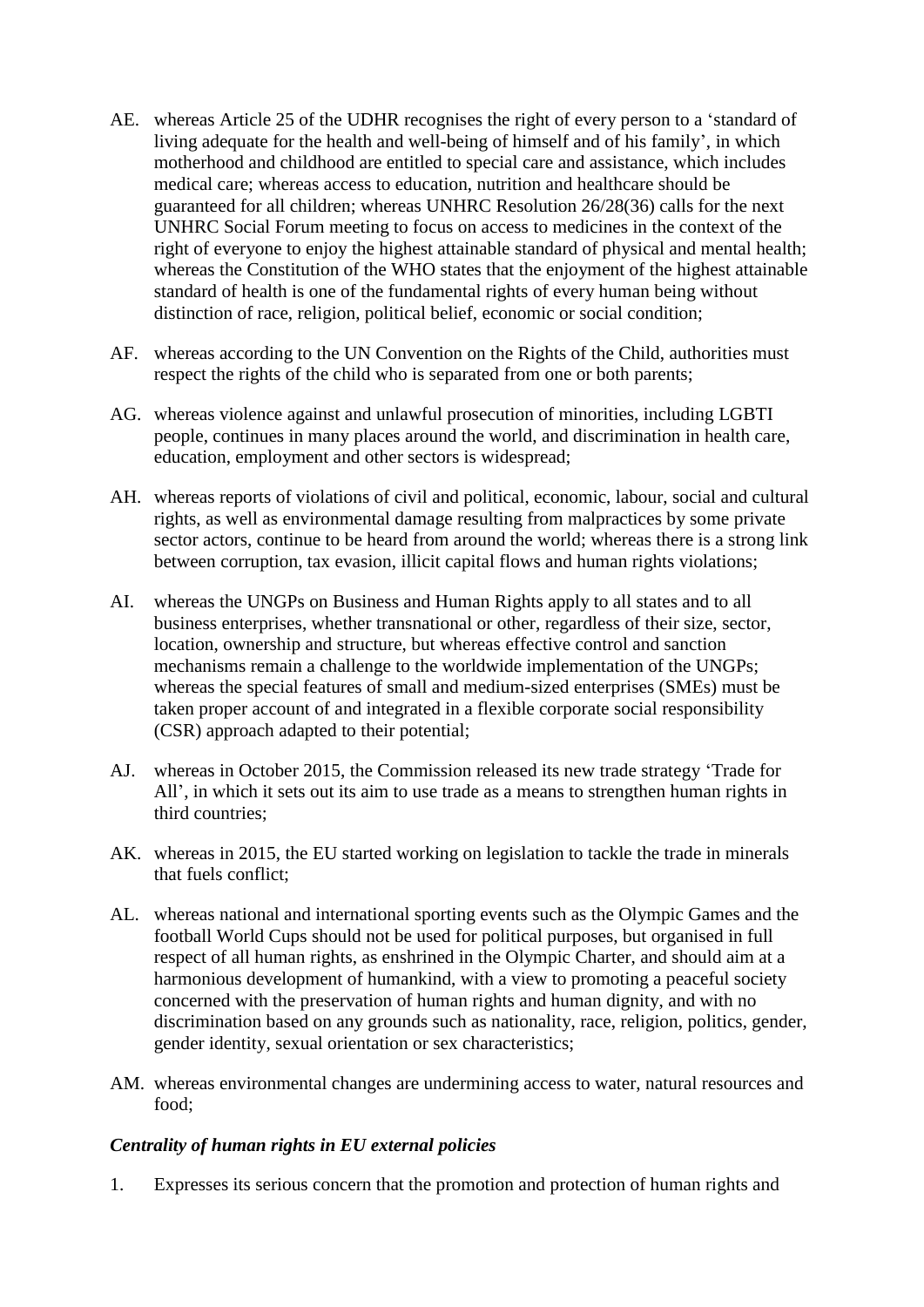democratic values are under threat worldwide, and that the universality of human rights is seriously being challenged in many parts of the world, including under authoritarian regimes as well as by terrorist groups such as Daesh;

- 2. Expresses its serious concern at the numerous, ever-increasing attempts made to shrink the space of civil society and HRDs, the increasing limitations on freedom of assembly and freedom of expression, and the growing number of repressive laws affecting civil society adopted throughout the world in countries such as Russia, Turkey and China, including under the pretext of combating terrorism (through the introduction of counterterrorism laws, emergency situations and security measures), whereas there is often a negative impact on human rights as well as frequent abuse of these laws for repression; recalls that such legislation should not, in any way, serve to shrink the space in which civil society groups are able to operate; calls for a clear condemnation of these abuses and violations;
- 3. Stresses firmly that the EU is committed to a CFSP and to all other policies with an external dimension founded on the advancement of democracy, the rule of law, the universality and indivisibility of human rights and fundamental freedoms, respect for human dignity, the principles of equality and solidarity, and respect for the principles of the United Nations Charter and international human rights and humanitarian law; reiterates that these principles are also intrinsic to external action beyond the CFSP, including development and humanitarian policies;
- 4. Calls on all the EU institutions and the Member States to act on their commitments to promote democracy and the rule of law, protect and realise human rights and fundamental freedoms, including the right to development by all peaceful means, and to place human rights at the centre of the EU's relations with all third countries – including its strategic partners – and at all levels;
- 5. Reiterates its call on the Member States to lead by example, by speaking with one voice in support of the indivisibility, interdependence, interrelation and universality of human rights and, in particular, by ratifying all international human rights instruments set up by the UN;
- 6. Emphasises that, in order for the EU to be a credible actor in external relations, it should ensure increased coherence between its internal and external policies with regard to respect for human rights and democratic values (with human rights strategies on the promotion and protection of the rights of LGBTI people being crucial to this end), and it should aim towards a systematically consistent and coherent implementation of the EU's human rights policy;
- 7. Draws attention to its long-term commitment to promote human rights and advance democratic values as reflected, inter alia, in the annual award of the Sakharov Prize for Freedom of Thought, in the work of the Subcommittee on Human Rights, Democracy Support and Election Observations and of the European Endowment for Democracy, in the monthly plenary debates and resolutions on cases of breaches of human rights, democracy and the rule of law, and in the many parliamentary delegations;
- 8. Is deeply concerned that many human rights defenders are under attack nowadays; calls on the EU, and the VP/HR in particular, to adopt a policy to denounce, systematically and unequivocally, the killing of HRDs and any attempt to subject them to any form of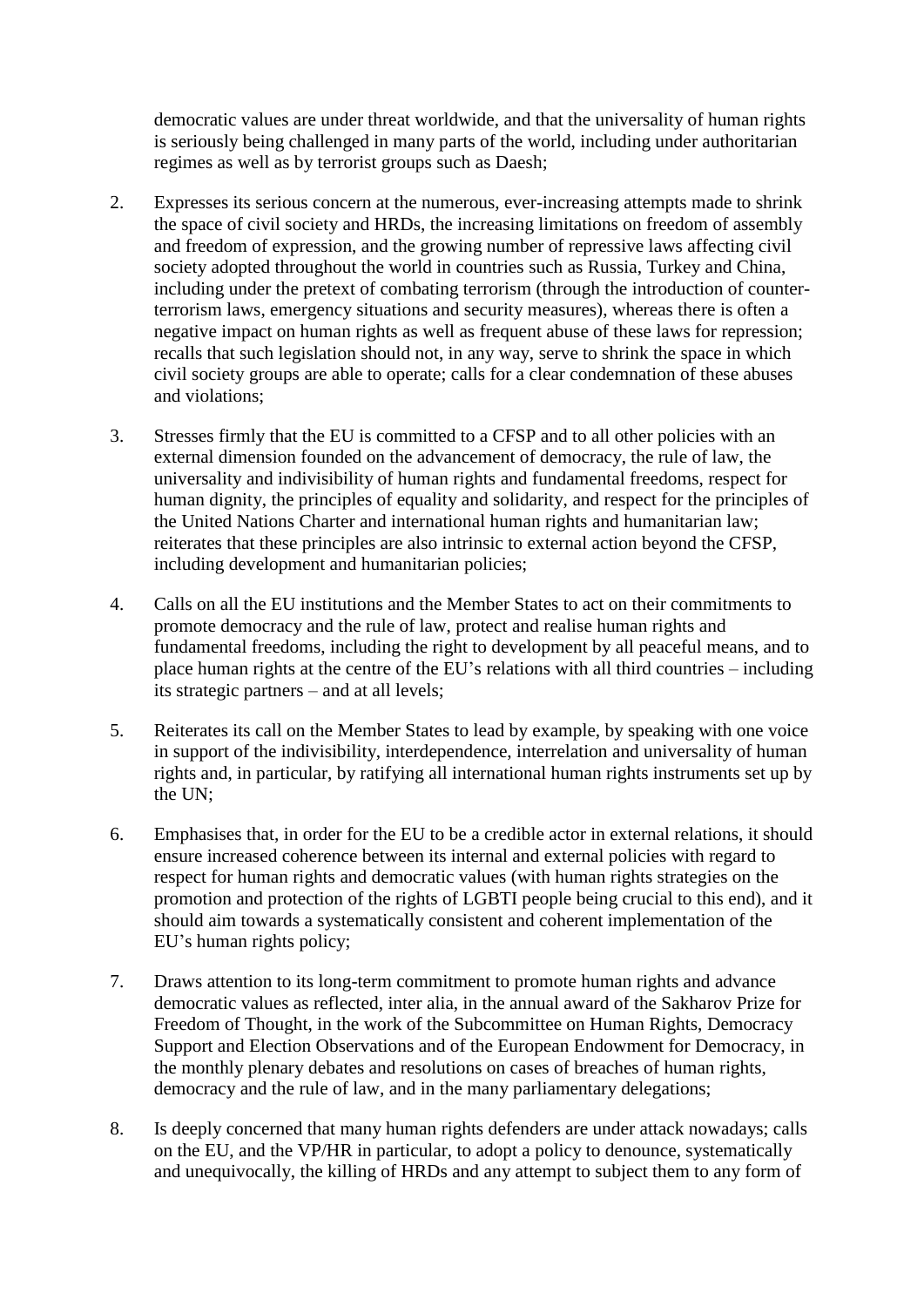violence, persecution, threat, harassment, disappearance, imprisonment or arbitrary arrest, to condemn those who commit or tolerate such atrocities, and to step up public diplomacy in open and clear support of HRDs, also when it comes to their testimony in multilateral fora; calls on the EU to issue guidance on this policy, as this adds consistency to the EU's current priorities as set out in the various existing EU Guidelines; encourages the EU Delegations and the Member States' diplomatic representations to continue actively to support HRDs, notably by systematically monitoring trials, visiting HRDs in jail and issuing statements on individual cases, where appropriate; calls for the establishment of a system to monitor civil society space effectively and with clear benchmarks and indicators; reiterates the importance of the European Instrument for Democracy and Human Rights (EIDHR) in providing urgent direct financial and material support for HRDs at risk and the emergency fund that allows the EU Delegations to give direct ad-hoc grants to defenders whose lives are under imminent threat;

- 9. Calls on the EU and its Member States to encourage the establishment of national human rights institutions (NHRIs), in accordance with the United Nations' Paris Principles, with sufficient mandate, resources and expertise to fulfil the safeguarding and respect for human rights;
- 10. Highlights the need to further inter-parliamentary relations between the Union and its partner countries in a framework of honest dialogue underpinned by mutual understanding and trust, with the aim of promoting human rights effectively;

### *EU Strategic Framework and the new Action Plan on Human Rights and Democracy*

- 11. Welcomes the adoption of the second EU Action Plan on Human Rights and Democracy (2015-2019), and urges the EU and its Member States to fully, consistently, transparently and in a timely manner implement the actions therein, and to strengthen democracy support; underlines that consensus and coordination between the EU and its Member States are needed for the coherent implementation of the Action Plan, and strongly encourages the Member States to take greater ownership of the implementation and review of the Action Plan; stresses that the Member States should report back on their implementation of the Action Plan;
- 12. Stresses that, in order to fulfil the ambitious objectives set out in the second Action Plan, the EU must set aside sufficient resources and expertise, both in terms of dedicated human resources in delegations and at the Commission and the European External Action Service (EEAS), and in terms of funds available for projects;
- 13. Considers a free civil society to be one of the foundations for the protection and support of human rights and democratic values, and is therefore concerned that the public space for civil society is shrinking, and that HRDs and journalists are increasingly under attack worldwide; welcomes the inclusion in the Action Plan of an objective to address threats to civil society space, and urges the EU to implement outlined actions; encourages all parties involved in EU external action to identify and address existing gaps in the protection of human rights and democratic freedoms, and to step up cooperation with civil society, parliaments, political parties and local authorities, and with regional and international organisations on the ground; draws attention to the fact that the Action Plan does not include a separate objective on fostering democratic standards in partner countries; calls on the Commission to develop EU guidelines for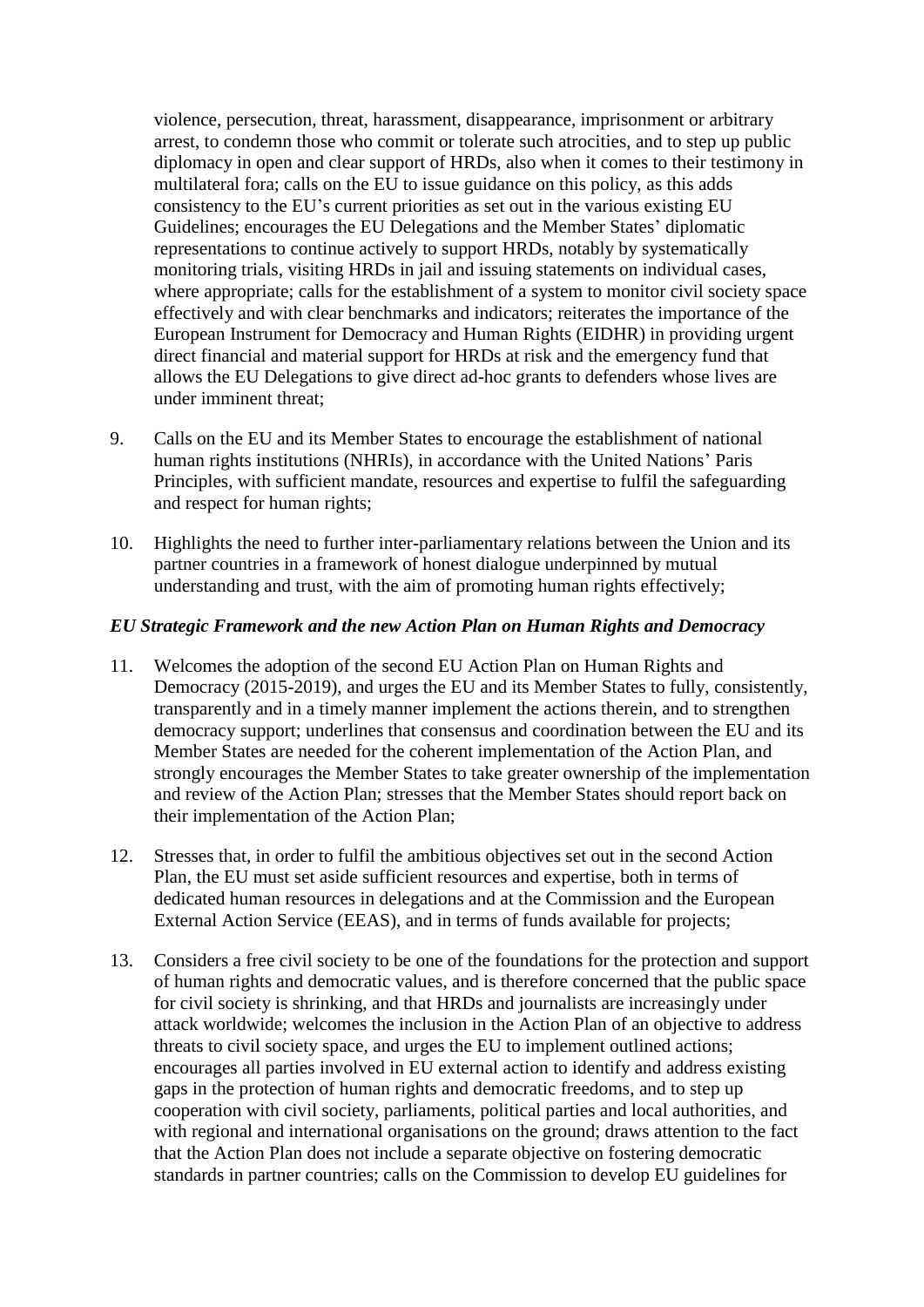democracy support;

### *EU Annual Report*

- 14. Welcomes the attempts made to improve and make the thematic part of the Annual Report on Human Rights and Democracy more concise and systematic, and to make it more widely available to the general public; reiterates its belief that the Annual Report should be strengthened by a more objective approach whereby, in addition to achievements and best practices, the report would highlight very specific challenges and constraints faced in third countries, as well as make recommendations for corrective action and information of measures taken by the EEAS to overcome these challenges; reiterates its view that country reports that form part of the Annual Report should be as little descriptive as possible and should reflect the implementation of Human Rights and Democracy Country Strategies and give an overview of the impact of the EU's actions on the ground;
- 15. Reiterates its call for systematic and comprehensive reporting on the steps taken, the results achieved and the political conclusions drawn from action in response to resolutions adopted by Parliament on cases of breaches of human rights, democracy and the rule of law; insists on the need to ensure a rapid and appropriate responses to human rights infringements, even in the early stages of such violations; welcomes, in this regard, the follow-up made by the EEAS within the Subcommittee on Human Rights on resolutions concerning debates on cases of breaches of human rights, democracy and the rule of law; recalls its request for a comprehensive written response from the Commission and the EEAS to Parliament's resolution on the Annual Report on Human Rights and Democracy, which play an important role in a systematic and in-depth follow-up to all the points raised by Parliament, and in parliamentary scrutiny; reiterates its invitation to the VP/HR to participate in a debate with the Members of the European Parliament in two plenary sessions per year, one at the time the EU Annual Report is presented, and the other in response to Parliament's resolution;

## *EU Special Representative (EUSR) for Human Rights*

- 16. Recalls the importance of a stronger and more flexible mandate for the EUSR in enhancing the EU's effectiveness, consistency and visibility in advancing human rights and democratic principles around the world; reiterates its call for this mandate to become a permanent one; considers, moreover, that the EUSR should have the right to speak publicly, and to have own-initiative powers, higher public visibility and adequate resources and expertise;
- 17. Stresses the importance of systematic support for, and genuine and in-depth consultation with, civil society in preparation of the EUSR's visits to partner countries; welcomes in this respect the EUSR's strong engagement with HRDs and civil society, including local representatives, youth and children, as well with relevant international organisations, ahead of, during and in follow-up to their visits to third countries, and stresses the importance of continued and ever-stronger engagement on these lines, as well as the need for clear and transparent follow-up mechanisms; fully supports the EUSR's focus, as a key priority during his mandate, on the promotion and protection of an open space for civil society and HRDs; calls on the EUSR regularly to report to Parliament after his visits; regrets that the work and the impact of the EUSR can only be partially accessed through a review of the Annual Report on Human Rights, his social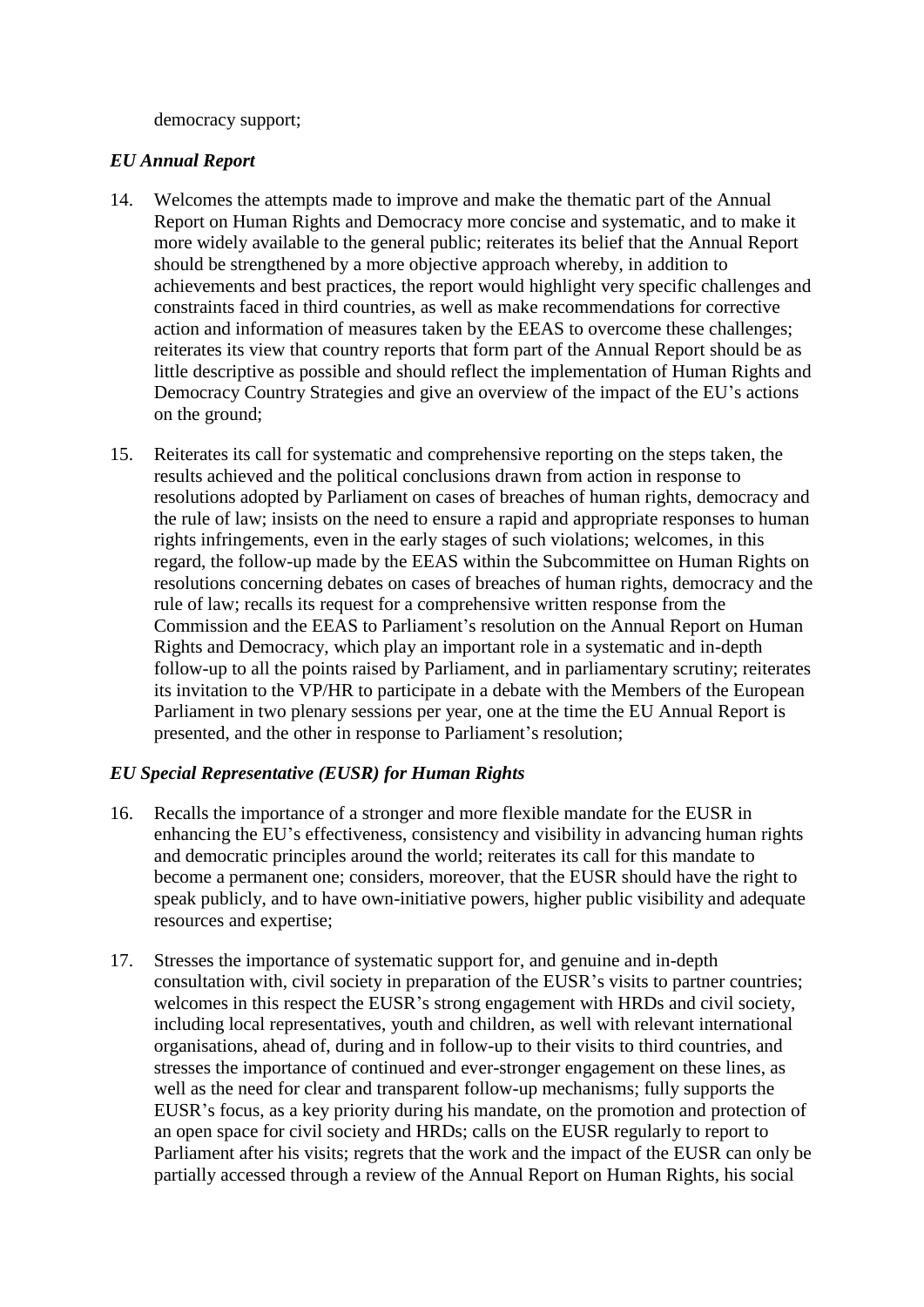media accounts and available speeches; regrets as well that there is no official information on his activities and plans, nor any progress reports or reviews;

18. Encourages the EUSR to continue systematically to advocate for the EU's human rights priorities, and to enhance the EU's engagement with all relevant regional and international human rights organisations and mechanisms; calls on the Council to adopt as a general principle the practice of systematically including cooperation with the EUSR in the mandate of future geographic EUSRs;

## *Human Rights and Democracy Country Strategies (HRDCSs) and the role of EU Delegations*

- 19. Welcomes the addition of democracy to the HRDCSs as a necessary element of any comprehensive analysis of the state of human rights and democracy in partner countries;
- 20. Reiterates the importance of taking into account HRDCSs at all levels of policy-making vis-à-vis third countries, including in the preparation of high-level political dialogues, Human Rights Dialogues, country strategy papers and annual action programmes;
- 21. Reiterates that the HRDCSs should correspond to EU actions to be implemented in each country depending on specific situations, and should contain measurable progress indicators and the possibility to adjust them if necessary; points to the need continuously to assess HRDCSs; calls for further improvements in cooperation, communication and the exchange of information between EU Delegations, Member States' embassies and EU institutions when drawing up and implementing the HRDCSs; reiterates its demand that the Members of the European Parliament be given access to the HRDCSs and to obtain information on how the EU implements these strategies, and that these are to be presented in a format that enables the Members to fulfil their duty of scrutiny properly;
- 22. Stresses the need to implement a coherent and visible EU policy on civil society, and stresses the need for a more articulated understanding of the use of public diplomacy; encourages the publication of HRDCSs and roadmaps, and the establishment of an effective feedback, follow-up on cases and the sharing of information;
- 23. Welcomes the nomination of human rights and/or gender focal points in all EU Delegations, and recalls its recommendation to the VP/HR and the EEAS to develop clear operational guidelines as to the role of human rights focal points; insists that the work of the human rights focal points should also be supported by Member States' diplomatic staff; requests that the work of the human rights focal points be independent and free of political interference and harassment from national authorities of third countries, especially in their contacts with human rights activists and civil society; insists on the importance of training all EU Delegations staff on the contents of the EU Guidelines on Human Rights;
- 24. Welcomes the increased budget and streamlined procedures of the EIDHR 2014-2020, and calls for the foreseen allocation to the EIDHR mid-term review to be maintained for the remainder of the current Multiannual Financial Framework period; reiterates the need for coherence and complementarity between the different EU funding instruments and the need to ensure that such reinforcement is applicable to all instruments that serve human rights;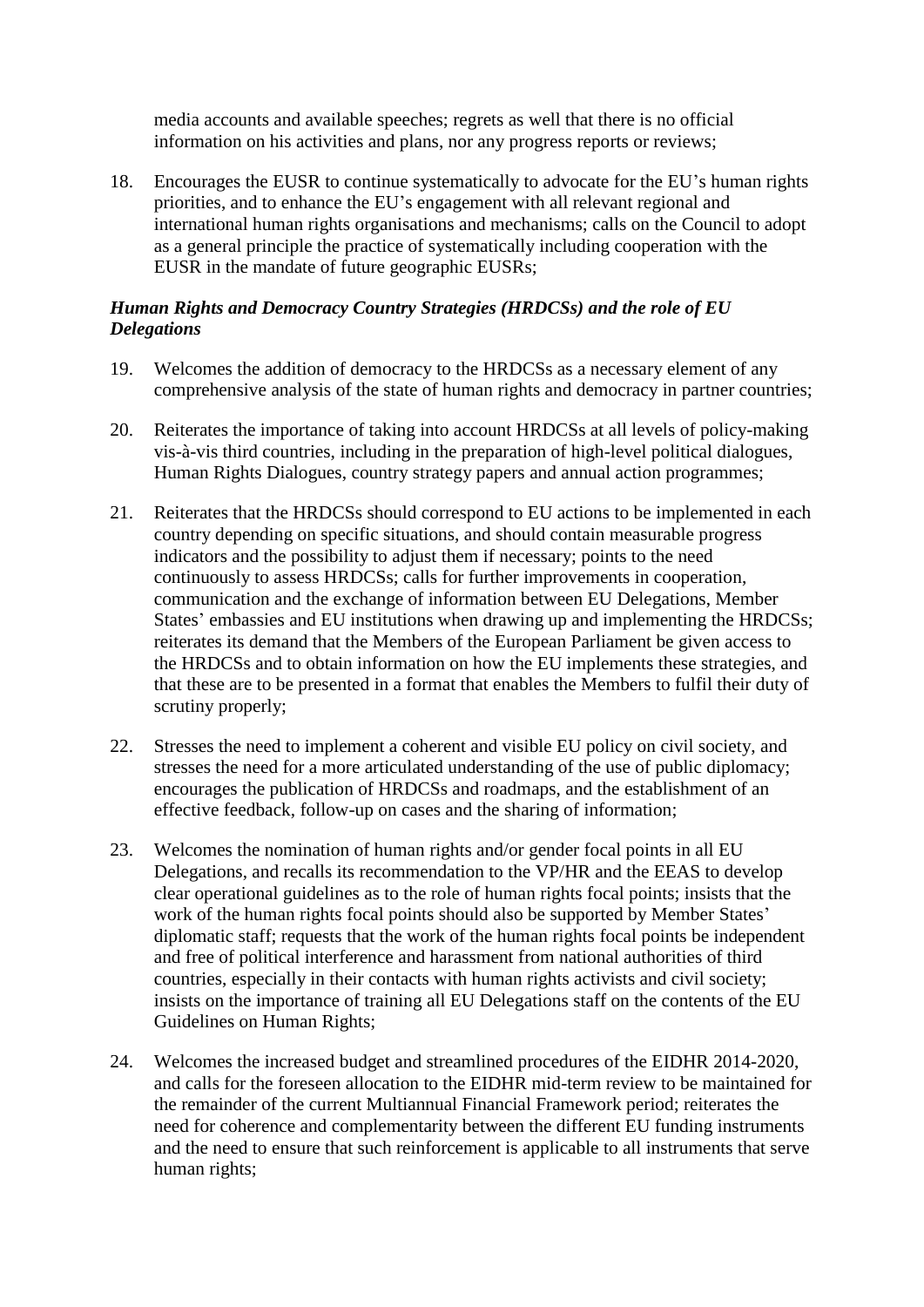25. Calls for an annual adoption of EIDHR Annual Action Programmes, rather than, as most recently, a biennial one (2016-2017), to ensure maximum flexibility in response to developing situations, and optimal complementarity with the other EU External Financing Instruments;

## *Human Rights Dialogues and consultations*

- 26. Reiterates its support for dedicated Human Rights Dialogues and acknowledges that they can be an efficient and effective tool for bilateral engagement and cooperation, provided they allow counterparts to engage on issues of substance, send meaningful political messages and are result-oriented, with consistent follow up, that should go beyond merely exchanging information on best practices and challenges; invites the EU systematically to include discussions on the situation of the rights of women and children in all Human Rights Dialogues;
- 27. Recognises the importance of engaging in human rights-specific dialogues also with countries with serious human rights problems; underlines, however, the need for the EU to draw clear political conclusions when these Human Rights Dialogues do not lead to positive outcomes; warns against side-lining human rights discussions in high-level political dialogues;
- 28. Insists that discussions about human rights should never be subordinated to other interests in high-level political discussions; reiterates its call for the EEAS to develop a mechanism for reviewing Human Rights Dialogues, with a view to improving them; believes that, if such dialogues persistently fail, alternative tools to support the advancement of human rights in the country concerned should be used;
- 29. Urges the EEAS systematically to carry out preparatory dialogues with civil society, also at local level, with the purpose of feeding directly into the Human Rights Dialogues; stresses the importance that the VP/HR and the EEAS systematically raise individual cases of HRDs during Human Rights Dialogues; calls on the EEAS systematically to follow up on the commitments made during Human Rights Dialogues and to systematise debriefing meetings with CSOs;

## *EU Guidelines on human rights*

- 30. Welcomes the EU Guidelines on human rights as a valuable EU human rights foreign policy tool providing practical guidance for EU Delegations and for the Member States' diplomatic representations; reiterates its call for the adoption of new EU Guidelines for the Promotion and Protection of the Rights of the Child without further delay;
- 31. Underlines firmly the importance of a continuous assessment of the implementation of the Guidelines by using clear benchmarks; urges the Commission to conduct and publish a thorough evaluation of the implementation of the Guidelines by EU Delegations and Member States' diplomatic representations in all third countries in order to detect possible differences and gaps in implementation and remedy them; considers that, in order to ensure a proper implementation of the Guidelines, systematic and effective training is needed among EEAS and EU Delegation staff;

## *Fight against all forms of discrimination*

32. Condemns in the strongest terms all forms of discrimination, including those based on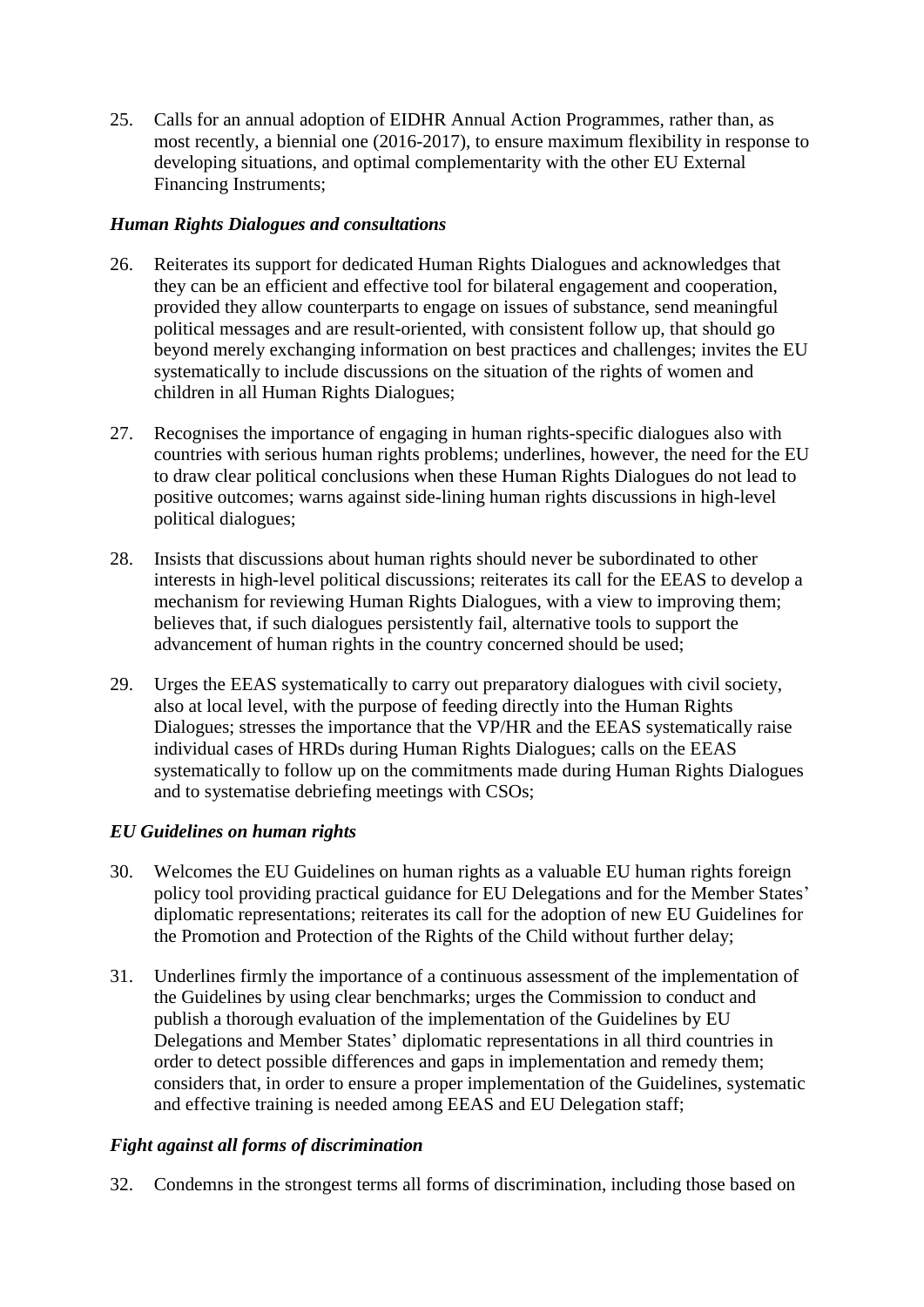race, colour, gender, sexual orientation, gender identity, language, culture, religion or belief, social origin, caste, birth, age, disability or any other status; reiterates its call for a strengthened EU policy and diplomacy that should aim to eradicate all forms of discrimination, and to use every opportunity to express its grave concern over such discriminations; urges, furthermore, that the EU continues to promote the ratification and full implementation of all relevant UN conventions, such as the International Convention on the Elimination of All Forms of Racial Discrimination and the UN Convention on the Rights of Persons with Disabilities; welcomes the EEAS work on an anti-discrimination handbook;

### *Common Security and Defence Policy (CSDP) missions and operations*

- 33. Recalls the EU's commitment to mainstream human rights and gender aspects in common security and defence policy missions, in line with the landmark UN Security Council Resolutions 1325 and 1820 on women, peace and security, and the recently adopted UN Security Council resolution 2242 making women a central component in all efforts to address global challenges; reiterates, in this context, its call on the EU and its Member States to support, in the process of building sustainable reconciliation, the systematic participation of women as a vital component of peace processes; calls, in this regard, on the EU to support, at the international level, the recognition of the added value of women's participation in the prevention and resolution of conflicts, as well as in peacekeeping operations, humanitarian assistance and post-conflict reconstruction;
- 34. Stresses that the CSDP is an instrument that not only ensures European security, but is part of the EU's foreign policy instruments and must therefore be used towards the strengthening of furthering human rights and democracy in third countries;
- 35. Calls for further European military integration to improve European armed forces' readiness and flexibility, in order to allow them to respond to threats and to instances of grave violations of human rights, genocide or ethnic cleansing; stresses, in this regard, that the concept of 'Responsibility to Protect' should be consolidated into international law and that the EU, as a community of values, should lead initiatives and meaningful actions to protect civilians also when they are threatened by their own state;
- 36. Stresses that migrant smuggling is linked to human trafficking and is a serious violation of human rights; points out that CSDP missions such as European Union Naval Force – Mediterranean Operation Sophia (EUNAVFOR MED) are an effective way of tackling migrant smuggling; calls on the EU to continue and step up operations of this kind;
- 37. Calls on the Foreign Affairs Council and the VP/HR to request that the EU Heads of Mission and appropriate EU representatives (heads of EU Civilian Operations, Commanders of EU Military Operations and EU Special Representatives) report on cases of serious violation of IHL, and to promote the Code of Conduct regarding Security Council action against genocide, crimes against humanity or war crimes, committing UN Member States to support action by the Security Council aimed at preventing or ending such crimes; calls for the integration of child safeguarding policies in the operations of all EU civilian and military operations in contact with children;
- 38. Requests that the EU strengthens its cooperation with the UN in the context of formulating a common strategic vision on security on the basis of, on the one hand, the new EU Global Strategy on Foreign and Security Policy and, on the other, the UN's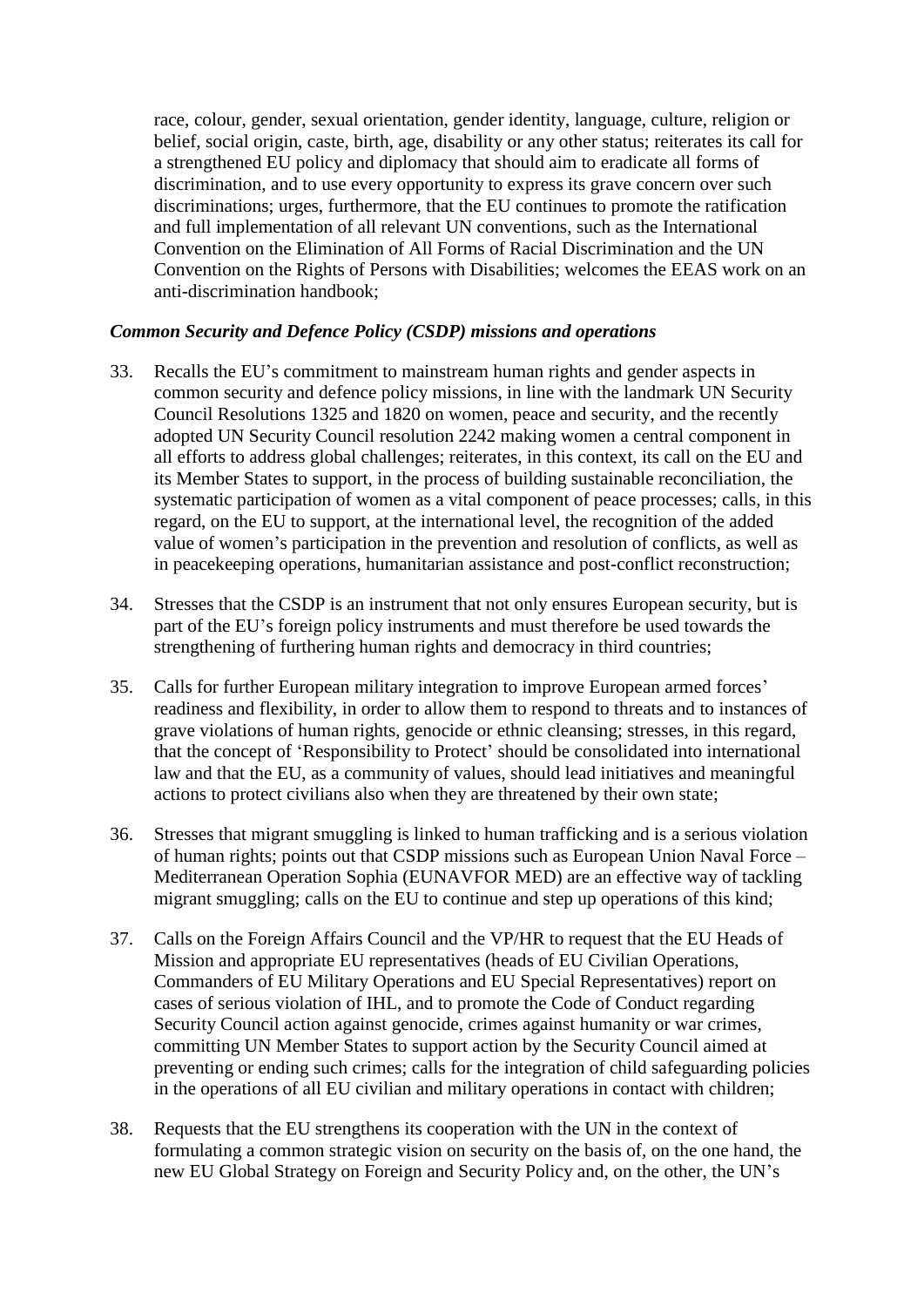revision of its peace operations and its peacebuilding architecture; insists that there be cooperation with the UN in strengthening the role and capacity of regional and subregional organisations in peacekeeping, conflict prevention, civilian and military crisis management, and conflict resolution, and that procedures for the use of the CSDP in support of UN operations be developed further, including through the deployment of EU battlegroups, or through capacity-building and Security Sector Reform initiatives, while human rights and gender are mainstreamed into the work of the mission and operation;

### *Multilateral engagement for human rights*

- 39. Firmly reiterates that human rights, as enshrined in UN conventions, are universal, indivisible, inter-dependent and inter-related, as agreed in the 1993 Vienna Declaration and Programme of Action, and that respect for these rights must be enforced; recalls the Union's commitment to promote and develop international law under the UN; stresses that it is important that the Member States ratify all international human rights instruments established by the UN, including those enshrined in the International Covenant on Economic, Social and Cultural Rights, and, notably, the Optional Protocol establishing complaints and inquiry mechanisms, in conformity with Article 21 TEU;
- 40. Underlines the need for the EU leadership to push for reforms of the UN with the goal of strengthening the impact and strength of the rules-based multilateral system, and of ensuring more efficient human rights protection and the advancement of international law; reiterates, furthermore, the importance of ensuring that the EU engages actively and consistently in UN human rights mechanisms, in particular with the Third Committee, the General Assembly (UNGA) and the UNHRC, in order to improve its credibility; supports efforts made by the EEAS, the EU Delegations in New York and Geneva, and the Member States further to increase EU coherence on human rights issues at the UN; encourages the EU to intensify the practice of cross-regional initiatives, to initiate and co-sponsor resolutions, and to closely follow the UN Universal Periodic Review (UPR) procedure; condemns the fact that seats on the UNHRC are often occupied by countries with proven track record of grave human rights violations, and calls on the EU Member States to publicise their UNHRC votes; calls, in this regard, on the EU and its Member States to reflect the equal importance of rights in their voting patterns, and to determine their vote on UNHRC resolutions on the basis of the substance rather than on the authors of these texts; stresses the importance of, and the need for, permanent EU representation in all multilateral forums and for stronger visibility of EU action;
- 41. Calls on the EU to bear particular attention to the disputed territories of its Eastern neighbourhood, where around five million people live without real human rights protection and access to justice; calls on the EU to put this issue on top of the bilateral agenda for solutions with the concerned States and to use the full range of its instruments to support concrete solutions to advance human rights in these entities and to support the work of HRDs there;

### *Promoting a free space for civil society and supporting human rights defenders (HRDs)*

42. Strongly condemns any attack, intimidation, arrest, killing, harassment or repression of prosecutors, judges, lawyers, academics and journalists, or of members of any other profession whose independence and professional freedom are essential to the building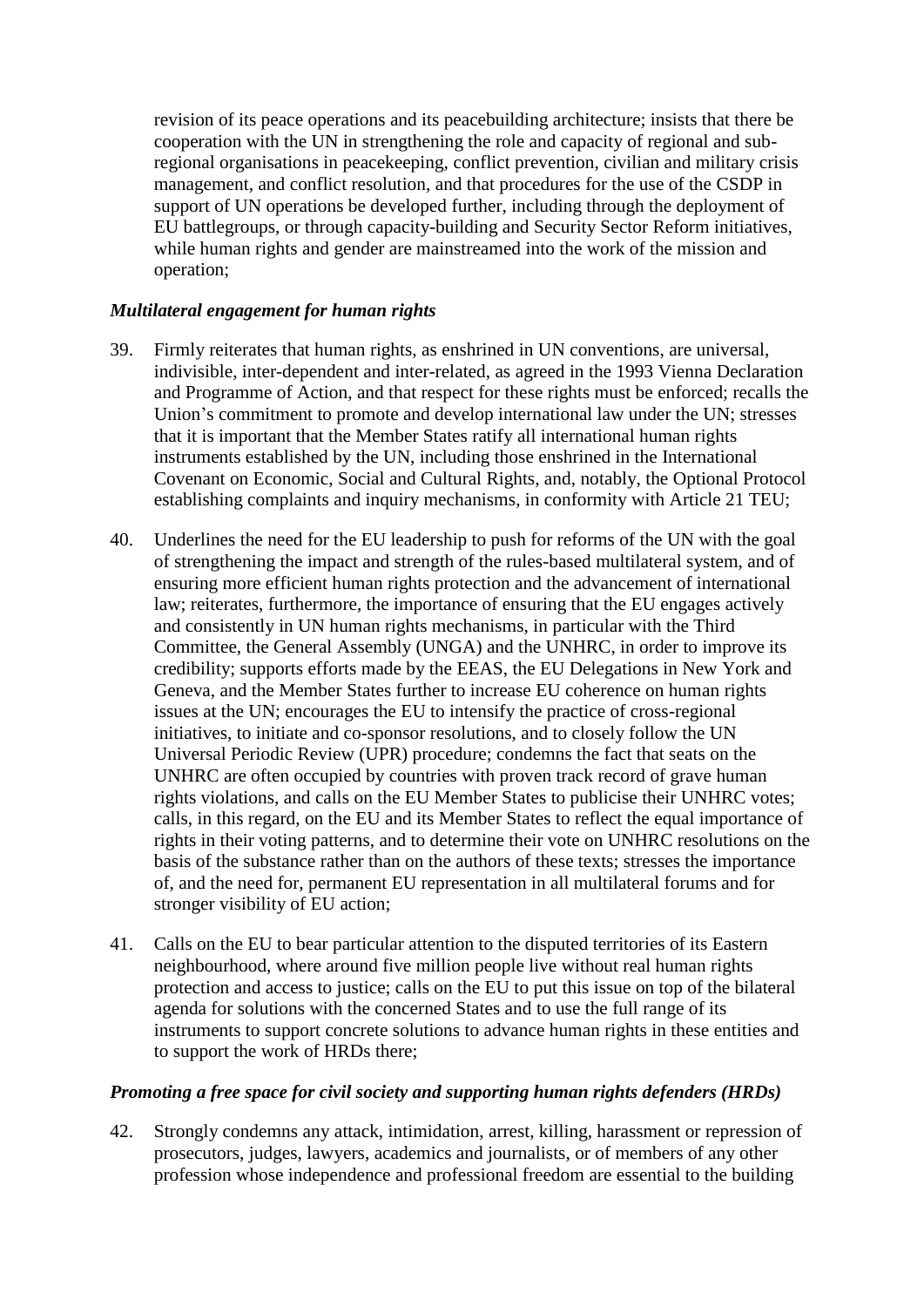of a democratic society;

- 43. Regrets the increasing number of attacks against environmental and HRDs worldwide; strongly condemns impunity towards their murders and calls on the EEAS to advocate demands that those responsible be brought to justice;
- 44. Strongly condemns the fact that many countries worldwide have recently passed strict NGO laws that debilitate civil society and lead to their arbitrary application, with punishments including imprisonment, the freezing of assets and access bans for NGO staff members, especially towards those receiving foreign public funds;
- 45. Strongly condemns the issuing of travel bans by authorities as a tool to intimidate and silence independent voices of HRDs and activists, as well as of lawyers and journalists, and emphasises that these measures are often taken arbitrarily and without judicial grounds;
- 46. Highlights the role of EU Delegations in reaffirming and promoting the crucial role civil society plays in a democracy, and in creating an enabling environment for civil society, requiring a maximum of transparency and inclusion in their cooperation with CSOs and HRDs; regrets, therefore, that, ten years after the adoption of the EU Guidelines on Human Rights Defenders, the contact information of Human Rights Focal Points / Liaison Officers for Human Rights Defenders are still not included on the websites of all EU Delegations;
- 47. Calls on the VP/HR and the EU foreign ministers to place on the agenda of the Foreign Affairs Council, on a regular basis, a discussion of EU efforts to pursue the release of HRDs, aid workers, journalists, political activists and others, and to arrange a public annual Foreign Affairs Council with an agenda that includes the shrinking space for civil society and the jailing of HRDs, as well as to address these cases with relevant counterparts on all occasions, including those raised in Parliament's resolutions concerning debates on cases of breaches of human rights, democracy and the rule of law;
- 48. Calls on the international community to bring political leaders to justice when they abuse police and military force in a structural way to silence protests against (the prolonging of) their leadership;

## *Migrants, refugees, asylum seekers and internally displaced persons (IDPs)*

49. Expresses its solidarity with the refugees and migrants who suffer grave human rights violations in high numbers, as victims of conflicts, governance failure and trafficking networks; condemns the dramatic number of deaths at sea in the Mediterranean; is extremely concerned about the growing number of human rights abuses against refugees, irregular migrants and asylum seekers on their route to Europe; highlights the fact that women and child refugees, asylum seekers and undocumented migrants are particularly vulnerable on migrant routes and within the EU itself; calls urgently for measures to improve the coherence of the migration policies, and stresses the need for a holistic approach to find sustainable, long-term and coherent solutions, based on international human rights standards and principles while tackling the root causes of the refugee crisis; underlines the need for solidarity in order to protect migrants and refugees, in line with human rights-based EU policies; highlights, in this regard, the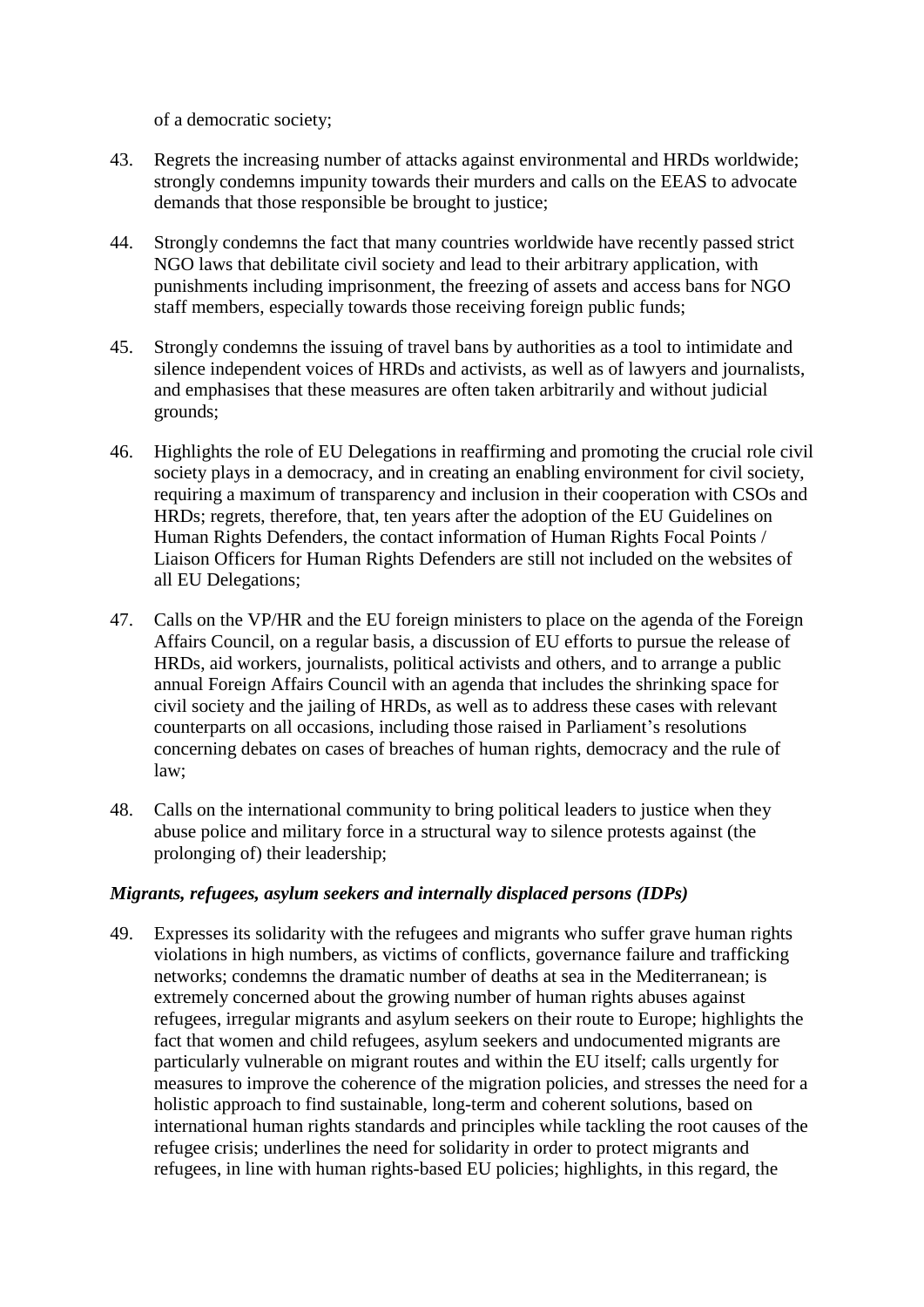importance of differentiating between refugees and migrants;

- 50. Underlines the fact that conflicts, wars, failures of governance and the lack of respect for human rights and democracy constitute key causes for migration and displacement; stresses that full access to free, public and quality education and healthcare services, including sexual and reproductive health and rights, and access to the labour market, and to housing that meets the needs of refugees, should be provided by host countries; emphasises that the migrants' and refugees' willingness to integrate, together with appropriate welfare policies, are key to integration; calls on the EU to increase efforts to support Lebanon and Jordan, which shelter unprecedented numbers of refugees, who often face multiple threats;
- 51. Highlights the need to strengthen cooperation with countries of origin and transit with a view to facilitating both the structured management of migration flows and action to address the underlying causes of emigration; stresses that it is vital to combat the groups involved in migrant smuggling; points out that the EU needs to encourage the countries concerned to sign the Palermo Protocol against migrant smuggling; recalls the commitments agreed on at the Valletta summit;
- 52. Stresses the urgent need to develop and introduce a comprehensive, coherent and wellcoordinated Common European Asylum System, sharing the responsibility among the Member States;
- 53. Calls on the EU and the Member States to establish full transparency concerning the funds allocated to third countries for cooperation on migration, and to communicate the safeguards set to ensure that such cooperation does not benefit, directly or indirectly, security, police and justice systems involved in human rights violations;
- 54. Acknowledges the recent Commission proposal for a Union list of safe countries of origin, amending the Asylum Procedures Directive;
- 55. Considers that, in order to increase the efficiency of readmissions and to ensure the coherence of returns at a European level, it will be necessary to adopt new EU readmission agreements, which should take preference over bilateral agreements between Member States and third countries;
- 56. Calls on the Commission and the Member States to ensure that implementation of the Returns Directive goes hand in hand with respect for the procedures, standards and fundamental human rights which allow the EU to ensure humane and dignified treatment of returnees, in line with the principle of non-refoulement; urges the EU and the Member States to pay particular attention to asylum cases relating to possible political persecution, so as to prevent any return that could potentially entail a violation of human rights in the country of origin or a third country;
- 57. Reiterates its call on the EU to ensure that all migration, cooperation and readmission agreements with non-EU states comply with international human rights, refugee law and international maritime law, as well as with EU principles and values; calls on the Member States to respect the international principle of non-refoulement, in accordance with international law; requests that monitoring mechanisms be integrated in such a way that allows the human rights impact of cooperation on migration with non-EU states, and border control measures, to be evaluated; insists that human rights need to be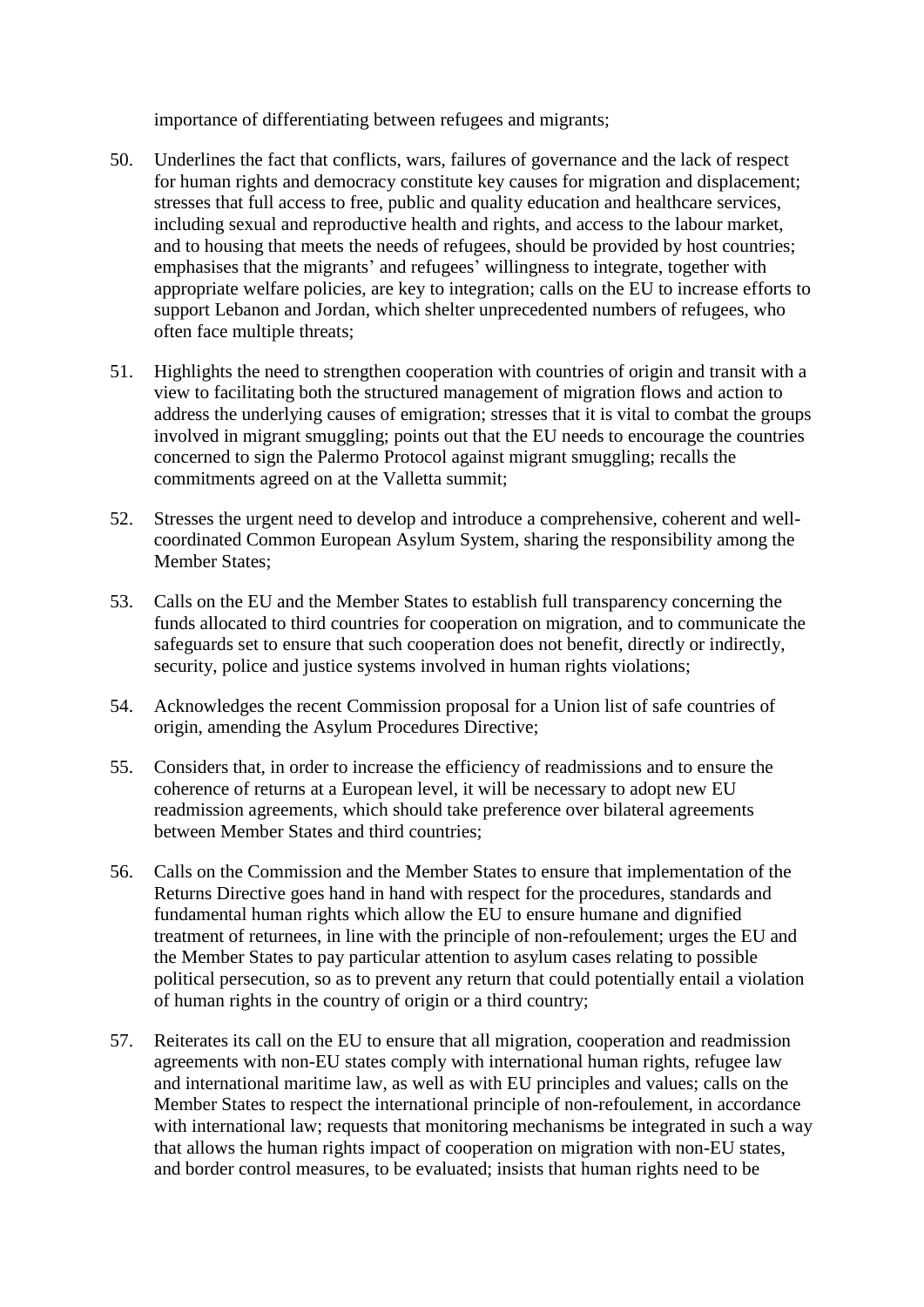mainstreamed and monitored in all activities carried out by Frontex; calls on the EU actively to participate in the debate on the term "climate refugee", including its possible legal definition in international law;

- 58. Calls, furthermore, for a clause to indicate that these agreements could be suspended until the parties effectively grant sufficient guarantees regarding the individual examination of asylum claims and, more generally, the respect for the human rights of migrants, asylum seekers and refugees;
- 59. Recalls the need to respect the principle of non-refoulement in European and international waters, as upheld by the European Court of Human Rights and existing EU legislation; recalls the commitment to develop adequate legal and safe migration channels while better protecting the EU's external borders; calls on the EU and more developed third countries to conclude partnership agreements with other nations to facilitate family reunification and mobility for persons of all skills levels, including the least qualified;
- 60. Calls on the Member States to respect and fully implement the adopted EU common asylum package and the common migration legislation, particularly to safeguard vulnerable asylum seekers such as children, women, elderly people and LGBTI people, against violence and discrimination during the asylum process, and to provide appropriate training to Member States to enable appropriate and sensible proceedings; calls on the Member States to participate in resettlement programmes, giving access to family reunification and granting humanitarian visas; stresses the importance of addressing administrative and political obstacles to a speedy implementation of relocation commitments; understands that the safe return of those who, following individual assessment of their asylum application, are not eligible for protection in the Union must be carried out;
- 61. Is deeply concerned about the growing numbers of child refugees and about the situation of unaccompanied, missing or separated children; urges the Member States to make it an absolute priority swiftly to reunite unaccompanied minors with family members; stresses the importance of providing children with access to health care and education as part of EU programmes to address the root causes of migration; calls on states to end the detention of children, as well as to take into account the best interest of the child in all procedures and ensure protection for children according to international law; highlights the importance of allocating adequate resources to the protection of refugee and migrant children from violence, exploitation and abuse; calls on the Commission to ensure that unaccompanied minors do not disappear, and to design a strategy for avoiding that, in the future, unaccompanied migrant minors go missing on EU-territory and for finding the whereabouts of missing children;
- 62. Recognises that during their journey and on arrival in the country where they seek asylum, LGBTI asylum seekers are often at risk of additional dangers, which can take the form of harassment, exclusion, sexual violence or other forms of violence; recalls that a number of third countries deemed 'safe' for asylum seekers discriminate against LGBTI people or even criminalise homosexuality; emphasises that vulnerable groups require additional safeguards, and calls on states to ensure that LGBTI refugees are protected as required by IHL;
- 63. Highlights the importance of investing in preventive measures, namely through the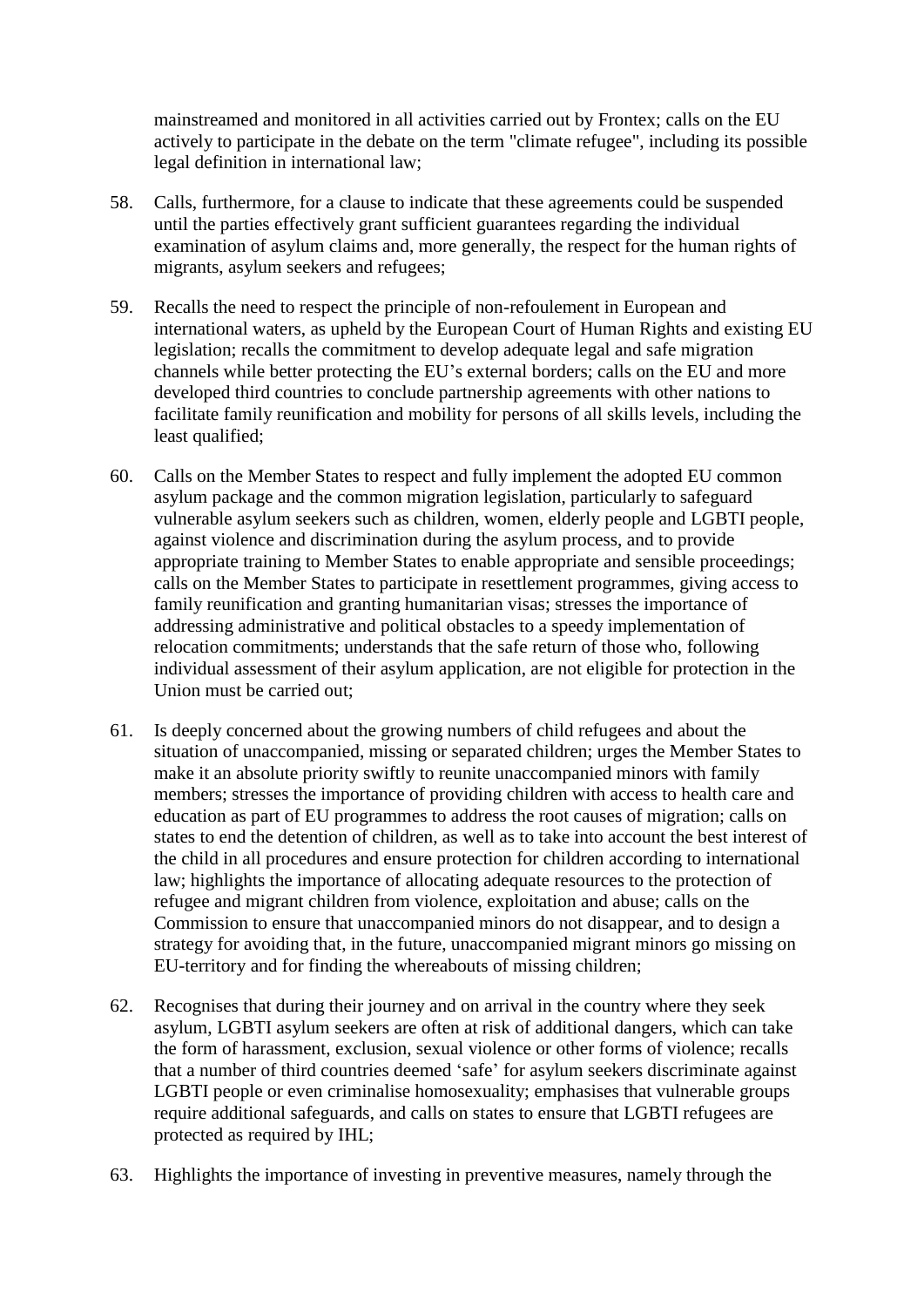development of strategies of integration and social inclusion; stresses the need to implement specific de-radicalisation and re-integration programmes targeting returnees;

- 64. Draws attention to the problematic situation concerning refugees in Syria's neighbouring states, and considers it important for the EU to do everything in its power to help ensure that refugees in these countries are guaranteed decent living conditions, and, in particular, access to healthcare, education and employment possibilities;
- 65. Highlights the dramatic situation of IDPs, especially of the enormous number of IDPs in Iraq and Syria, as well as of the increasing number of IDPs in Ukraine, together totalling 1,4 million in 2015; stresses that programmes on refugees in a region need to acknowledge and incorporate the potential fate of IDPs as well; calls on the Commission, the Member States and the international community to take steps to improve their situation on the ground and to ensure that displaced persons have access to housing, food, healthcare and education;
- 66. Recalls how, according to the Internal Displacement Monitoring Centre (IDMC), 19,3 million people were displaced in 2015 alone in the wake of environmental disasters; recalls that this displacement above all concerns regions of the South; points out that 85 % of these displacements occur in developing countries, primarily within one country or parts of countries;

## *Trafficking in human beings*

- 67. Calls on the EU to make the fight against trafficking in human beings a priority in its external policies, addressing both the demand and supply side of the phenomenon, to pay particular attention to the protection of victims and to increase communication and cooperation with relevant actors in the fight against trafficking in human beings; reiterates the need for all Member States to implement Directive 2011/36/EU and the EU Strategy towards the Eradication of Trafficking in Human Beings;
- 68. Recalls that criminal networks are taking advantage of the increasing migration pressures, the lack of safe migration channels and of the vulnerability of migrants and refugees, especially women, girls and children, in order to subject them to smuggling, trafficking in human beings, slavery and sexual exploitation;
- 69. Urges the EU and its Member States to pay attention to the identification of refugees and migrants as victims of trafficking in human beings or as victims of violations and abuse as part of smuggling; calls, in this context, for training of border guards to ensure accurate identification, which is fundamental to the realisation of the rights to which victims are legally entitled;
- 70. Welcomes the increase in resources for the Triton and Poseidon operations; notes the launch of the EUNAVFOR MED Operation Sophia against smugglers and traffickers in the Mediterranean and supports the reinforcement of the management of the Union's external borders;
- 71. Calls on the EU and its Member States to ratify and implement the International Convention on the Rights of All Migrant Workers and Members of their Families;

## *The links between development, democracy and human rights*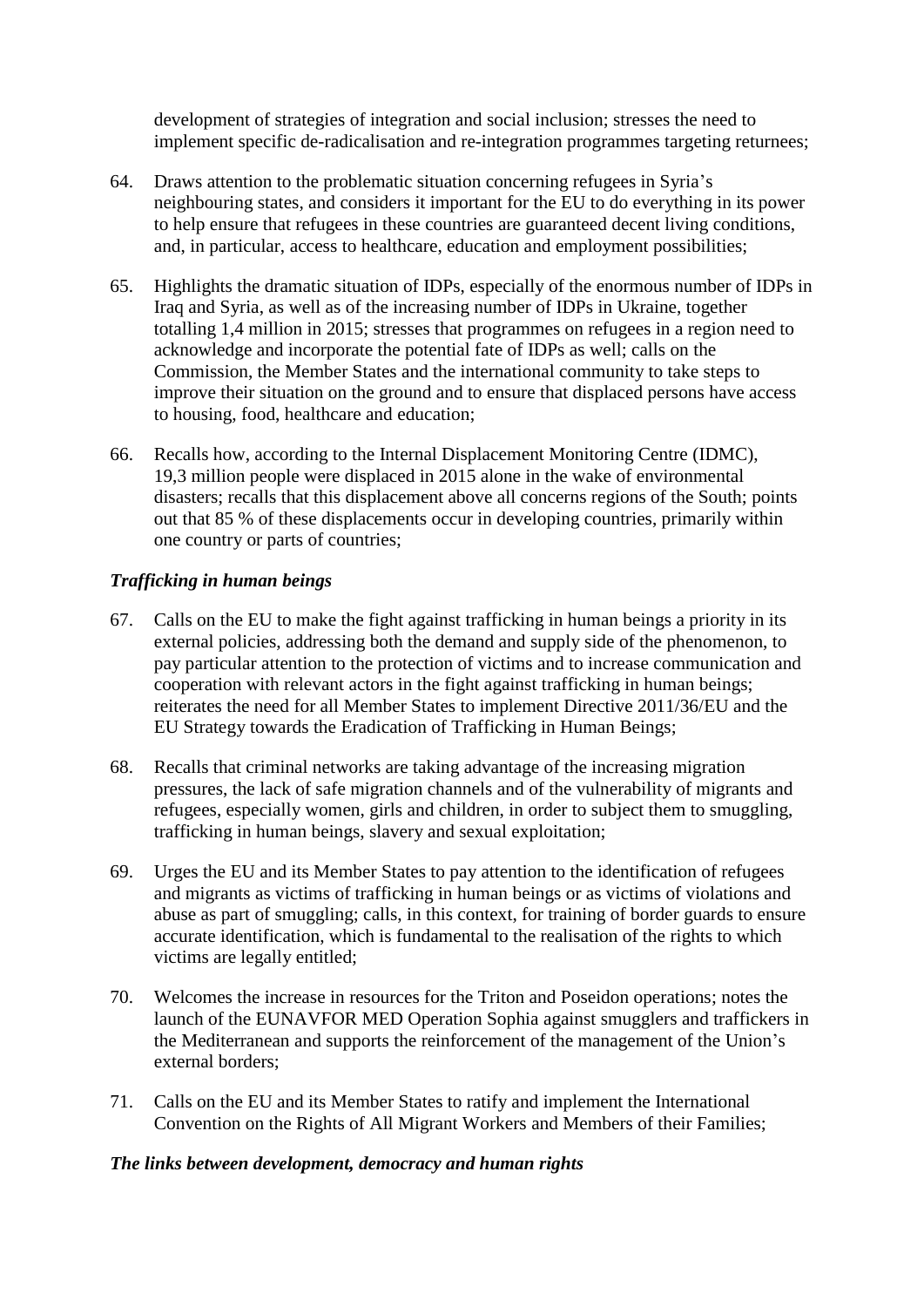- 72. Expresses its profound concern over the rise of extreme poverty and inequality across certain parts of the world, which jeopardises the full enjoyment of all human rights; believes that respect for human rights and the right to development are intrinsically linked; stresses that respect for human rights, including social and economic rights, gender equality, good governance, upholding democracy and the rule of law, and peace and security are prerequisites for eradicating poverty and inequalities;
- 73. Welcomes the 2030 Agenda for Sustainable Development; emphasises that EU development cooperation with third countries should aim at creating an international environment conducive to the realisation of social and economic rights, and calls for the implementation of the 1986 UN Declaration on the Right to Development; recalls the crucial importance of the principle of Policy Coherence for Development (PCD), as enshrined in Article 208 TFEU, in achieving respect for human rights; calls on the EU to ensure that the necessary guidelines, impact assessments and monitoring and reporting mechanisms make PCD a reality in EU policies and in those of its Member States; believes that the implementation of PCD, as enshrined in Article 208 TFEU, and clearly defined results frameworks in all EU instruments and human rights mechanisms are crucial to fulfil the 2030 Agenda, ensure the inclusion of marginalised and vulnerable groups, and mainstream a human rights-based approach (RBA); insists on strengthening coherence and coordination among all EU external policies and instruments while implementing the RBA; calls on the Member States to take action within the scope of their powers and in keeping with the development commitments entered into and with EU policies in this area; calls on the Commission to carry out an evaluation of the use of the RBA toolbox in Delegations and to provide Parliament with an overview of that evaluation;
- 74. Recalls the introduction of an RBA in EU development policy aimed at integrating human rights principles into EU operational activities for development, covering arrangements, both at headquarters and in the field, for the synchronisation of human rights and development cooperation activities; calls for greater dissemination of the RBA toolbox among our partners, including local authorities, civil society and the private sector, and for its implementation to be closely monitored by the Commission;
- 75. Takes the view that human rights for all must be a cross-cutting feature in the achievement of all goals and targets of the 2030 Agenda; calls for an inclusive humanrights-sensitive and rights-based Sustainable Development Goal indicator framework to be established at national and international level in order to ensure strong transparency and accountability in this regard, so that the resources allocated to development really reach people in need;
- 76. Reaffirms the urgent need properly to address the global challenge of poverty and of malnutrition-related and neglected diseases; calls for an ambitious long-term political strategy and plan of action on global health, innovation and access to medicines that includes, inter alia, investment in research and development, so as to safeguard the right to a standard of living adequate for the health and wellbeing of every human being, without discrimination on grounds of race, religion, political belief, economic or social condition, gender identity or sexual orientation;
- 77. Is concerned about any attempts to use funding earmarked for action to combat poverty and foster development – which also gives practical effect to policies whose ultimate aim is to uphold human rights – for non-development-related purposes; stresses that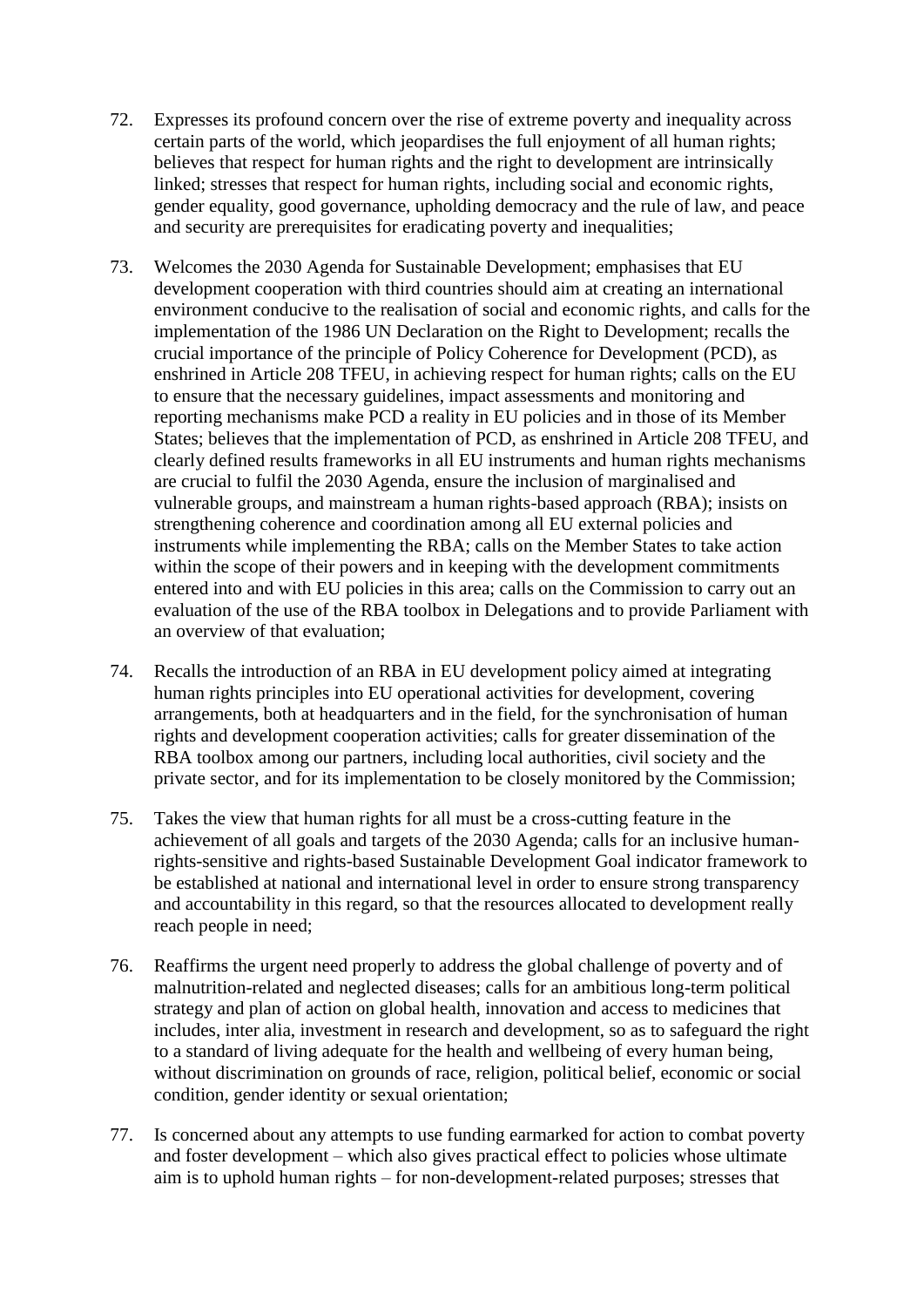development aid should aim at eradicating poverty, and not merely become an instrument aimed at controlling migration, and recalls the importance of Sustainable Development Goal 16 on Peace, Justice and Strong Institutions for pursuing improvements in human rights and effective democratic governance; believes that in order to ensure the transparency of EU aid and the accountability of the recipient countries, an anti-corruption clause should be introduced in all development programmes, and that consolidation of the rule of law, good governance, institutional capacities with the use of budget support, democratic participation and representative decision-making, stability, social justice, and inclusive and sustainable growth, allowing fair redistribution of the wealth produced, should be key objectives of all EU external policies; warns against populism, extremism and constitutional abuses that legitimise breaches of human rights;

- 78. Notes the persistent financing gap, due to increasing humanitarian needs, with regard to humanitarian aid, and the shortcomings in the World Food Programme resulting in the cutting of food supplies; calls on the UN Member States, and on the EU and its Member States to, at the very least, honour their financial pledges; notes, in this regard, that most EU Member States have not reached their 0,7 % GDP commitment to development aid, but welcomes the EU's commitments with regard to humanitarian aid and civil protection, the EU and its Member States being the largest donor;
- 79. Welcomes the new European External Investment Plan (EEIP) and the Africa Trust Fund that aim to address the root causes of poverty, inequalities and irregular migration by creating sustainable growth and jobs, and to encourage respect for human rights and private investment in Africa and the EU Neighbourhood; requests that the European Regional Development Fund be temporarily used in the EU neighbouring countries so as to contribute to their stabilisation;
- 80. Welcomes the inclusion of a development chapter in the EU Annual Report on Human Rights and Democracy in the World in 2015 and calls for this to become standard practice for future years' reports;

### *Trade, business and human rights*

- 81. Calls for the swift, effective and comprehensive implementation of the UN Guiding Principles on Business and Human Rights; urges all UN Member States, including the EU Member States, to develop and implement national action plans; considers that trade and human rights can go hand in hand and that the business community has an important role to play in promoting human rights and democracy;
- 82. Reaffirms the urgent need to act in a continuous, effective and coherent manner at all levels, including national, European and international, in order effectively to address human rights abuses and corruption by international corporations when they occur, and to ensure that they can be held accountable, including by addressing the legal problems resulting from the extra-territorial dimension of companies and their conduct;
- 83. Calls on the UN, and on the EU and its Member States, to raise with multinational and European enterprises the issues of land grabbing and the treatment of land rights defenders, who are often victims of reprisals, including threats, harassment, arbitrary arrest, assault and murder;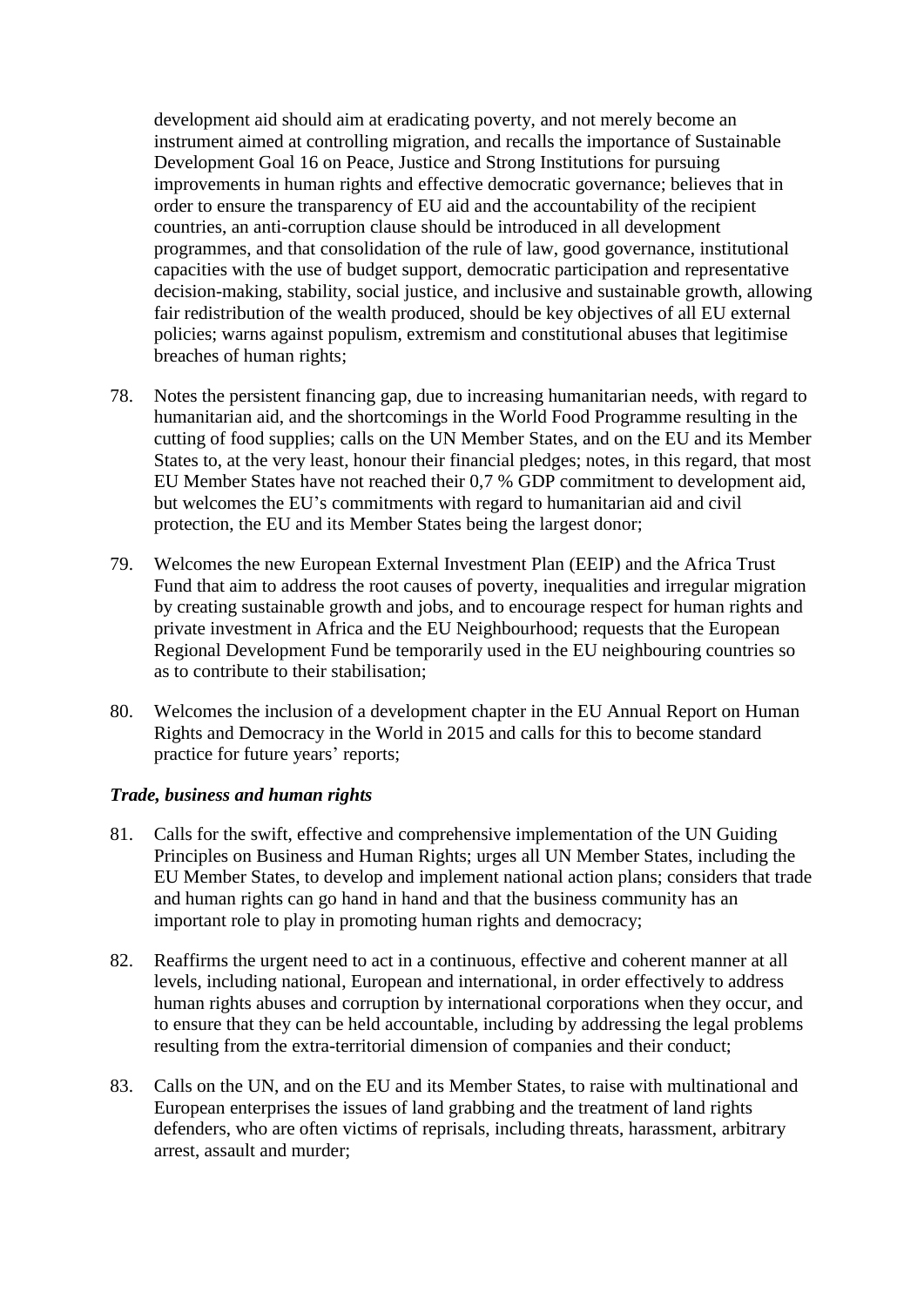- 84. Warmly welcomes the work initiated in preparation for a binding UN Treaty on Business and Human Rights; regrets any obstructive behaviour in relation to this process, and calls on the EU and its Member States to engage constructively in these negotiations;
- 85. Recalls the different but complementary roles of states and companies with regard to human rights protection; strongly reiterates that, where human rights abuses occur, states must grant the victims access to effective remedy; recalls, in this context, that respect for human rights by third countries, including guarantees of effective remedy for all victims of such abuses, constitutes an essential element of the EU's external relations with these countries; welcomes the fact that the EU has played a leading role in negotiating and implementing a number of initiatives for global responsibility, which go hand in hand with the promotion of, and respect for, international standards; welcomes the Council's conclusions on business and human rights adopted on 20 June 2016 and the fact that they invite the National Action Plans (NAPs) on Business and Human Rights to include access to remedy;
- 86. Reiterates that attention needs to be drawn to the special features of SMEs, which mainly operate at local and regional level inside specific sectors; considers it essential, therefore, for Union CSR policies, including national CSR action plans, to take proper account of the specific requirements of SMEs, to be in keeping with the 'think small first' principle, and to recognise the informal, intuitive SME approach to CSR; voices again its opposition to all measures that could result in additional administrative or financial constraints for SMEs, and its support for measures enabling SMEs to take joint action;
- 87. Calls on the Commission and the Member States to guarantee policy coherence on business and human rights at all levels, in particular in relation to the Union's trade policy; invites the Commission and the Member States to report regularly on the steps taken to ensure effective protection of human rights in the context of business activity;
- 88. Reiterates its strong call for the systematic introduction of human rights clauses in all international agreements, including trade and investment agreements concluded and to be concluded between the EU and third countries; sees a need, moreover, for ex ante monitoring mechanisms before any framework agreement is concluded, and on which such conclusion is made conditional as a fundamental part of the agreement, and for ex post monitoring mechanisms that enable tangible action to be taken in response to infringements of these clauses, such as appropriate sanctions as stipulated in the human rights clauses of the agreement, including (temporary) suspension of the agreement;
- 89. Calls for the setting up of mechanisms aimed at ensuring respect for human rights by states and companies alike, and for the setting up of complaint mechanisms for people whose rights are violated by trade and investment agreements;
- 90. Notes the Commission's legislative proposal of 28 September 2016 amending Regulation (EC) No 428/2009 for the control of exports of dual-use items and technologies ( $COM(2016)0616$ ), which seeks to strengthen this control in view of the fact that certain items and technologies can be misused to commit serious human rights violations;
- 91. Welcomes the agreement to update the EU's export controls with regard to goods that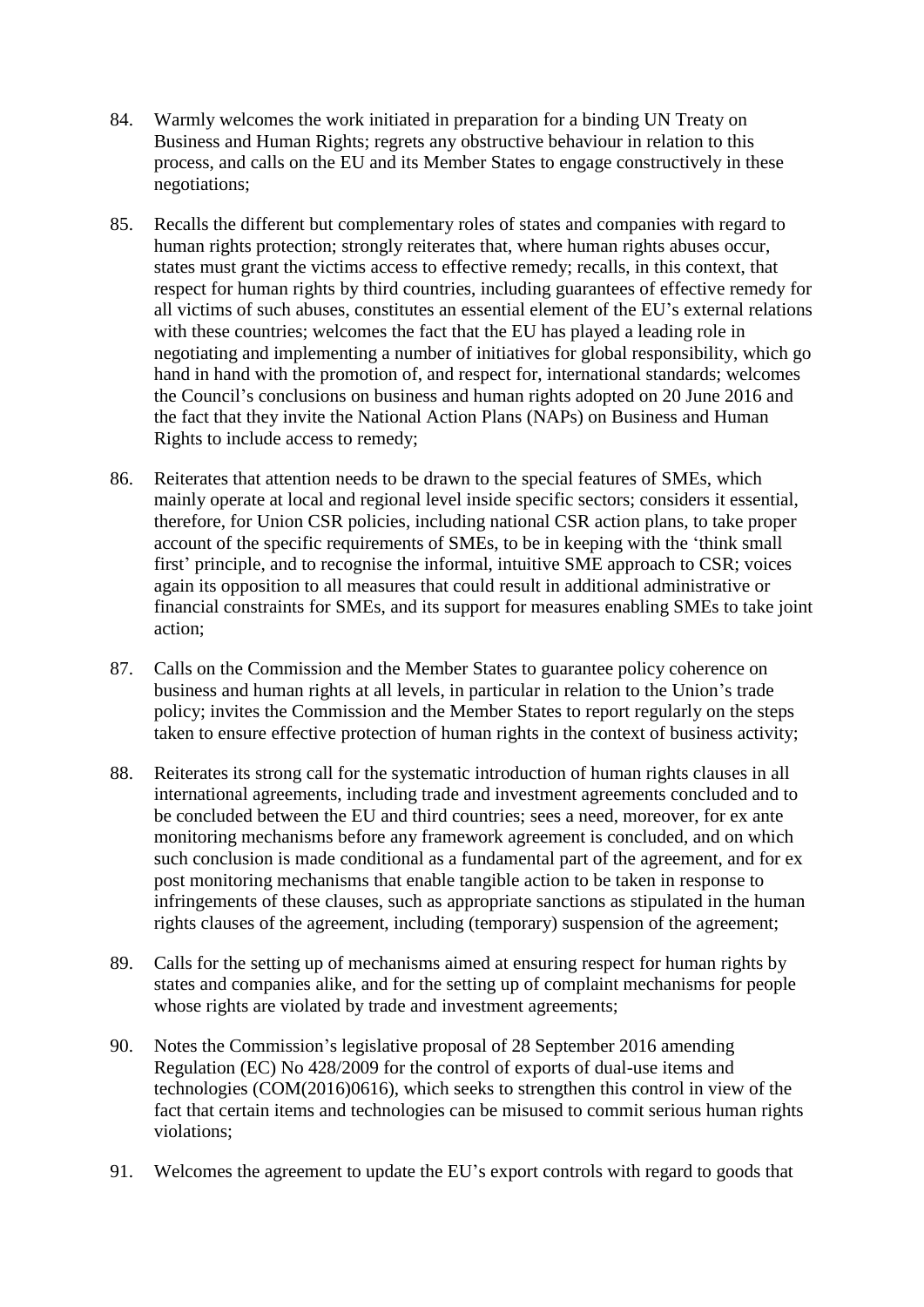could be used for capital punishment, torture or other cruel, inhuman or degrading treatment or punishment, and calls for the effective and full implementation of this key legislation; encourages the EU and its Member States to encourage third countries to consider adopting similar legislation, as well as to launch an initiative to promote an international framework on tools of torture and capital punishment; welcomes the initiative for a regulation setting up a system of supply chain due diligence for responsible sourcing of minerals from conflict-affected areas; welcomes the Commission's proposal to update the EU's dual-use export control legislation; stresses that human rights as a criteria for export licences is a priority for Parliament, and calls on the Member States finally to agree to move towards a more modern, flexible and human rights-based export policy; calls on the Member States to exercise stricter and more human rights-based arms export controls, especially when it comes to countries with proven track records of violent internal repression and human rights violations;

- 92. Welcomes the adoption of the Commission's new trade strategy 'Trade for All', in which it aims to mainstream human rights in trade policy and use the EU's position as a trading bloc to leverage human rights in third countries; stresses that this will need full consistency and complementarity of trade and foreign policy initiatives, including close cooperation between the different Directorate Generals, the EEAS and Member States authorities; notes the Commission's plans to strengthen European economic diplomacy and stresses that trade policy should also contribute to sustainable growth in third countries; calls on the Commission to engage all stakeholders in the discussion on the regulatory framework and business obligations in countries where private and public investment are likely to increase; urges the Commission to ensure that the projects supported by the EIB are in line with EU policies, and recommends improving ex-post controls assessing the economic, social and environmental impact of EIB-supported projects;
- 93. Welcomes the new Generalised Scheme of Preferences Regulation (GSP), which entered into force on 1 January 2014, as a key EU trade policy instrument to promote human and labour rights, environmental protection and good governance in vulnerable developing countries; welcomes, in particular, that GSP+ trade benefits are inherently and legally conditional upon the continued implementation of international human rights conventions; welcomes the publication of the Commission's first biennial status report on the implementation of the GSP+, and the dialogue on this report with Parliament before its publication; notes that infringements of core labour standards have been reported in several countries with GSP+ status, and urges the genuine enforcement of GSP+ to be implemented; calls on the Commission to explore possibilities to include the Rome Statute of the International Criminal Court in the list of conventions required for GSP+ status, and calls on GSP+ applicants that are not state parties to the Statute to ratify it;
- 94. Welcomes the fact that 14 countries have been granted especially advantageous trade preferences under the new GSP+, in force since 1 January 2014, and welcomes as well the much-urged compliance with 27 international conventions (including conventions on fundamental human rights and labour rights);
- 95. Reiterates its strong call for comprehensive, prior human rights impact assessments that in a substantive way take into account the views of civil society for all trade and investment agreements;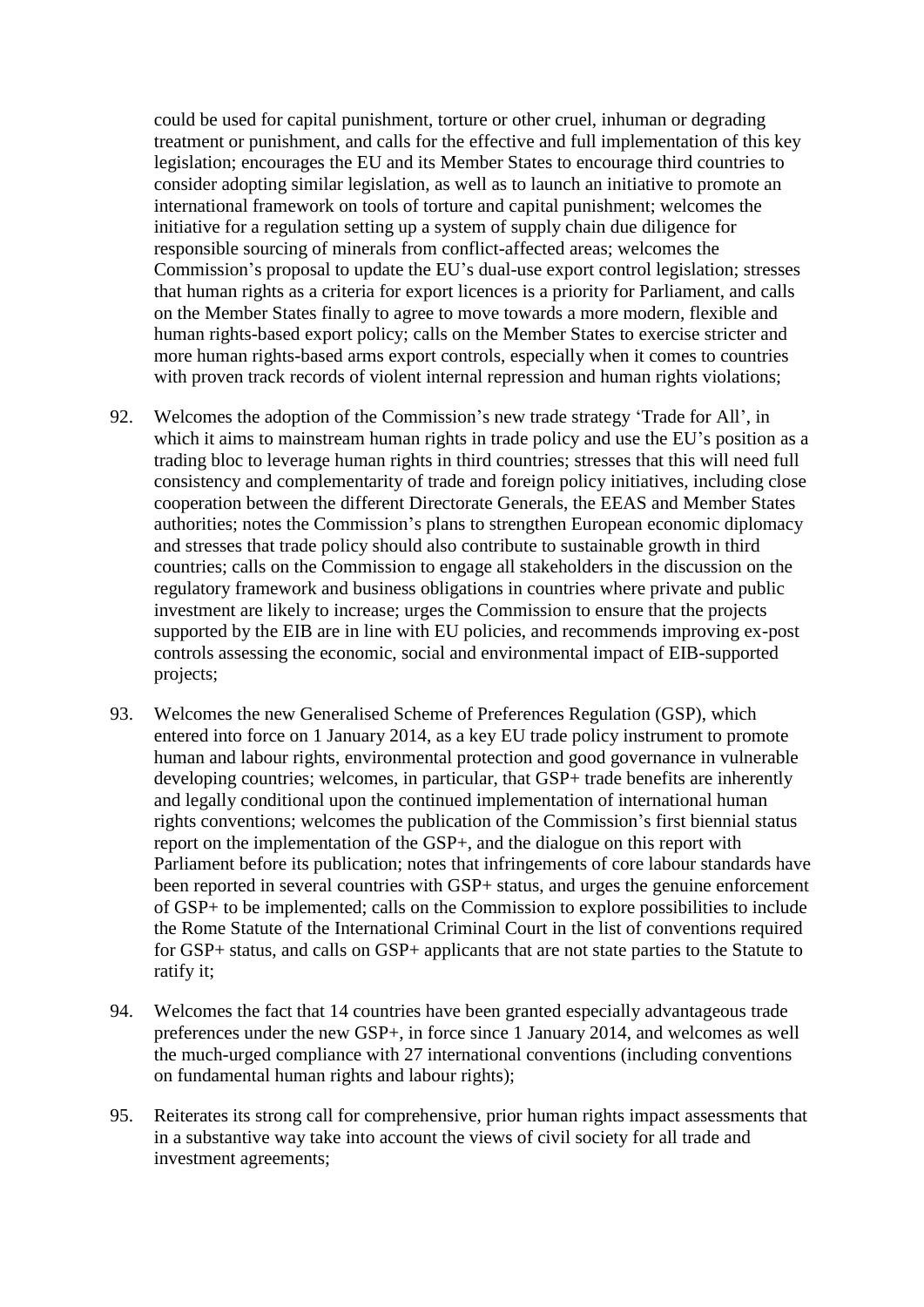96. Welcomes the adoption of new guidelines on the analysis of human rights impacts in impact assessments for trade-related policy initiatives<sup>1</sup>, but is deeply concerned by the quality of the human rights considerations in the Sustainability Impact Assessment (SIA) of the EU-Myanmar Investment Protection Agreement, and by the fact that the Commission did not carry out a human rights impact assessment for the EU-Vietnam Free Trade Agreement; reiterates its support for a comprehensive assessment to be conducted as part of the ex-post evaluation of these agreements;

## *Sport and human rights*

97. Is concerned about the awarding of the hosting of mega-sporting events to countries with very poor human rights records, such as the FIFA World Cup in Russia in 2018 and in Qatar in 2022, and the Olympic Games in Beijing in 2022, and human rights abuses caused by mega-sporting events, including forced evictions without consultation or compensation of the populations concerned, the exploitation of vulnerable groups such as children and migrant workers, which may amount to slavery, and the silencing of CSOs denouncing such violations of human rights; calls on the International Olympic Committee and the International Association of Football Federations (FIFA) to align their practices with the ideals of sport by putting in place safeguard mechanisms to prevent, monitor and provide remedy to all human rights abuses connected to mega sporting events; calls for the development of an EU policy framework on sport and human rights; calls on the EU and its Member States to engage with national sports federations, corporate actors and CSOs on the modalities of their participation in such events;

## *Persons with disabilities*

- 98. Welcomes the new Objectives 12 and 16, especially sub point 16f, in the Council Conclusions on the Action Plan on Human Rights and Democracy 2015-2019, and calls on the Commission to ensure that implementation of the Convention on the Rights of Persons with Disabilities (CRPD) is raised systematically in human rights dialogues with third countries; notes that the specific nature of the needs of persons with disabilities in the context of non-discrimination efforts have to be taken into account; urges the thorough examination of the effectiveness of disability-related projects and of the proper involvement of disabled persons' organisations in the planning and implementation of these projects;
- 99. Calls on the Member States to ensure that people with a disability have genuine freedom of movement in public spaces and thus equality of opportunity to participate in public life;
- 100. Strongly urges the mainstreaming of the human rights of persons with disabilities in all EU external policies and actions, especially in EU migration and refugee policies, providing an appropriate response to their specific needs, as they suffer from multiple discrimination; recalls that women and children with disabilities experience multiple discrimination and are often at greater risk of suffering violence, abuse, maltreatment or exploitation; strongly supports the recommendation to mainstream a gender perspective in all the EU's disability strategies, including its external policies and action;

 $\overline{a}$ 1 [http://trade.ec.europa.eu/doclib/docs/2015/july/tradoc\\_153591.pdf](http://trade.ec.europa.eu/doclib/docs/2015/july/tradoc_153591.pdf)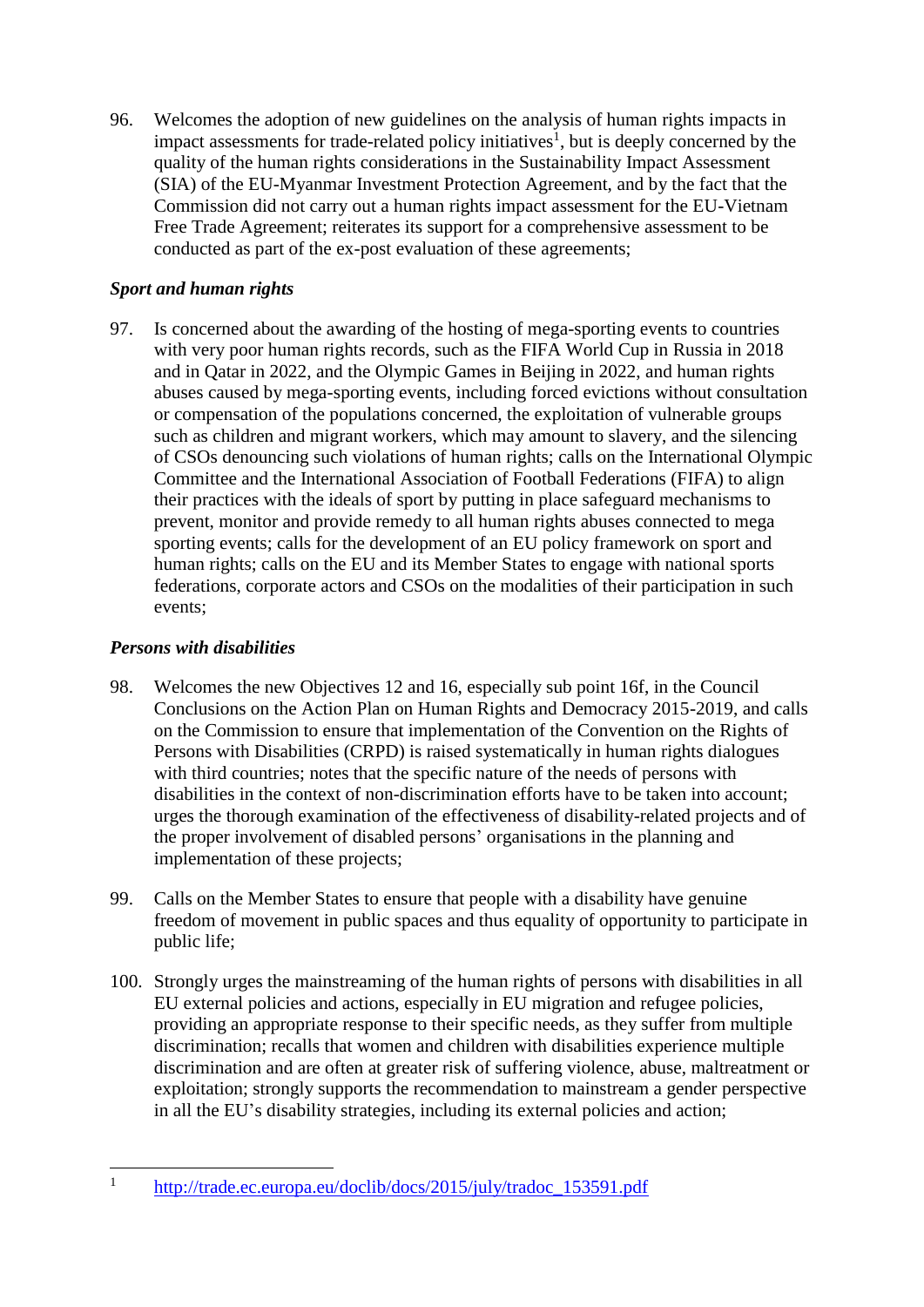101. Encourages the VP/HR to continue to support the process of ratification and implementation of the UN Convention on the Rights of Persons with Disabilities by those countries that have not ratified or implemented it as yet; notes that the EU should lead by example through the domestic effective implementation of the UN CRPD; calls for the EU to take a leading role in the implementation of an inclusive 2030 Agenda for Sustainable Development which would ensure that no one is left behind, as advised by the CRPD Committee in the Concluding Observations to its review of the implementation of the Convention in the EU;

### *Rights of women and children*

- 102. Welcomes the adoption of the Gender Action Plan (2016-2020) which provides a comprehensive list of actions to improve the situation of women with regard to equal rights and empowerment; stresses that it should be implemented together with the Action Plan on Human Rights and Democracy, to ensure the recognition of women's rights as such; welcomes as well the adoption of the Strategic Engagement for Gender Equality (2016-2019), which promotes gender equality and women's rights across the world; reaffirms that women's rights cannot be compromised in deference to specific proscriptions by any religion or belief; requests that the EU step up its support to the implementation of the obligations and commitments in the area of women's rights arising from the Convention on the Elimination of all Forms of Discrimination Against Women (CEDAW), the Beijing Platform for Action, the Cairo Declaration on Population and Development and their respective outcome reviews, and the Sustainable Development Goals; stresses the importance of not undermining the acquis of the Beijing and Cairo Platforms for Action regarding access to education and health as a basic human right, and the protection of sexual and reproductive rights, and to ensure that all necessary safe medical and psychological assistance and services are provided to female war rape victims, including safe abortion, as foreseen under IHL; points out that family planning, maternal health, easy access to contraception and safe abortion, and the full range of sexual and reproductive health services are important elements in saving women's lives, as well as in reducing infant and maternal mortality; highlights the need to place these policies at the core of development cooperation with third countries; stresses that upholding all rights of women, safeguarding the respect of their human dignity, and eliminating violence and discrimination against them are essential to realizing their human rights; stresses the right of every individual to decide freely on matters related to their sexuality, sexual and reproductive health; recognises, in this regard, the inalienable rights of women to autonomous decision-making, including on access to family planning;
- 103. Reaffirms its condemnation of all forms of abuse and violence against women and children, and gender-based violence, including the harmful practices of early and forced marriages, female genital mutilation (FGM), exploitation and slavery, domestic violence, as well as the use of sexual violence as a weapon of war; considers that violence towards women is also expressed psychologically, and stresses the need to integrate gender considerations that, inter alia, promote the active participation of women in humanitarian aid, and incorporate protection strategies against sexual and gender-based violence, as well as basic health measures comprising sexual and reproductive health services; stresses that the Commission and the Member States must not only combat all violence perpetrated against women, but must also, as a matter of priority, promote access to education and fight gender stereotyping for girls and boys from an early age; calls on the EU and its Member States swiftly to ratify the Istanbul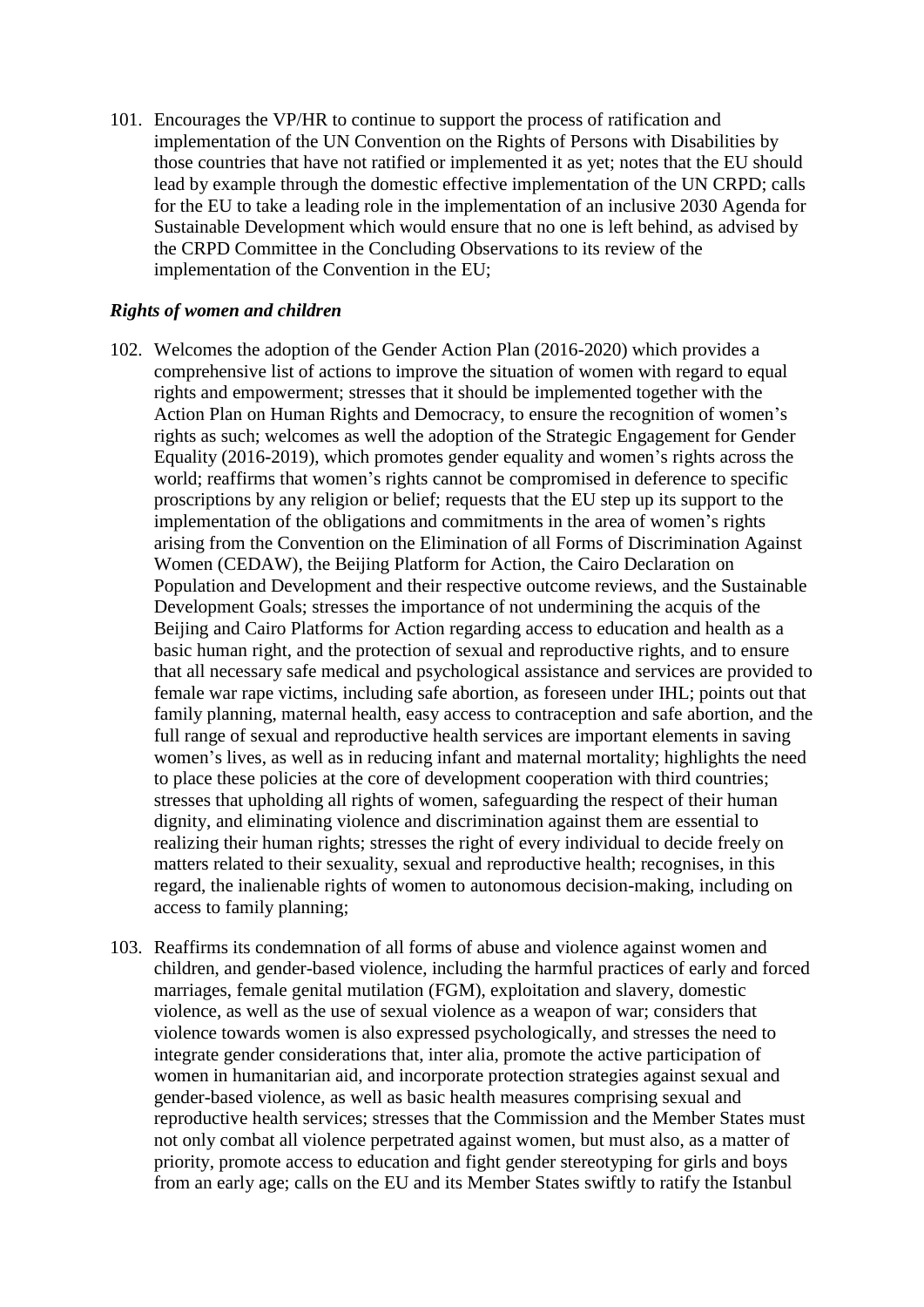Convention in order to ensure coherence between EU internal and external action on violence against women and girls, and gender-based violence; welcomes the proposal put forward by the Commission on 4 March 2016 for the EU to accede to the Istanbul Convention, the first legally binding international instrument seeking to prevent and combat violence against women; believes that this will lend greater effectiveness and coherence to EU internal and external policies, and strengthen the EU's responsibility and role in combating violence against women and gender-based violence at the international level; urges the Commission and the Council to do their utmost to enable the EU to sign and conclude the Convention, while also encouraging the 14 Member States which have not yet done so to sign and ratify the Istanbul Convention and ensure that the Convention is properly implemented; points to the need to ensure that health professionals, police forces, prosecutors, judges, diplomats and peacekeepers, both within the EU and in non-member countries, are properly trained to help and support victims of violence, especially women and children, in conflict situations and operations on the ground;

- 104. Is deeply concerned about human rights violations affecting women and children in refugee camps and reception centres, including reported cases of sexual violence and unequal treatment of women and children; urges the EEAS to push for stricter rules and good practices in third countries; stresses the need for access to health and psychological care for women and children abused in conflict, in line with international law, and the need for continuity in the education, healthcare and food supply of children in refugee camps, in conflict areas, and in areas affected by extreme poverty and environmental extreme areas;
- 105. Notes that measures to tackle gender-based violence must also address online violence, including harassment, bullying and intimidation, and work to create an online environment that is safe for women and girls;
- 106. Welcomes the adoption, and supports the implementation, of the UN Security Council's recent Resolution 2242 making women a central component in all efforts to address global challenges and calling for additional efforts to integrate the women, peace and security agendas in all the different dimensions of peacekeeping; stresses the importance of women's equal, full and active participation in the prevention and resolution of conflicts, and in the peace negotiation and peace-building process; recommends that a quota system be introduced in order to provide a way of promoting women's participation at all political levels;
- 107. Deeply regrets that Roma people, and in particular Roma women, continue to suffer from widespread discrimination and anti-Gypsyism, which feeds the cycle of disadvantage, exclusion, segregation and marginalisation; calls on the EU and its Member States to respect in full the human rights of Roma people by ensuring the right to education, health services, employment, housing and social protection;
- 108. Strongly regrets the lack of gender equality in the political sphere and women's under-representation in political, social and economic decision-making, which undermines human rights and democracy; considers that governments should aim for gender equality in democracy-building and maintenance processes, and should combat all forms of gender discrimination within society; stresses that the electoral observation missions' reports offer precise guidelines for the EU's political dialogue with third countries with a view to improving women's participation in the electoral process and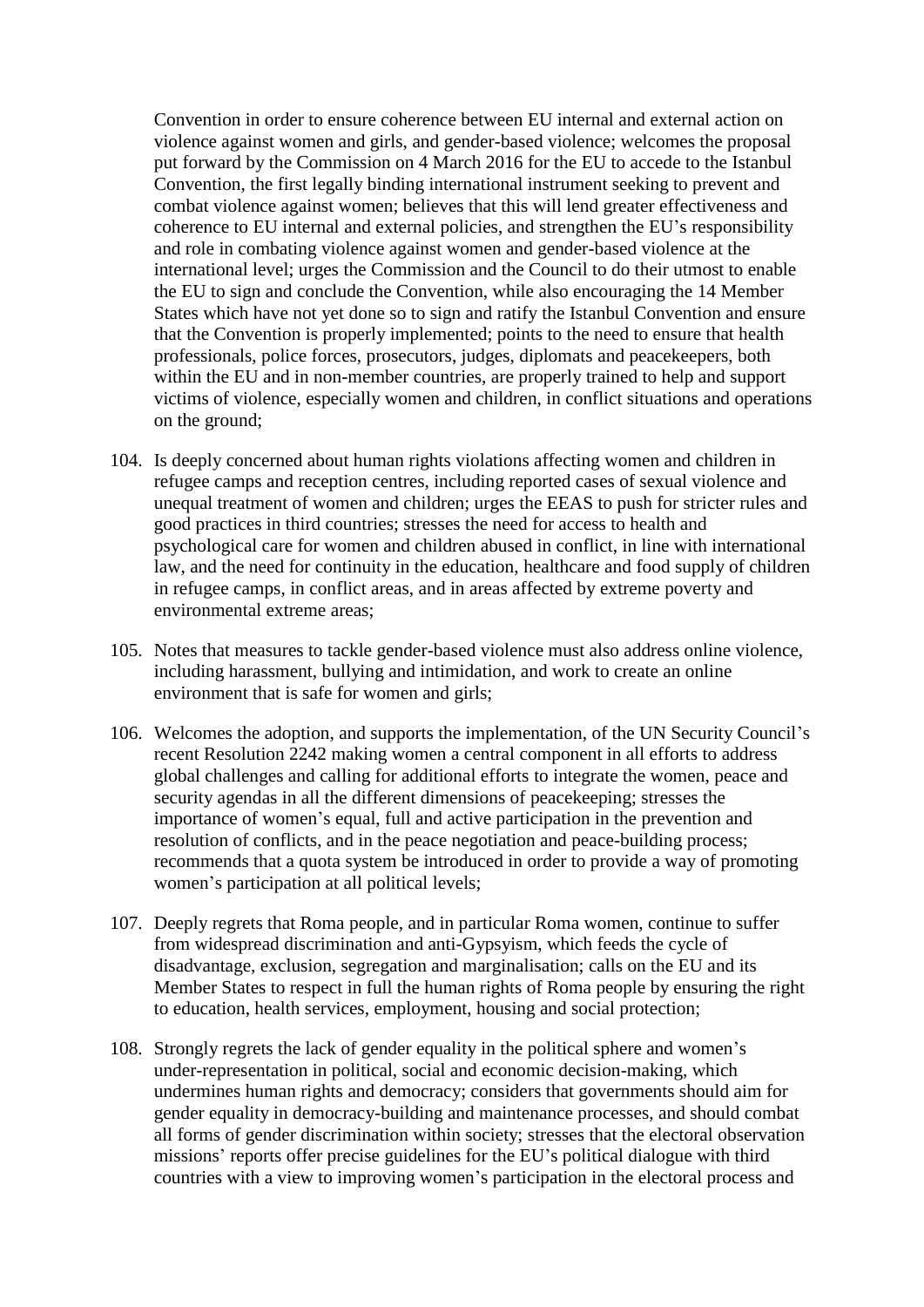the democratic life of the country;

- 109. Deplores the fact that some countries still restrict women's participation in elections;
- 110. Deplores the fact that women worldwide continue to face enormous challenges in finding and keeping decent jobs, as demonstrated by the International Labour Organisation (ILO) report 'Women at work 2016';
- 111. Regrets that the glass ceiling for women in business, the gender pay gap and the societal discouragement of female entrepreneurship are still global phenomena; calls for initiatives to empower women further, especially in the areas of self-employment and SMEs;
- 112. Recalls that access to education, professional training and microcredit are essential tools for empowering women and preventing violations of their human rights;
- 113. Encourages women to become actively involved in trade unions and other organisations, as this will do much to introduce gender aspects into working conditions;
- 114. Urges the Member States, the Commission and the EEAS to focus on the economic and political emancipation of women in developing countries by promoting their involvement in business and in the implementation of local and regional development projects;
- 115. Calls on the Commission and the Member States to implement gender budgeting in all relevant EU funding;
- 116. Calls for investment in women and young people, since this is an effective way to combat poverty, and female poverty in particular;
- 117. Is deeply concerned that the rapidly growing antimicrobial resistance (AMR) threat is expected to become the world's largest cause of death, victimising in particular the vulnerable and the weak in developing countries; calls on the Commission to develop without delay a truly effective public health strategy;

### *Children's rights*

- 118. Reaffirms the urgent need for universal ratification and effective implementation of the UN Convention on the Rights of Child and its Optional Protocols, requests that the EU systematically consult with relevant local and international child rights organisations, and raises, in its political and human rights dialogues with third countries, the issue of State parties' obligations to implement the Convention; welcomes the ratification of the Convention by South Sudan and Somalia; reiterates its call to the Commission and the VP/HR to explore ways and means for the EU to accede to the UN Convention on the Rights of the Child;
- 119. Requests that the EU continue to promote the EU-UNICEF Child Rights toolkit 'Integrating child rights in development cooperation' through its external Delegations, and to train EU Delegations staff adequately in this field; highlights the serious issue of non-registered children born away from their parents' home country, an issue particularly serious in relation to refugees, and calls on the EU to raise the issue in its political dialogues with third countries, where relevant; calls on the Commission to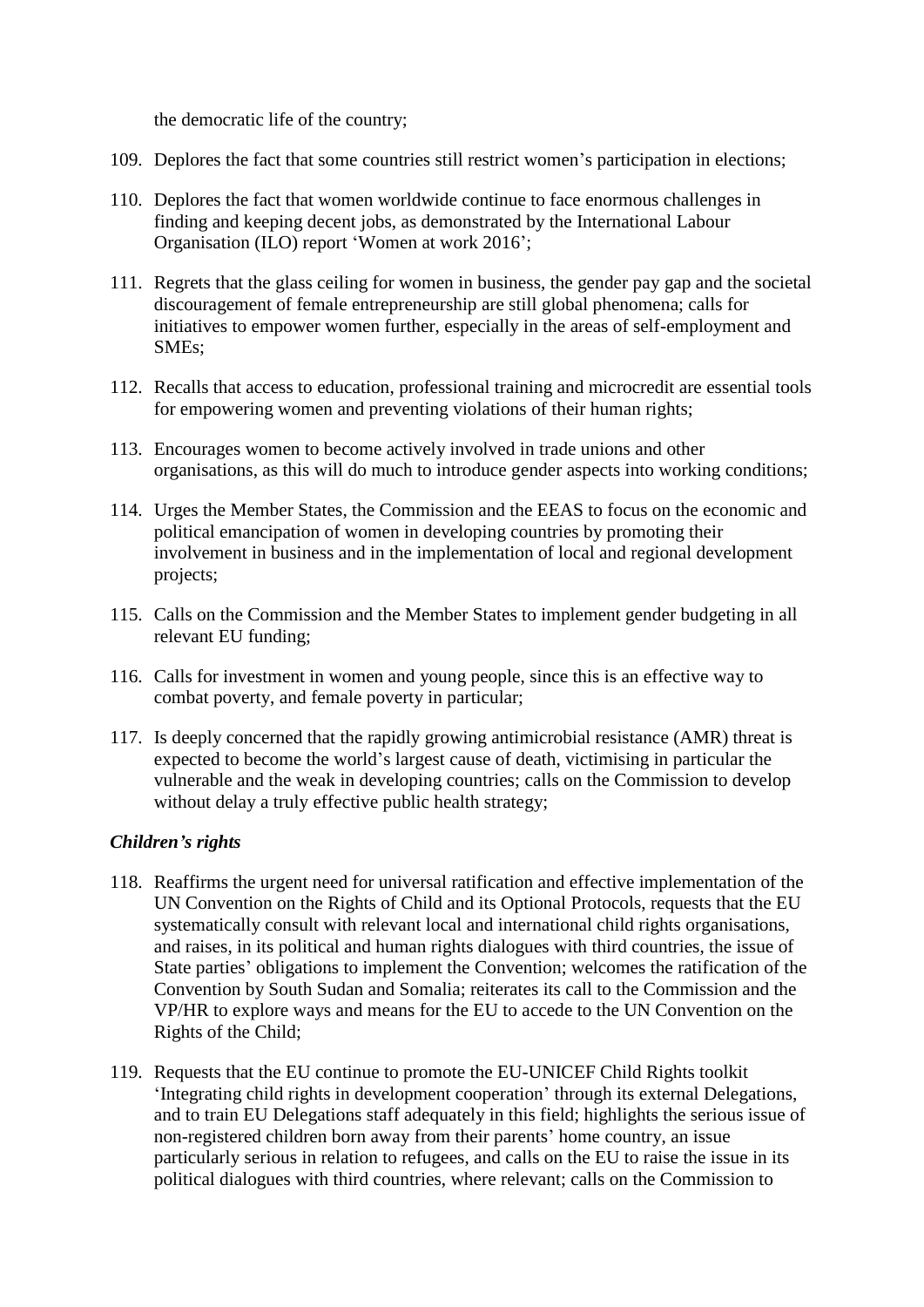develop policies on, and promote in international fora, the protection of children of imprisoned parents, in order to overcome their discrimination and stigmatisation; stresses that millions of children continue to suffer from malnutrition, with large numbers facing irreversible, long-term consequences and even death; calls on the Commission and the international community to introduce innovative ways to address malnutrition effectively, particularly among children, through the fullest use of the entire food chain, and thus including public-private-people partnerships (PPPPs), as well as all other available resources, in particular social media;

120. Expresses the need for international assistance in efforts to search for and liberate women and children who still remain in the captivity of Daesh and other terrorist groups and paramilitary organisations, and in promoting special programmes for the treatment of former captives within the EU and worldwide; expresses concern over the recruitment of children and their participation in terrorist and military activities; stresses the need to establish policies to guide the search for, and the liberation, rehabilitation and reintegration of these children; stresses the need to promote policies for the disarmament, rehabilitation and reintegration of child soldiers; reiterates its request that the Commission proposes a comprehensive Child Rights Strategy and Action Plan for the next five years, in order to prioritise children's rights within both EU external and internal policies, and to promote children's rights, in particular by contributing to ensuring children's access to water, sanitation, healthcare and education, including in conflict zones and refugee camps;

## *Rights of the elderly*

121. Welcomes Objective 16g in the Action Plan on Human Rights and Democracy 2015- 2019 that aims at increasing awareness of the human rights and specific needs of older persons; is concerned about the negative effects of age discrimination; underlines the particular challenges older persons face in the enjoyment of their human rights, such as when accessing social protection and healthcare; invites the Member States to use the current review of the Madrid International Plan of Action on Ageing to map the implementation of existing instruments and to identify potential gaps; calls on the EU and its Member States to be actively involved in the UN Open-Ended Working Group on Ageing and to step up their efforts to protect and promote the rights of older people, including by considering the elaboration of a new legal instrument;

## *Rights of lesbian, gay, bisexual, transgender and intersex (LGBTI) persons*

122. Is deeply concerned about the increase in violence and discrimination against LGBTI people; firmly condemns the recent increase in discriminatory laws and acts of violence against individuals based on their sexual orientation, gender identity and sex characteristics, and the fact that 73 countries still criminalise homosexuality (including by charges of 'debauchery' against LGBTI people), of which  $13<sup>1</sup>$  countries allow the death penalty, while 20 countries still criminalise transgender identities; expresses strong concern over so-called 'propaganda laws' that seek to limit the freedom of expression and assembly of LGBTI people, and of those who support their rights; calls on all states with such laws to withdraw these provisions; strongly condemns the increasing restrictions of, and the challenging operating conditions on, the freedom of

 $\mathbf{1}$ <sup>1</sup> Saudi Arabia, United Arab Emirates, Nigeria, Somalia, Mauritania, Sudan, Sierra Leone, Yemen, Afghanistan, Pakistan, Qatar, Iran and the Maldives.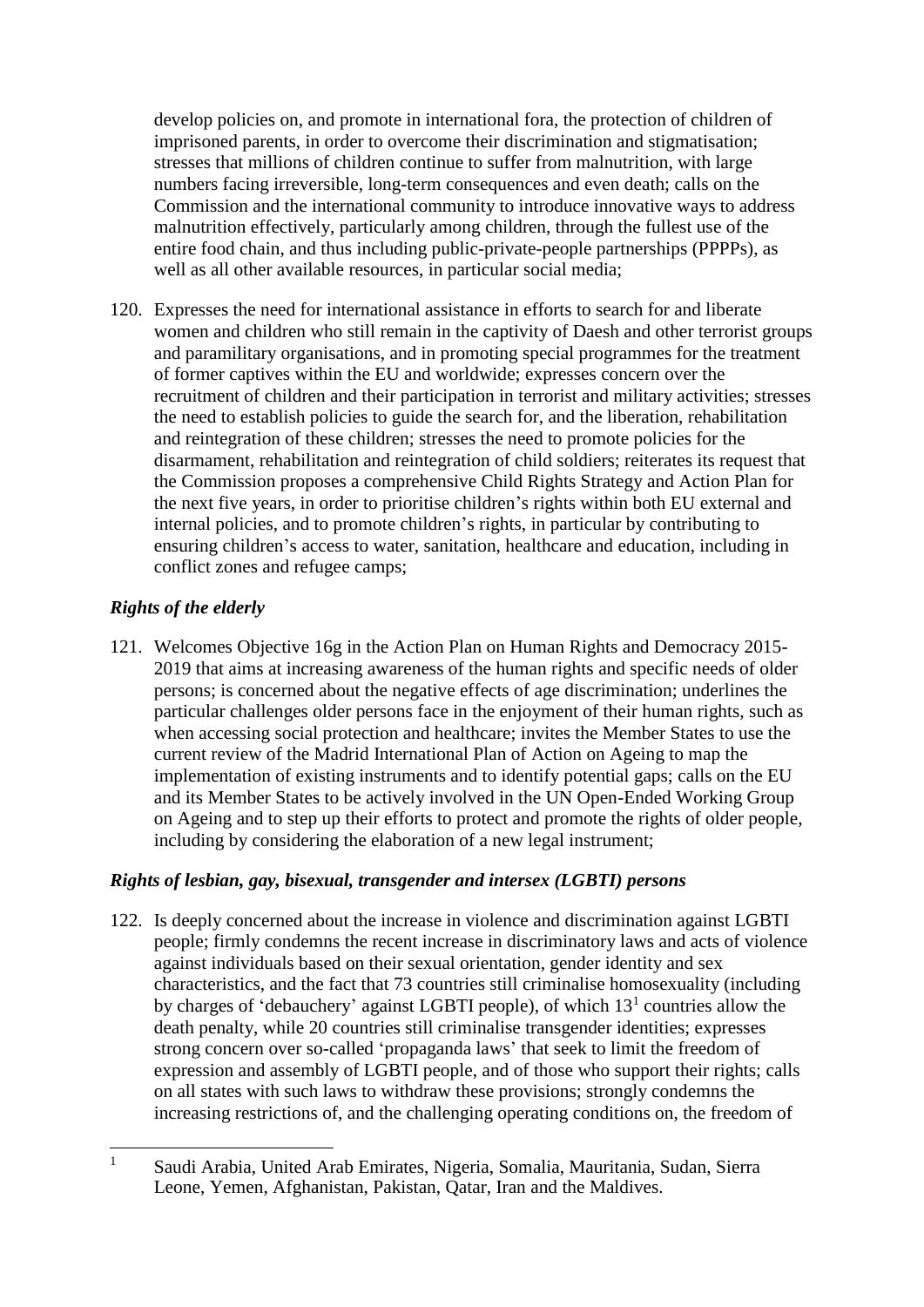assembly and association of LGBTI groups and rights defenders, and events and protests such as Pride marches, where in some instances protesters have been met with violent responses from authorities; reaffirms the crucial role of these fundamental freedoms in the functioning of democratic societies, and the responsibility of states in ensuring that such rights are upheld and that those exercising them are protected; requests that the EEAS prioritise and strengthen its actions in countries with a prevalence of violence, killings, abuse and discrimination directed against LGBTI people, by condemning these practices in accordance with the EU Guidelines on the Death Penalty and the EU Guidelines on Torture and other Cruel, Inhuman or Degrading Treatment or Punishment, and by continuing to work with the UN High Commissioner for Human Rights in this field; stresses the importance of supporting the work of LGBTI HRDs, through increased support and resources for effective programming, by launching awareness campaigns, also financed via the EIDHR, among the general public on the discrimination and violence directed against LGBTI people, and by ensuring the provision of emergency assistance to those in need of such support; calls on the EU Delegations and the relevant institutions actively to promote these rights and fundamental freedoms;

- 123. Welcomes the Foreign Affairs Council Guidelines to promote and protect the enjoyment of all human rights by LGBTI persons, adopted on 24 June 2013; calls on the EEAS and the Commission to push for a more strategic and systematic implementation of the guidelines, including through awareness raising and training of EU staff in third countries, in order to effectively raise the issue of LGBTI rights in political and human rights dialogues with third countries, and in multilateral fora; emphasises the importance of making the EU Guidelines to Promote and Protect the Enjoyment of all Human Rights widely available to LGBTI persons; calls for concrete actions to increase coherence between internal and external EU policies on LGBTI rights;
- 124. Encourages the EU institutions and the Member States to contribute further to reflections on the recognition of same-sex marriages or same-sex civil unions as a political, social, human and civil rights issue; welcomes the fact that an increasing number of countries respect the right to found a family through marriage, civil partnership and adoption without discrimination on grounds of sexual orientation, and calls on the Commission and the Member States to elaborate proposals for the mutual recognition of these unions and of same-sex families across the EU so as to ensure equal treatment with regard to work, free movement, taxation and social security, protecting the incomes of families and children;

### *Rights of indigenous people and of persons belonging to minorities*

125. Is deeply concerned that indigenous peoples are still in particular danger of being discriminated against, and are especially vulnerable to political, economic, environmental and labour-related changes and disturbances; notes that most live below the poverty threshold and have little or no access to political representation and decision-making, contrary to their right to free, prior and informed consent, as ensured in the United Nations Declaration for the Rights of Indigenous Peoples and recognised in the 2005 European Consensus on Development; is particularly concerned about reported widespread and growing human rights abuses against indigenous peoples, such as the persecution, arbitrary arrests and killings of HRDs, and forced displacement, land-grabbing and corporate violations;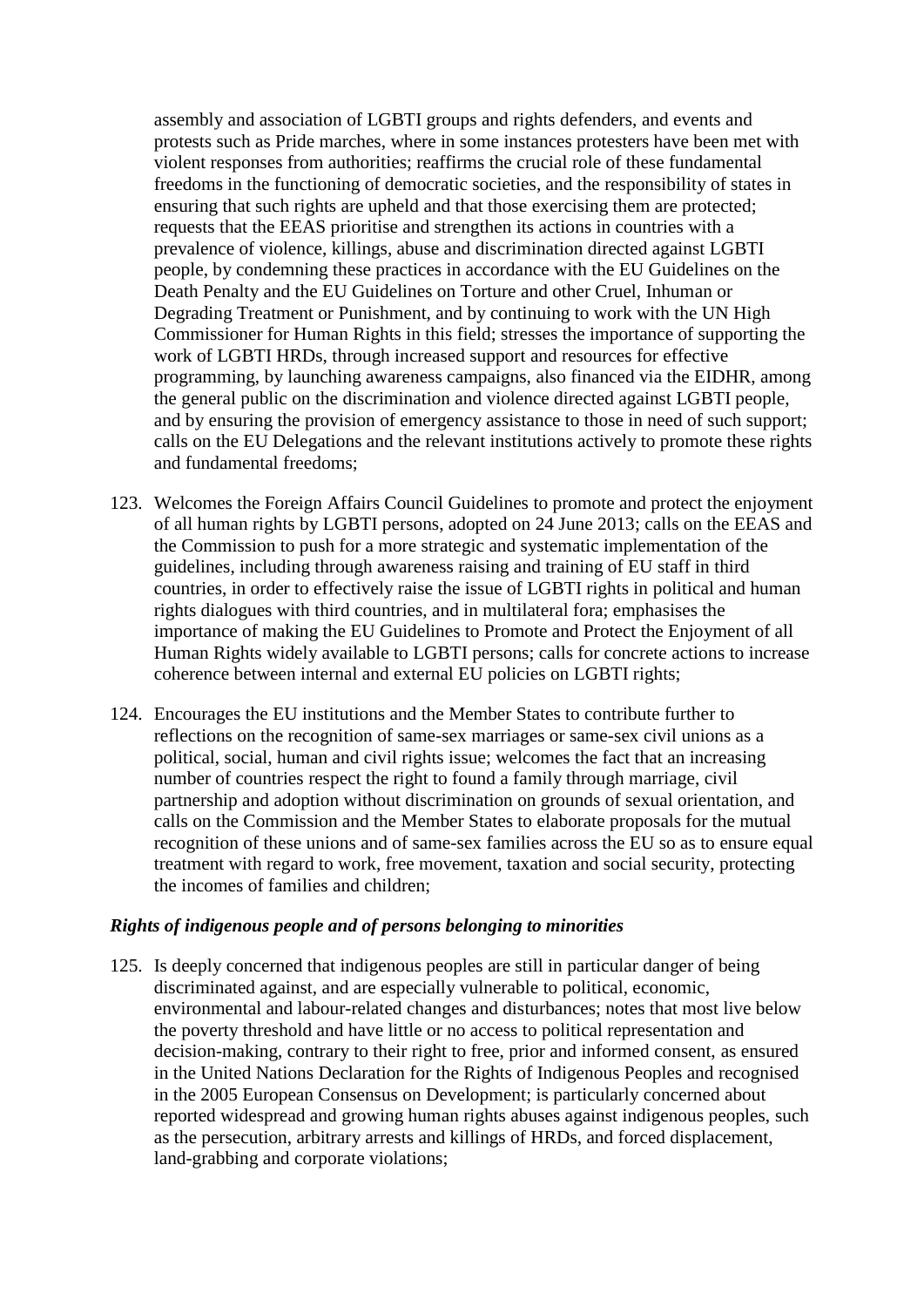- 126. Notes with deep concern that indigenous peoples are particularly affected by human rights violations related to resource extraction; calls on the Commission and the EEAS to support rigorous legal frameworks and initiatives aiming at ensuring transparency and good governance in mining and other resource sectors, and thereby respect for local people's free, prior and informed consent and for the UN Declaration on the Rights of Indigenous Peoples; calls on the EU Delegations to strengthen the dialogue with indigenous peoples on the ground further in order to identify and prevent human rights violations;
- 127. Emphasises that as minority communities have specific needs, full and effective equality between persons belonging to a minority and those belonging to the majority should be promoted in all areas of economic, social, political and cultural life; urges the Commission to follow closely the implementation of provisions protecting the rights of persons belonging to minorities throughout the enlargement process;

### *Rights of persons affected by caste discrimination*

128. Condemns the continuing human rights violations committed against people suffering from caste hierarchies and caste-based discrimination, including the denial of equality and of access to the legal system and to employment, and the continued segregation and caste-induced barriers to the achievement of basic human rights and development; is deeply concerned by the alarming rate of caste-based violent attacks on Dalits and of institutionalised discrimination with impunity; reiterates its call for an EU policy development on caste discrimination, and calls on the EU to use every opportunity to express its grave concern over caste discrimination;

### *International Criminal Court (ICC) / transitional justice*

- 129. Recalls the universality of the ICC and reiterates its full support for its work; stresses the important role it plays in ending impunity for the perpetrators of the most serious crimes of concern to the international community, and in providing justice for the victims of war crimes, crimes against humanity and genocide; remains vigilant against any attempts to undermine the ICC's legitimacy or independence;
- 130. Recalls its resolution of 4 February 2016 calling on the members of the UN Security Council to support a referral by the Security Council to the ICC in order to investigate violations committed in Iraq and Syria by the so-called ISIS/Daesh against Christians (Chaldeans/Syriacs/Assyrians), Yazidis and other religious and ethnic minorities;
- 131. Welcomes the declaration issued by Ukraine accepting the jurisdiction of the ICC for crimes committed in the country since 20 February 2014, as this declaration paves the way for the ICC prosecutor to consider whether the court could investigate abuses committed during the armed conflict, even though Ukraine is not yet an ICC member country;
- 132. Welcomes the Council conclusions on the EU's support to transitional justice, and welcomes the EU's Policy Framework on support to transitional justice, the EU being the first regional organisation to adopt such a policy; calls on the EU, its Member States and its Special Representatives actively to promote the ICC, the enforcement of its decisions and the fight against impunity for Rome Statute crimes, and expresses serious concern about the fact that several arrest warrants have still not been executed; urges the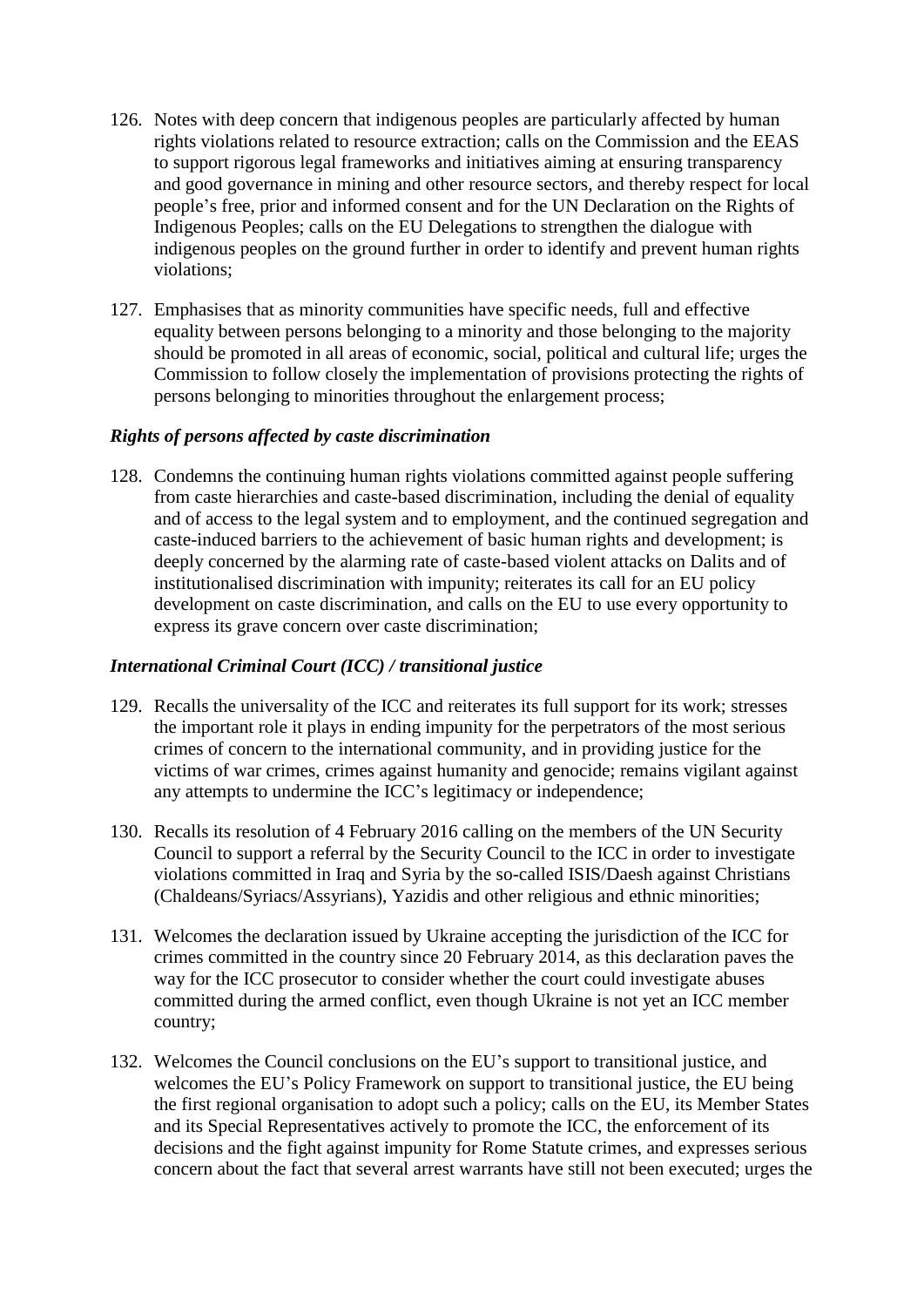EU and its Member States to cooperate with the Court, and to continue to provide strong diplomatic and political support to efforts to strengthen and expand the relationship between the ICC and the UN, in particular in the context of the UN Security Council, and to take steps to prevent and respond effectively to instances of non-cooperation with the ICC; reiterates its call on the EU to adopt a common position on the crime of aggression and on the Kampala Amendments, and calls on the Member States to align their national legislation with the definitions set out in the Kampala Amendments, and to enhance cooperation with the Court; deplores the defiance towards the ICC shown by several countries by withdrawing or threatening to withdraw from the ICC's jurisdiction;

- 133. Reiterates its call for the creation of an EU Special Representative on International Justice and International Humanitarian Law in order to give these topics the prominence and visibility they deserve, to advance the EU agenda effectively and to mainstream the EU's commitment to the fight against impunity and for the ICC across EU foreign policies;
- 134. Calls on the EU and its Member States to provide the ICC with adequate funding and to enhance their support for the international criminal justice system, including transitional justice:

## *International humanitarian law (IHL)*

- 135. Condemns the lack of respect for IHL, and expresses its grave concern over the alarmingly increasing rate of collateral damage in armed conflicts around the world, and of deadly attacks against hospitals, schools, humanitarian convoys and other civilian targets; expresses its serious concerns about the rising influence of non-state actors' actions in conflicts around the world, and urges the EU to use all instruments at its disposal to enhance compliance by state and non-state actors with IHL; welcomes the pledge of the EU and the Member States to the International Committee of the Red Cross (ICRC) to strongly support the establishment of an effective mechanism for strengthening compliance with IHL, and asks the VP/HR to report to Parliament on the objectives and strategy devised in order to deliver on this pledge; urges the international community to convene an international conference to prepare a new international mechanism for tracking and collecting data, and for publicly reporting on violations of IHL, including attacks on hospitals, medical workers and ambulances; takes the view that such a mechanism could build on the existing mechanism for Children and Armed Conflict (CAAC); asks the VP/HR to present, on an annual basis, a public list of alleged perpetrators of attacks on schools and hospitals, for the purpose of defining appropriate EU action to halt such attacks;
- 136. Deplores the fact that seven Member States have yet to ratify the Convention on Cluster Munitions; calls on the EU and its Member States to support a global ban on the use of white phosphorus, notably through the conclusion of a new protocol to the Convention on Certain Conventional Weapons banning the use of such weapons;
- 137. Calls on the Member States to ratify the principal IHL instruments and other relevant legal instruments that have an impact on IHL; acknowledges the importance of the EU Guidelines on promoting compliance with IHL, and reiterates its call on the VP/HR and the EEAS to revise their implementation in the light of the tragic events in the Middle East, notably in the context of widespread and systematic impunity for gross violations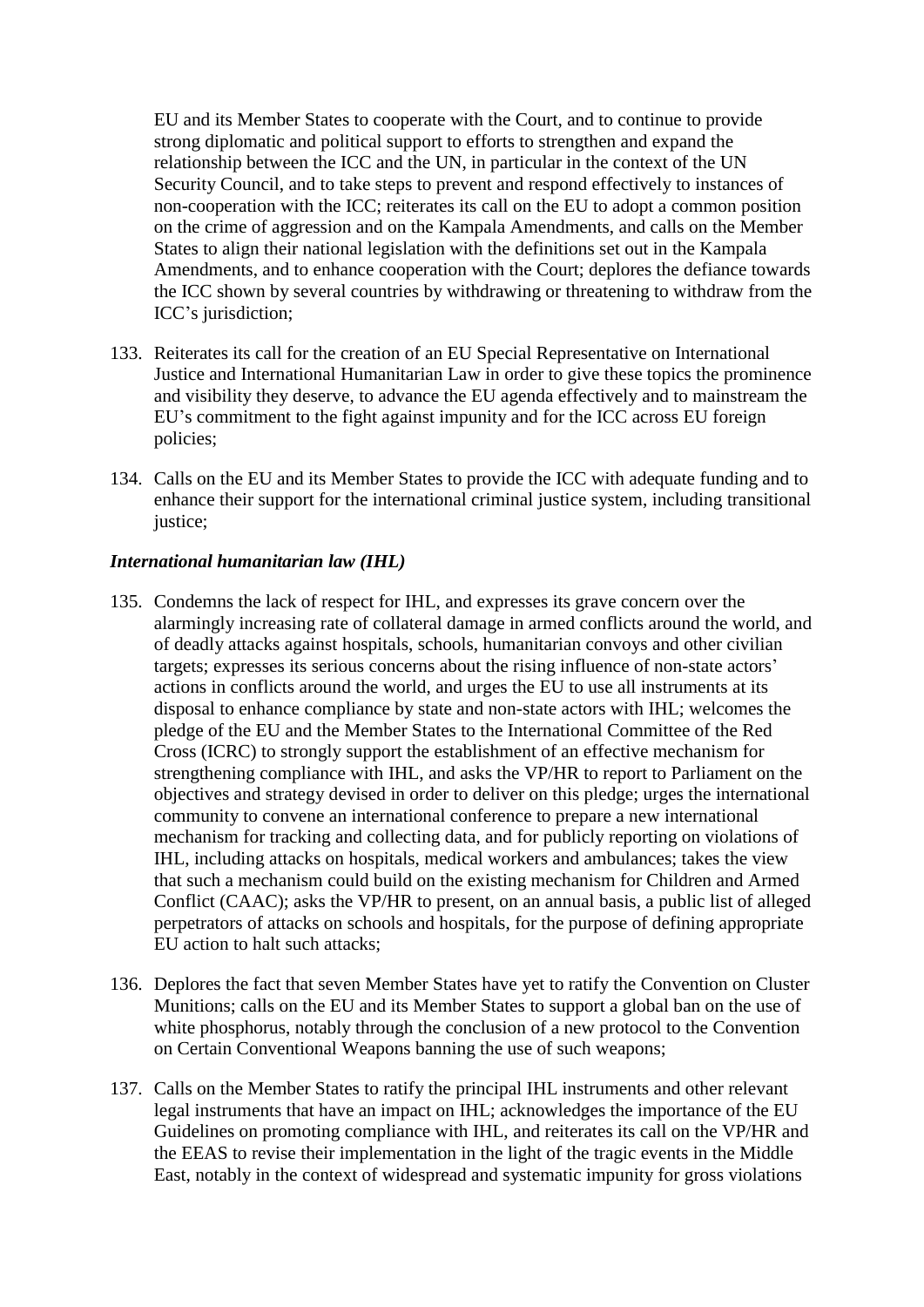of IHL and human rights law; calls on the EU to support initiatives aiming at spreading knowledge of IHL and good practices in its application, and calls on the EU to seize all bilateral tools at its disposal effectively to promote compliance with IHL by its partners, including through political dialogue; reiterates its call on the Member States to join international efforts to prevent attacks against, and the military use of, schools by armed actors by endorsing the Safe Schools Declaration, which is designed to help end widespread military attacks on schools during armed conflict;

- 138. Urges the international community to convene an international conference with a view to strengthening the effectiveness of international humanitarian rules;
- 139. Reiterates its call to the VP/HR to launch an initiative aimed at imposing an EU arms embargo against countries that are accused of serious allegations of breaches of IHL, notably with regard to the deliberate targeting of civilian infrastructure; stresses that the continued licensing of weapons sales to such countries represents a breach of the Council Common Position 2008/944/CFSP of 8 December 2008; calls on the Member States to consider accepting Guantanamo inmates in the EU; emphasises the need to close the Guantanamo Bay prison as soon as possible;

### *Freedom of thought, conscience and religion or belief*

- 140. Condemns, in line with Article 10 TFEU, all acts of violence and persecution, intolerance and discrimination on the basis of ideology, religion or belief; expresses its serious concern over the continued reports of violence and persecution, intolerance and discrimination against religious and belief minorities around the world; stresses that the rights to freedom of thought, conscience, religion or belief are fundamental rights, interrelated with other human rights and fundamental freedoms, and encompassing the right to believe or not to believe, the right to manifest or not to manifest any religion or belief, and the right to adopt, change and abandon or return to a belief of one's choice, as enshrined in Article 18 of the Universal Declaration of Human Rights, and in Article 9 of the European Convention of Human rights; calls on the EU and its Member States to engage in political discussions to repeal blasphemy laws; calls on the EU and its Member States to ensure that minorities are respected and protected worldwide, including in the Middle East, where Yazidis, Christians, Muslim minorities and atheists are being persecuted by Daesh and other terrorist groups; deplores the abuse of religion or belief for terrorist purposes;
- 141. Supports the EU's commitment to promote the right to freedom of religion or belief within international and regional forums including the UN, the OSCE, the Council of Europe and other regional mechanisms, and encourages the EU to continue tabling its yearly resolution on freedom of religion or belief at the UN and supporting the mandate of the UN Special Rapporteur on freedom of religion or belief; encourages the VP/HR and the EEAS to engage in a permanent dialogue with NGOs, religious or belief groups and religious leaders;
- 142. Fully supports the EU practice of taking the lead on thematic resolutions at the UNHRC and at the UNGA on freedom of religion and belief, encourages the EU to support the mandate of the UN Special Rapporteur on freedom of religion or belief and urges countries not currently accepting requests for visits from the UN Special Rapporteur on freedom of religion or belief to do so;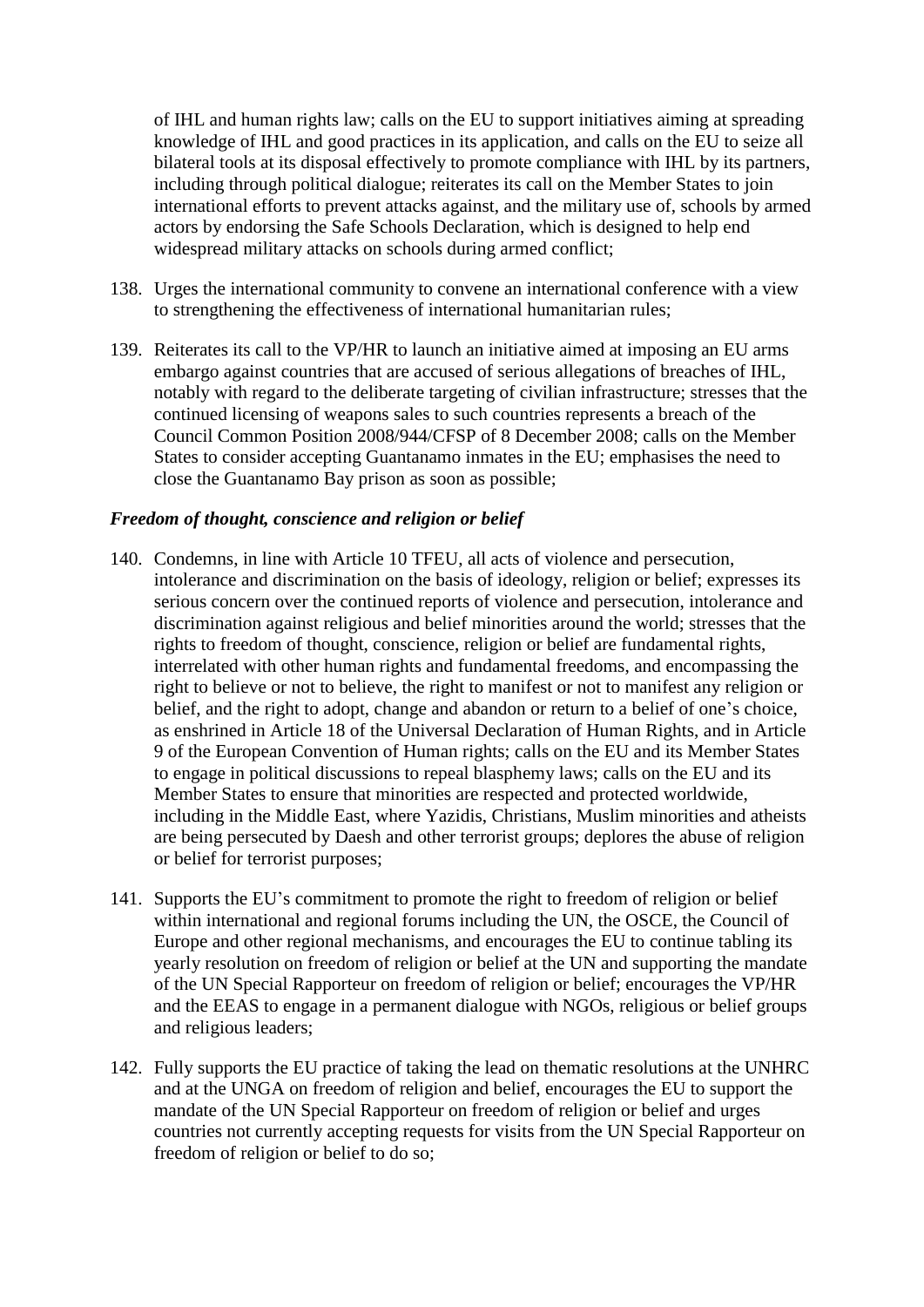- 143. Calls on the EU to reinforce its existing instruments, and to adopt any other within its mandate, to ensure that the protection of religious minorities is effective worldwide;
- 144. Calls for concrete action to ensure the effective implementation of the EU Guidelines on the Promotion and Protection of Freedom of Religion or Belief, including: systematic and consistent training of EU staff at Headquarters and in Delegations; reporting on country and local situations; and engaging in close cooperation with local actors, especially leaders of religious or belief groups;
- 145. Is deeply concerned that in some parts of the world the position of religion or belief communities is endangered, with entire religious communities disappearing or fleeing;
- 146. Highlights the fact that Christians are currently the religious group most harassed and intimidated in countries throughout the world, including in Europe, where Christian refugees routinely suffer religiously motivated persecution, and that some of the oldest Christian communities are in danger of disappearing, especially in North Africa and the Middle East;
- 147. Encourages the international community and the EU to provide protection for minorities and to install safe zones; calls for the recognition, self-administration and protection of ethnic and religious minorities living in areas where they have historically had a strong presence and lived peacefully alongside each other – for example in the Sinjar mountains (Yazidis) and the Nineveh plains (Chaldean-Syrian-Assyrian peoples); calls for special assistance in efforts to preserve (mass) graves in areas of current or recent conflicts, with the aim of exhuming and forensically analysing the human remains therein, in order to allow for decent burial, or release to the family, of the victims' remains; calls for the establishment of a dedicated fund that can help finance initiatives to preserve evidence, in order to enable investigation and prosecution of suspected crimes against humanity; calls for actions from the EU and its Member States to set up, as a matter of urgency, a group of experts tasked with collecting all evidence of any ongoing international crime, including genocide, against religious and ethnic minorities, wherever they may happen, including the preservation of mass graves in areas of current or recent conflicts, with the aim of preparing international prosecution of those responsible;

## *Freedom of expression online and offline, and through audiovisual and other media sources*

- 148. Stresses that human rights and fundamental freedoms are universal and need to be defended globally in every dimension of their expression;
- 149. Stresses the role of freedom of expression, media independence and pluralism as fundamental elements towards democracy, and the need to empower citizens as well as civil society to ensure transparency and accountability in the public sector;
- 150. Expresses concern at the increasing arrests and intimidation of journalists in many countries, and stresses that these practices seriously impede the freedom of the press; urges the EU and the international community to protect independent journalists and bloggers, reduce the digital divide and facilitate unrestricted access to information and communication, and uncensored access to the internet (digital freedom);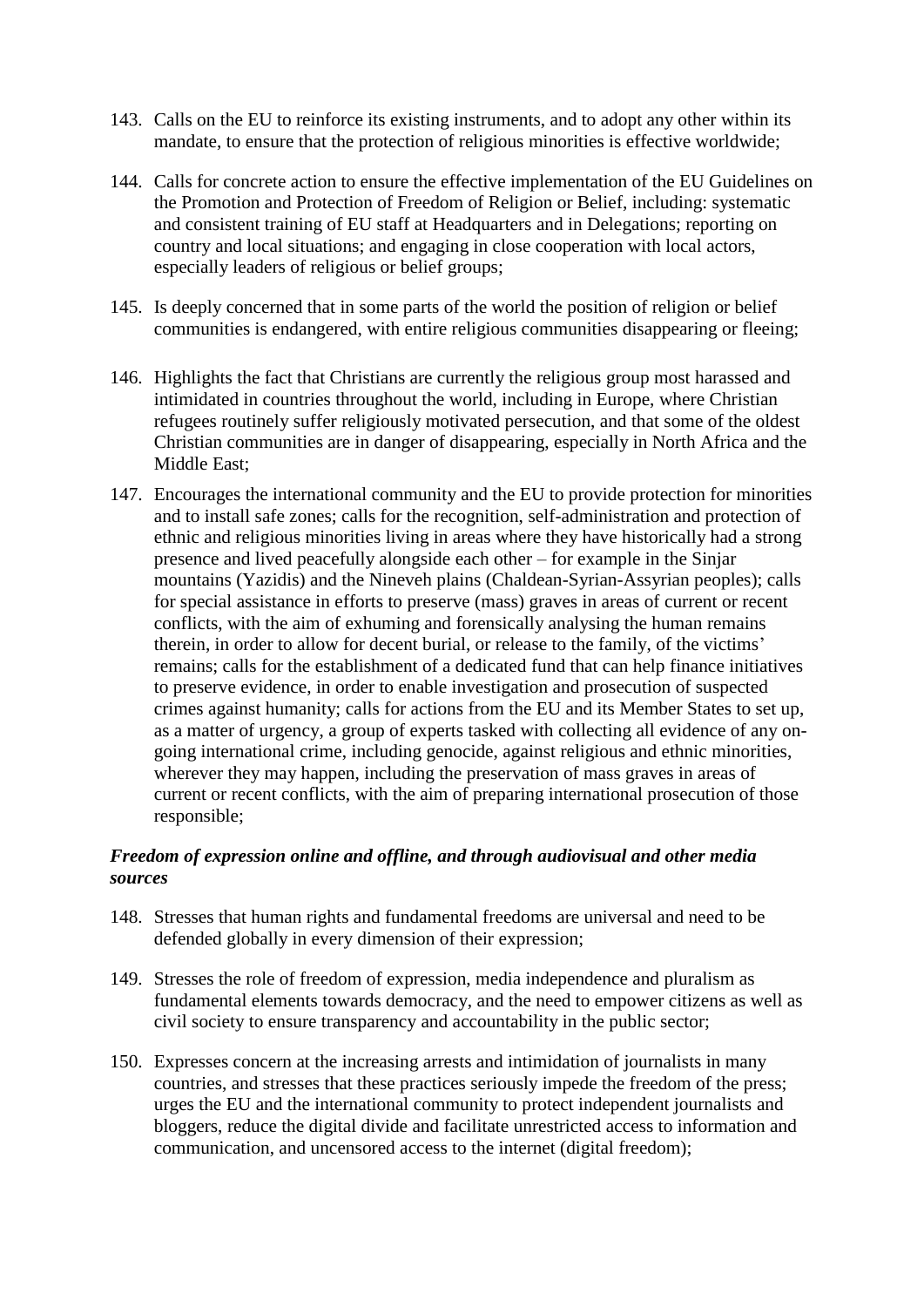- 151. Expresses its serious concern at the proliferation and spread of monitoring, surveillance, censoring and filtering technologies, which represent a growing threat to human rights and democracy activists in autocratic countries;
- 152. Strongly condemns the increasing number of HRDs facing digital threats, including compromised data through confiscation of equipment, remote surveillance and data leakages; condemns the practice of online surveillance and hacking to gather information that can be used in legal cases or defamation campaigns, as well as in defamation trials;
- 153. Strongly condemns authorities' control of the internet, media and academia, and the increased intimidation, harassment and arbitrary arrests faced by HRDs, lawyers and journalists;
- 154. Condemns restrictions on digital communication, including the closing down of websites and the blocking of personal accounts by authoritarian regimes in order to restrict freedom of expression and as a means to silence opposition and suppress civil society; calls on the EU and its Member States to publicly condemn regimes that restrict the digital communication of their critics and opposition;
- 155. Highlights the importance of promoting unrestricted access to the internet in all forms of contact with third countries, including in accession negotiations, trade negotiations, human rights dialogues and diplomatic contacts, and of making information about human rights and democracy as accessible as possible to people all around the world;
- 156. Is concerned about the growth of hate speech, especially on social media platforms; calls on the Commission to involve representatives of CSOs to ensure that their views are taken into account in negotiations on codes of conduct; firmly condemns the dissemination of hate messages that incite violence or terror;
- 157. Calls for increased support in the areas of promoting media freedom, protecting independent journalists, bloggers and whistleblowers, reducing the digital divide and facilitating unrestricted access to information and communication, and safeguarding uncensored access to the internet (digital freedom);
- 158. Calls for the active development and dissemination of technologies that help protect human rights, and that facilitate people's digital rights and freedoms as well as their security and privacy;
- 159. Calls on the EU to adopt free and open-source software, and to encourage other actors to do so, as such software provides for better security and for greater respect for human rights;
- 160. Calls on the Commission and the Member States to raise the issues of freedom of expression online, digital freedoms and the importance of a free and open internet, in all international fora, including the UN Internet Governance Forum, the G8, the G20, the OSCE and the Council of Europe;

### *Counter-terrorism*

161. Reiterates its unequivocal condemnation of terrorism and its full support for actions aimed at eradicating terrorist organisations, in particular Daesh, which poses a clear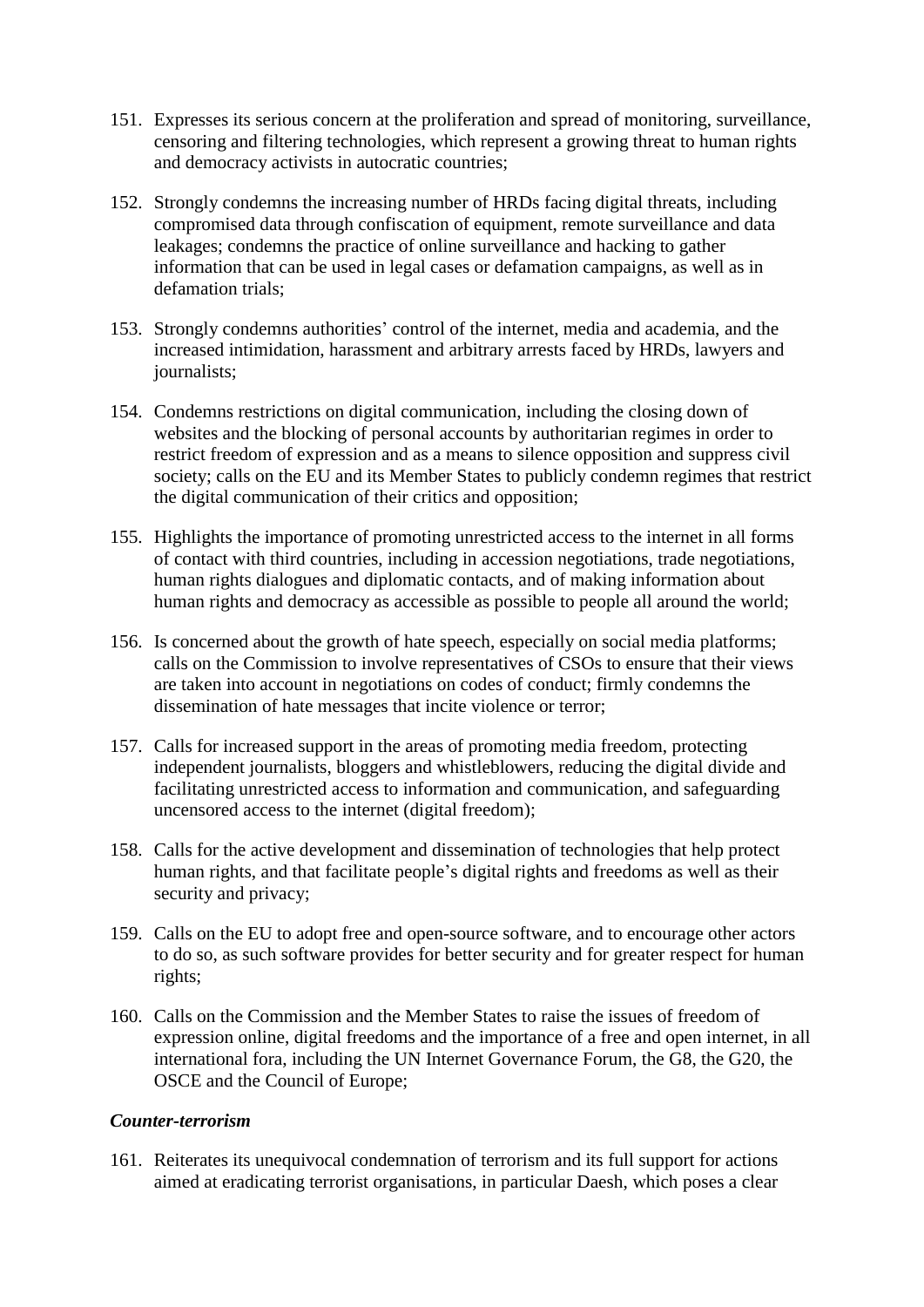threat to regional and international security, while recalling that such actions should always be in full respect of international human rights law; supports the implementation of UN Security Council Resolution 2178 (2014) on countering threats posed by foreign terrorist fighters, and of the Madrid Guiding Principles on stemming the flow of foreign terrorist fighters;

- 162. Recalls that the EU Action Plan on Human Rights and Democracy underlines the need to ensure that respect for freedom of opinion and expression are integrated into the development policies and programmes relating to terrorism, including the use of digital surveillance technologies; stresses that Member States should make full use of existing instruments to address the radicalisation of European citizens, and should develop effective programmes for countering terrorist and extremist propaganda and recruitment methods, notably online, and for preventing radicalisation; stresses that concerted EU action is required, as a matter of urgency, and insists that Member States cooperate in sensitive areas, in particular information and intelligence sharing;
- 163. Requests that the EU continue to work with the UN in combating the financing of terrorism, including through the use of existing mechanisms to designate terrorist individuals and organisations, and to strengthen asset-freezing mechanisms worldwide, while upholding international standards on due process and the rule of law; calls on the Commission and the Member States effectively and urgently to raise this matter with those states that finance or support terrorist organisations, or that allow their citizens to do so;

### *The death penalty*

- 164. Recalls the EU's position on zero tolerance for the death penalty, and reiterates its longstanding opposition to the death penalty, torture and cruel, inhuman and degrading treatment and punishment, in all cases and under all circumstances;
- 165. Welcomes the abolition of the death penalty in Fiji, Suriname, Mongolia and the US State of Nebraska;
- 166. Is deeply concerned about the reinstatement of executions in some countries in recent years; deplores that political leaders in other countries are also considering reintroducing the death penalty; expresses its grave concern at the reported rise in the number of death sentences handed down worldwide in 2015, in particular in China, Egypt, Iran, Nigeria, Pakistan and Saudi Arabia; reminds the authorities of these countries that they are state parties to the Convention on the Rights of the Child, which strictly prohibits the death penalty for crimes committed by anyone below the age of 18;
- 167. Is particularly concerned about the increasing number of death sentences imposed in mass trials, without guarantees of the minimum fair trial standards required by international law;
- 168. Strongly denounces the increase in the handing down of the death sentence for drugrelated offences, and calls for the exclusion of the use of capital punishment and summary executions for such offences;
- 169. Calls on those states that have abolished the death penalty, or that have a long-standing moratorium on it, to uphold their commitments and not to reintroduce it; calls on the EU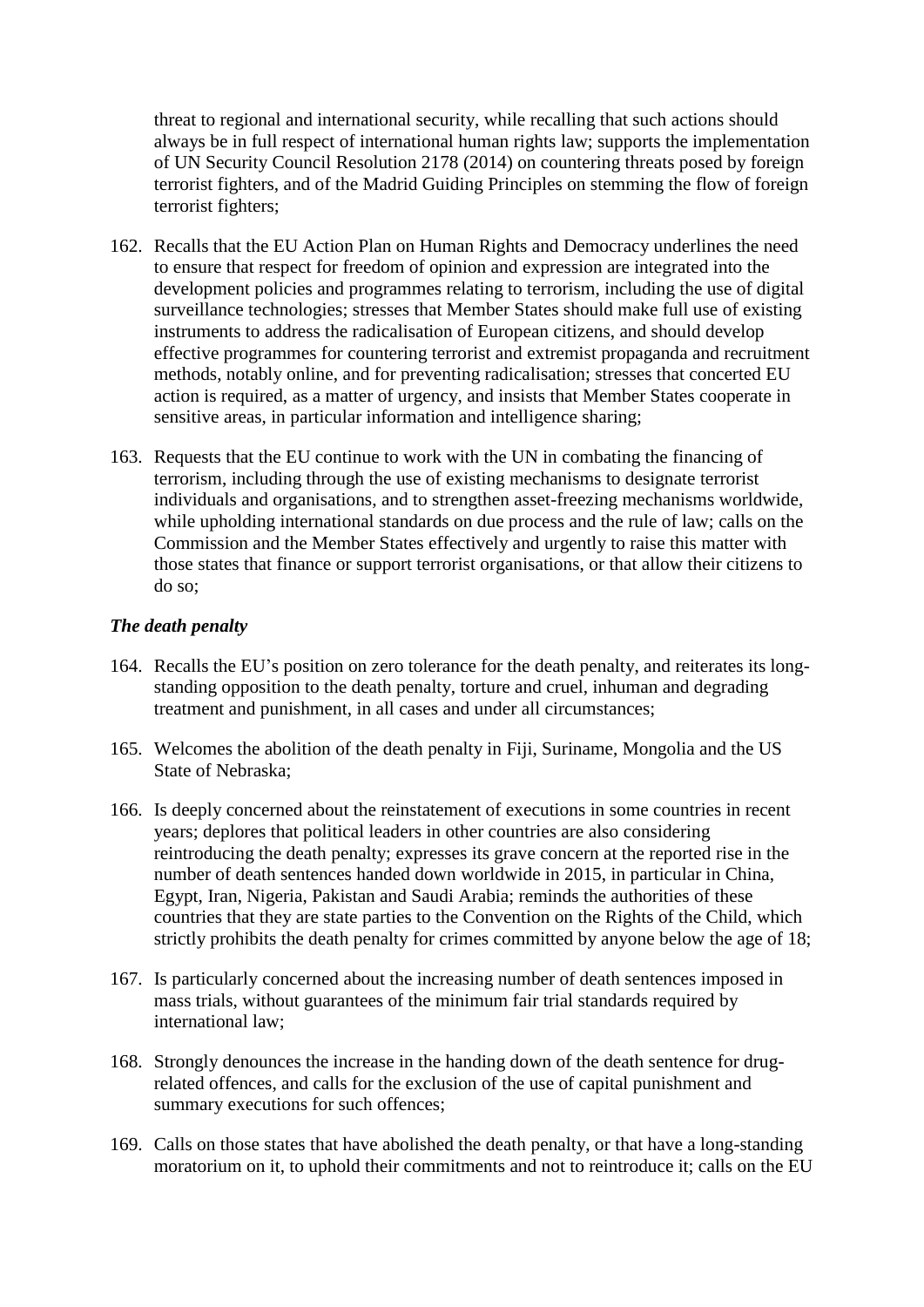to continue to use cooperation and diplomacy in all possible forums worldwide to advocate against the death penalty, while seeking to ensure that the right to a fair trial is fully respected for each and every person facing execution; stresses the importance of the EU continuing to monitor the conditions under which executions are carried out in those countries that still impose the death penalty, in order to ensure that the list of persons sentenced to death is made public and that their bodies are returned to their families;

170. Insists that it is important that the EU maintains a high-profile policy aimed at the global abolition of the death penalty, in line with the 2013 revised EU Guidelines on the Death Penalty, and that it continues to advocate against the death penalty; calls on the EU to work further towards its universal abolition, to explore new ways of campaigning toward that end and to support actions, in the context of the EIDHR, aimed at preventing death sentences or executions; requests that the EU Delegations continue to organise awareness-raising campaign activities to this end;

### *Fight against torture and ill-treatment*

- 171. Expresses its grave concern at the continued use of torture and ill-treatment of persons held in detention, inter alia in order to extract confessions that are then used in criminal trials that fall manifestly short of international standards of fairness;
- 172. Deplores the widespread use of torture and ill-treatment against dissenting members of society in order to silence them, and against vulnerable groups, such as ethnic, linguistic and religious minorities, LGBTI persons, women, children, asylum-seekers and migrants;
- 173. Condemns in the strongest possible terms the torture and ill-treatment caused by Daesh and other terrorist or paramilitary organisations; expresses its solidarity with the families and communities of all victims affected by such violence; condemns the practices of Daesh and other terrorist or paramilitary organisations involving discrimination and targeting of minority groups; calls on the EU, its Member States and the international community to step up their efforts to address the urgent need to prevent further suffering in an effective way;
- 174. Considers that the detention conditions and the state of prisons in a number of countries are a matter of grave concern; considers it essential to combat all forms of torture and ill-treatment of detainees, including psychological torture, and to step up efforts to ensure compliance with the relevant international law, particularly as regards access to health care and medicines; strongly condemns the violations of this law and believes that the refusal to treat detainees for diseases such as hepatitis or HIV is tantamount to failure to assist persons in danger;
- 175. Urges the EEAS, in the light of continued reports of widespread practice of summary executions, torture and ill-treatment around the world, to step up, at all levels of dialogue and in all fora, the EU's efforts in the fight against summary executions, torture and other ill-treatment, in line with the Guidelines to EU Policy towards third countries on torture and other cruel, inhuman or degrading treatment or punishment;
- 176. Urges the EEAS to continue to raise concerns, in a systematic way, about torture and illtreatment in political and human rights dialogues with the countries concerned, and in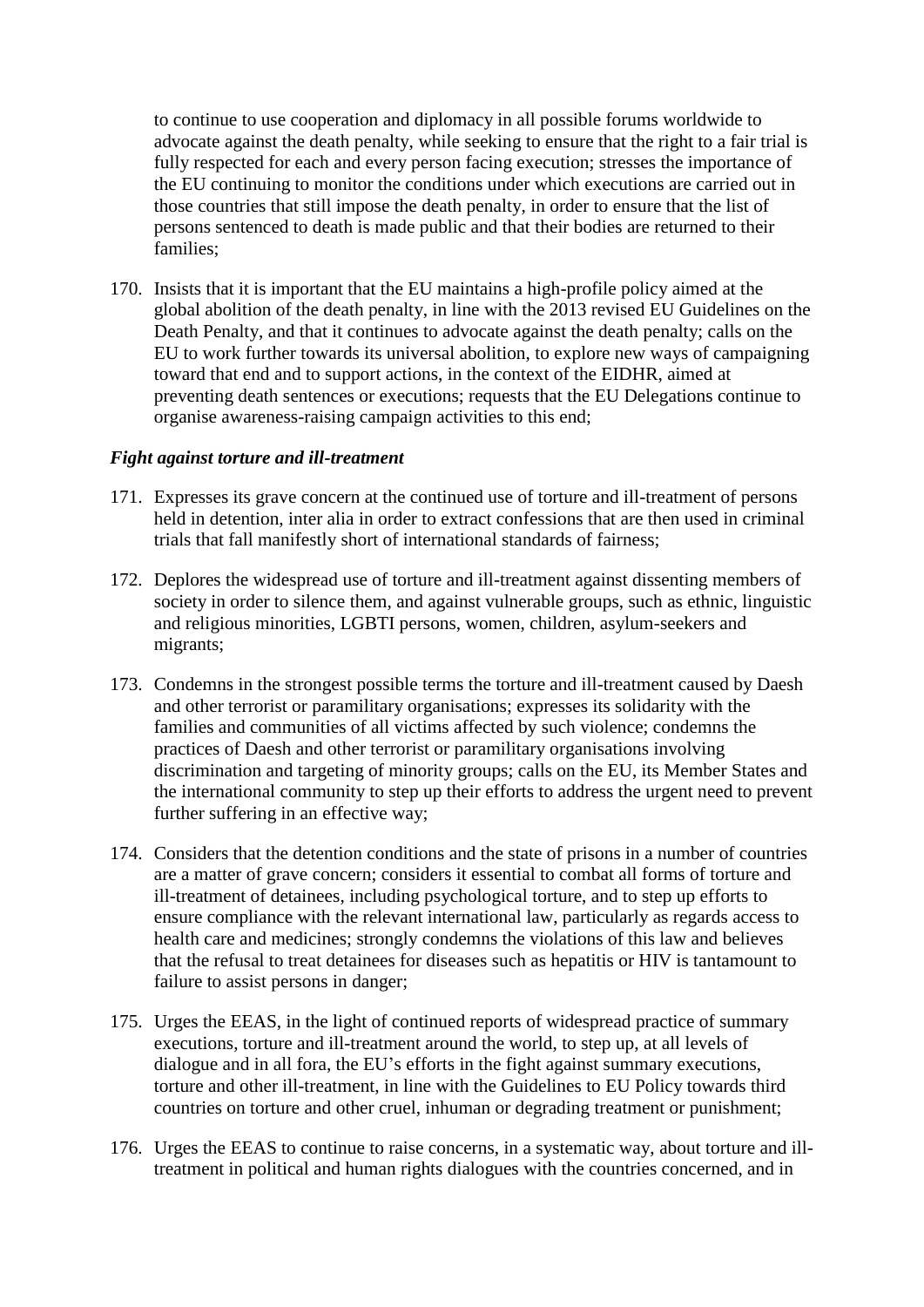public statements, and calls on the EU Delegations, and on Member State embassies on the ground, to monitor torture and ill-treatment cases, to take concrete steps to promote their complete eradication, to follow relevant criminal trials and to use all instruments at their disposal to assist the individuals concerned;

## *Drones*

- 177. Expresses its grave concern over the use of armed drones outside the international legal framework; urges the Member States to articulate clear policy and legal positions on armed drones, and reiterates its call for an EU common position on the use of armed drones, which upholds human rights and IHL, and which should address issues such as a legal framework, proportionality, accountability, protection of civilians and transparency; urges once again that the EU ban the development, production and use of fully autonomous weapons that enable strikes to be carried out without human intervention; calls for the EU to oppose and ban the practice of extrajudicial and targeted killings, and to commit to ensuring appropriate measures, in accordance with domestic and international legal obligations, where there are reasonable grounds for believing that an individual or entity within its jurisdiction may be connected to unlawful targeted killings abroad; calls on the VP/HR, the Member States and the Council to include armed drones and fully autonomous weapons in relevant European and international disarmament and arms control mechanisms, and urges the Member States to engage with and strengthen these control mechanisms; calls on the EU to guarantee greater transparency and accountability on the part of its Member States, not least vis-à-vis third countries, in the use of armed drones with regard to the legal basis for their use and to operational responsibility, to allow for judicial review of drone strikes and to ensure that victims of unlawful drone strikes have access to effective remedies;
- 178. Emphasises the EU ban on the development, production and use of fully autonomous weapons, which enable strikes to be carried out without human intervention; calls for the EU to oppose and ban the practice of unlawful targeted killings;
- 179. Calls on the Commission to keep Parliament properly informed about the use of EU funds for all research and development projects associated with the construction of drones, for civil as well as military purposes; calls for human-rights impact assessments to be conducted of future drone development projects;
- 180. Stresses that the impact of technologies on the improvement of human rights should be mainstreamed in EU policies and programmes, in order to advance the protection of human rights and the promotion of democracy, the rule of law, good governance and peaceful conflict solution;

## *Support for democracy and elections, and election observation missions*

181. Recalls that open space for civil society, freedom of expression, assembly and association and due respect for the rule of law are key elements of fair and democratic elections; calls on the EU to ensure that local NGOs have space for legitimate observation and monitoring of the conduct of elections; underlines that corruption is a threat to the equal enjoyment of human rights and undermines democratic processes; considers that the EU should emphasise the importance of integrity, accountability and proper management of public affairs in all dialogues with third countries, as stipulated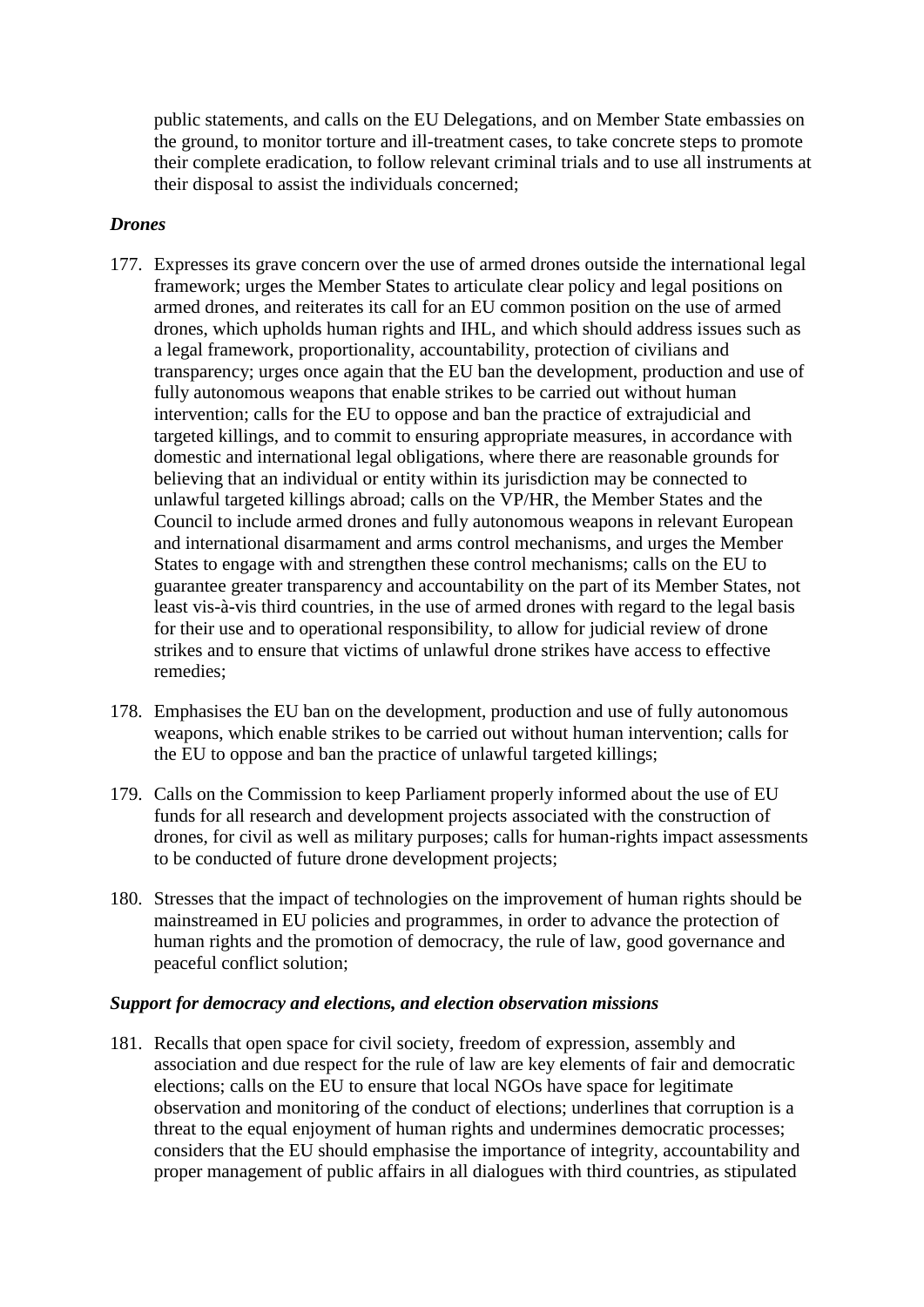in the United Nations Convention against Corruption (UNCAC); recalls the need for the EU to maintain the commitment it has made to its partners, especially in its neighbourhood, to support economic, social and political reform, to protect human rights and to help establish the rule of law, as the best means of strengthening the international order and ensuring the stability of its neighbourhood; emphasises, in this regard, that the review of the ENP provided an opportunity to restate that the defence of universal values and the promotion of human rights are key objectives of the Union; recalls that the experience gained by the EU, politicians, academics, the media, NGOs and civil society, and the lessons learned from transitions to democracy in the framework of the enlargement and neighbourhood policies, could also contribute positively to the identification of best practices that could be used to support and consolidate other democratisation processes worldwide; welcomes, in this context, the work of the European Endowment for Democracy and of EU programmes in support of CSOs, notably the EIDHR;

- 182. Recommends that the EU develop a more comprehensive approach to democratisation processes, as observing elections is only one dimension of a longer and broader cycle; reiterates that political transition and democratisation can only be sustainable and successful when combined with respect for human rights and equal access to the democratic process for women, persons with disabilities and other marginalised groups, the promotion of justice, transparency, accountability, reconciliation, the rule of law, economic and social development, measures to combat extreme poverty, and the establishment of democratic institutions; stresses that fighting corruption in countries undergoing democratisation processes should be made a priority by the EU as this phenomenon hinders the protection and promotion of good governance, fuels organised crime and is linked to electoral fraud;
- 183. Welcomes the Joint Communication on the Review of the European Neighbourhood Policy and recalls that, as stipulated in the TEU, the EU's relation with its neighbouring countries should be founded on the values of the Union, which include human rights and democracy; underlines that contributing to the stabilisation of the neighbourhood and promoting democracy, the rule of law, good governance and human rights, go hand in hand;
- 184. Stresses that the EU should continue to support democratic and effective human rights institutions and the civil society of neighbouring countries; is pleased to note in this context the European Endowment for Democracy's consistent engagement in the EU's Eastern and Southern neighbourhood in promoting respect for fundamental rights and freedoms, and democratic principles;
- 185. Stresses that enlargement policy is one of the strongest tools for reinforcing respect for democratic principles and human rights; calls on the Commission to continue to support the reinforcement of democratic political cultures, the respect of the rule of law, the independence of media, as well as of the judiciary, and the fight against corruption in candidate and potential candidate countries;
- 186. Calls on the Commission and the EEAS to continue to provide full support to on-going democratic processes in third countries, as well as to political dialogue between ruling and opposition parties, and civil society; insists on the importance of consistently following up on recommendations of election observation missions as part of the EU's engagement in democracy support, and as part of the human-rights country strategies